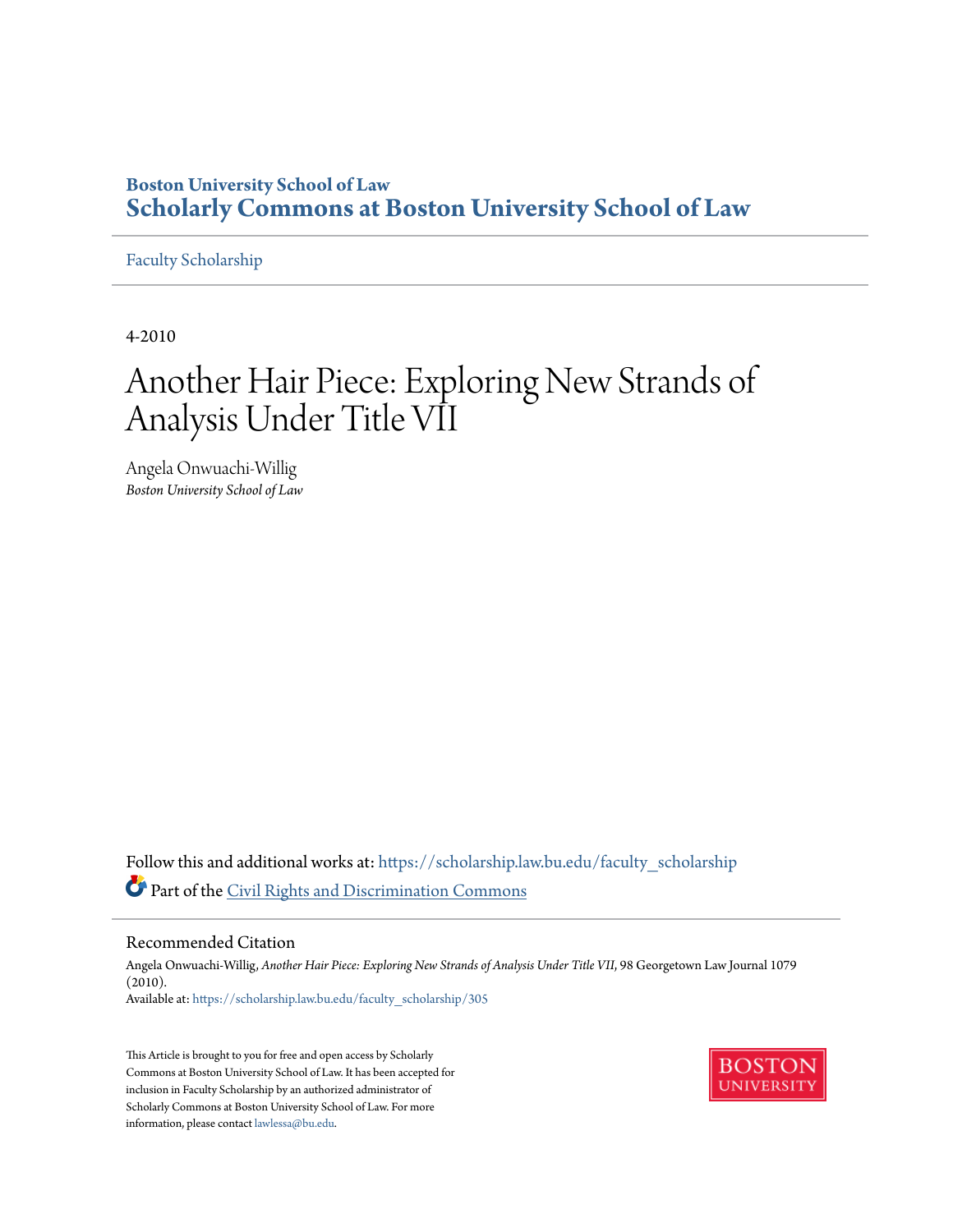

# The University of Iowa College of Law

University of Iowa Legal Studies Research Paper

Number 10-10

March, 2010

# *Another Hair Piece: Exploring New Strands of Analysis Under Title VII*

*Angela Onwuachi-Willig* 

University of Iowa - College of Law

This paper can be downloaded without charge from the Social Science Research Network electronic library at: http://ssrn.com/abstract=1557809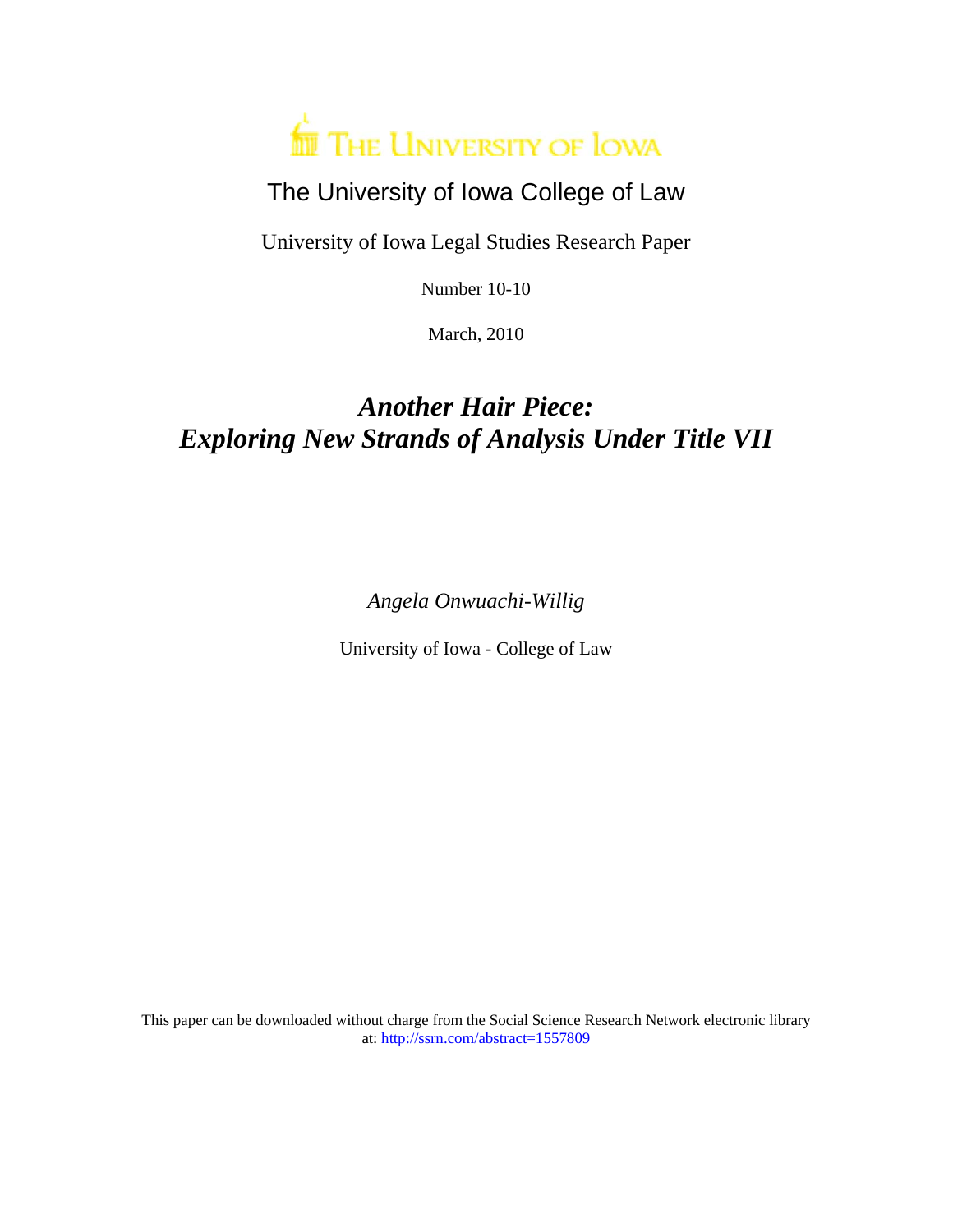## **RUNNING HEADER: ANOTHER HAIR PIECE**

# **Another Hair Piece: Exploring New Strands of Analysis**

ANGELA ONWUACHI-WILLIG\*

l

## TABLE OF CONTENTS

| A. SPLITTING HAIRS: UNDERSTANDING THE DIFFERENCES BETWEEN THE HAIR OF BLACK AND |  |
|---------------------------------------------------------------------------------|--|
|                                                                                 |  |
|                                                                                 |  |
|                                                                                 |  |
|                                                                                 |  |
|                                                                                 |  |
|                                                                                 |  |
|                                                                                 |  |
|                                                                                 |  |
|                                                                                 |  |

Page 1 of 47

<sup>\*</sup> Professor of Law, Charles M. and Marion J. Kierscht Scholar, University of Iowa. J.D., University of Michigan Law School; B.A., Grinnell College. angela-onwuachi@uiowa.edu. © 2010 Angela Onwuachi-Willig. Thanks to Dean Carolyn Jones and Charles M. and Marion J. Kierscht for their research support. My research assistants Christie Canales and Matt McMurrer provided invaluable assistance. I especially thank Professor Paulette Caldwell for beginning this conversation about black women, hair, and grooming codes with her article, *A Hair Piece: Perspectives on the Intersection of Race and Gender*, 1991 DUKE L.J. 365. I also thank Michelle Adams, Mario Barnes, Shanna Benjamin, Randy Bezanson, Arthur Bonfield, Devon Carbado, Miriam Cherry, Carin Crain, Marion Crain, Angela Davis, Tai Duncan, Karla Erickson, Catherine Fisk, Tom Gallanis, Tristin Green, Wendy Greene, Aya Gruber, Lani Guinier, Mitu Gulati, Don Herzog, Kevin Johnson, Trina Jones, Robin Lenhardt, Nancy Levit, Natasha Martin, Marcia McCormick, Rachel Moran, Melissa Murray, Richard Primus, Paul Secunda, Jessica Silbey, Catherine Smith, Peggie Smith, Rachel Wortman, Kimberly Yuracko, and Adrien Wing for their helpful comments and support on this Essay. Finally, I give special thanks to my husband, Jacob Willig-Onwuachi, and our children, Elijah, Bethany, and Solomon for their constant love and support. This project gained much from comments at the Nineteenth Annual Midwestern People of Color Legal Scholarship Conference at the University of Iowa College of Law, the Lutie A. Lytle Black Women Law Faculty Workshop at Seattle University School of Law, the 2009 Southeastern Association of Law Schools (SEALS) Conference, the Iowa Legal Studies Workshop, and the University of Michigan Law School Legal Theory Workshop.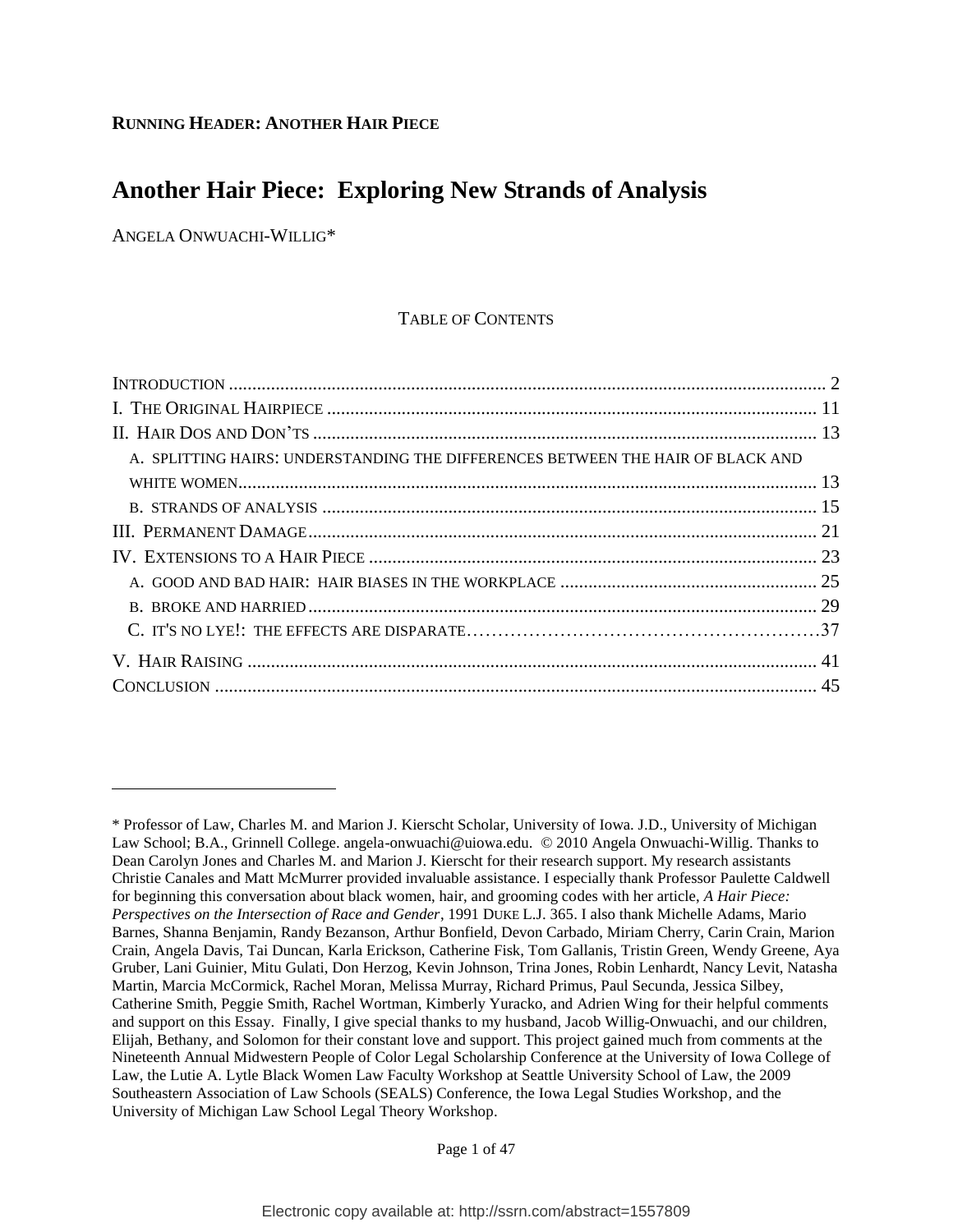#### **INTRODUCTION**

Imagine that you are a white woman who works as a bartender in a popular casino in an alternate racial universe. Your employer has issued and enforces the following grooming policy as it relates to hairstyles:

#### **POLICY**

Employees will adhere to the following appearance guidelines within the workplace. Failure to abide by these guidelines may result in disciplinary action, including termination.

Appearance: Employees must maintain a professional image at all times.

Hair: Extreme or fad hairstyles are prohibited.

• Males:

Hair must be worn in a short style and must not extend below the top of your shirt collar. Ponytails are prohibited.

• Females:

 $\overline{a}$ 

<span id="page-3-3"></span><span id="page-3-2"></span><span id="page-3-1"></span><span id="page-3-0"></span>Hair must be worn in braids of any kind, including cornrows,  $10c$  ks,  $26c$  twists,  $30c$  a short style that does not extend below the top of your shirt collar.

You file a lawsuit, alleging discrimination at the intersection of race and gender. You do not contest the difference in hair length restrictions placed on male and female workers. Courts have repeatedly applied the undue burden test—a special hybrid, disparate treatment-disparate impact test used in sex-discrimination grooming cases—and upheld policies that allow women to wear their hair long but require men to wear their hair short.<sup>4</sup> These courts reason that such hairlength policies impose different but essentially equal burdens on men and women.<sup>5</sup>

Page 2 of 47

 $<sup>1</sup>$  Braids are a hairstyle that consists of sections of hair where three segments of each section are repeatedly twisted</sup> over each other until their very ends. *See* Zondra Hughes, *The Explosion of Braids, Locks, and Twists*, EBONY, Sept. 2002, at 108 (discussing the variety of braided hairstyles used by professional black women). Cornrows are a type of braided hairstyle where the hair is braided onto the scalp in rows, usually all the way down to the nape of the neck and then hanging down from there. *See* Anita M. Samuels, *Rediscovered Cornrows*, N.Y. TIMES, Jul. 30, 1995, § 1, at 40. Cornrows are relatively inexpensive hairstyles. As one article stated, they can cost "\$10 to \$35 a head at the Nubian salon, \$10 to \$15 if a homegirl does it." *Id.* 

<sup>&</sup>lt;sup>2</sup> Locks consist of sections of hair that are "permanently locked together and cannot be unlocked without cutting." Shauntae Brown White, *Releasing the Pursuit of Bouncin" and Behavin" Hair: Natural Hair as an Afrocentric Feminist Aesthetic for Beauty*, 1 INT'L J. MEDIA & CULTURAL POL. 295, 296 n.3 (2005); *see also* Angela Onwuachi-Willig, *Undercover Other*, 94 CAL. L. REV. 873, 873 n.3 (2006) (defining locks); Samuels, *supra* note [1,](#page-3-0) at 40 (defining locks as "allowing the hair to mat"). According to White, the term "loc" or "lock" is preferred to the term ―dreadlock,‖ as ―the term dreadful was used by English slave traders to refer to Africans' hair, which had probably loc'd naturally on its own during the Middle Passage." White, *supra*, at 296 n.3.

 $3$  Twists are a hairstyle similar to regular braids. However, braids consist of three segments of hair that are repeatedly twisted over each other until their very ends, while twists are made by twisting two segments of hair over each other repeatedly until their ends. *See* Hughes, *supra* not[e 1.](#page-3-0)

 $4$  Although the undue burden test examines the effects of a policy on different groups and is, at times, referred to as a disparate impact test, it is a means for determining disparate treatment, not disparate impact—at least as disparate impact is traditionally understood. In order to assert a valid disparate treatment claim based upon a grooming or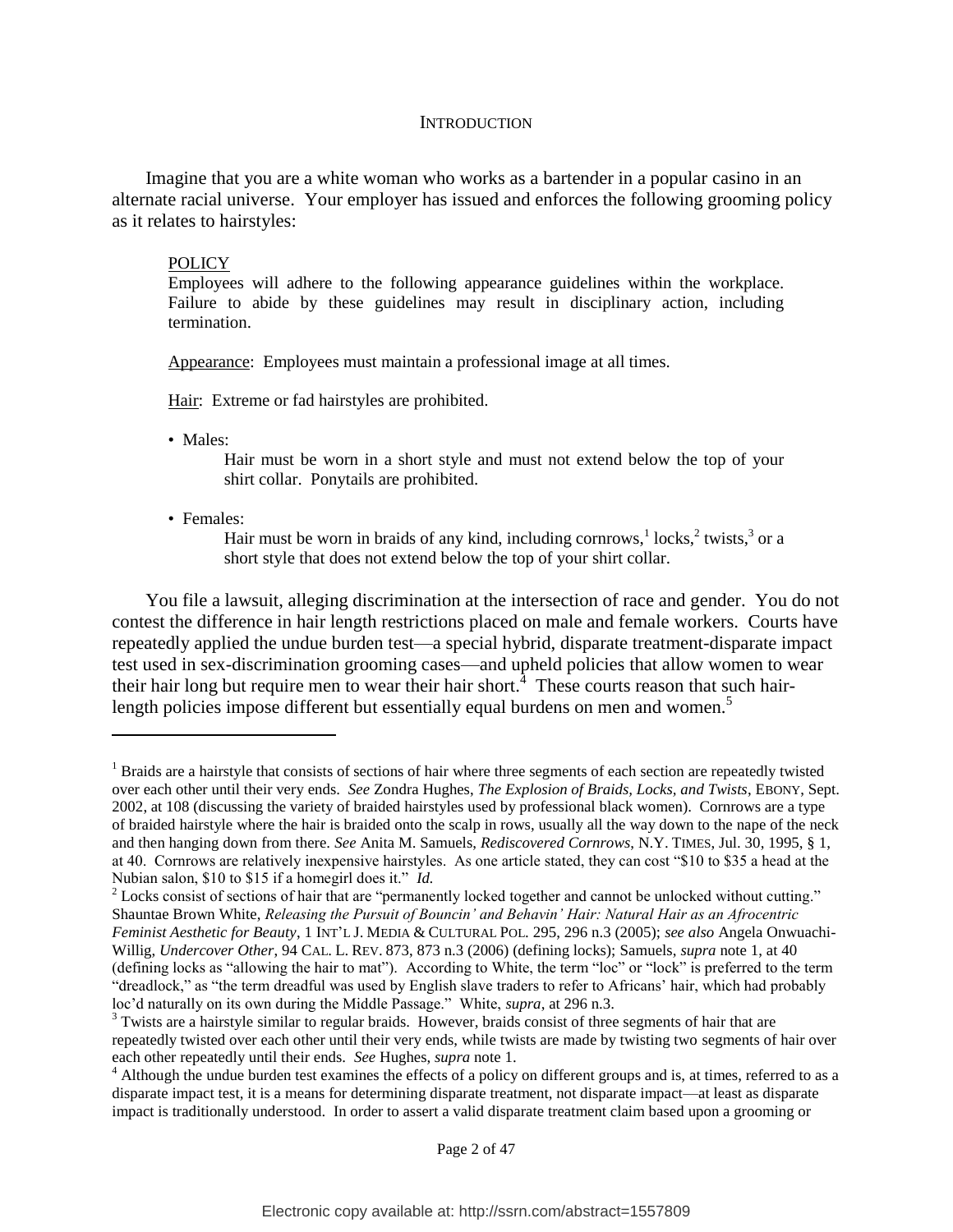<span id="page-4-1"></span><span id="page-4-0"></span>Instead, you challenge the policy as discriminatory at the intersection of race *and* gender.<sup>6</sup> You could easily comply with the grooming code by just cutting your hair very short, but you want to wear your hair long and down—a prerogative that has been routinely recognized for women outside of the military context.<sup>7</sup> You argue that you are uniquely and negatively affected by the company's grooming policy in a way that white men are not because their required short hairstyle matches the normative ideal for men in society. You further contend that the policy, like many others, is discriminatory because it is founded upon a race-based preference for black hair. You also explain that black women do not suffer the same harms because the costs of wearing their hair in braids, locks, or twists are not as burdensome in terms of time or money; after all, such styles are suited for black hair.<sup>8</sup> You concede that you technically could wear your

 $\overline{\phantom{a}}$ 

dress code under Title VII, a plaintiff must make out a prima facie case establishing that the challenged employment action was either intentionally discriminatory or that it had a discriminatory effect on the basis of a protected category. McDonnell Douglas Corp. v. Green, 411 U.S. 792, 802 (1973); Jespersen v. Harrah's Operating Co., 444 F.3d 1104, 1108–09 (9th Cir. 2006) (en banc); Harriss v. Pan Am. World Airways, 649 F.2d 670, 673 (9th Cir. 1980). "An appearance standard that imposes different but essentially equal burdens on men and women is not disparate treatment." Frank v. United Airlines, 216 F.3d 845, 854 (9th Cir. 2000). Once a plaintiff establishes such a prima facie case, the burden shifts to the employer to articulate some legitimate, nondiscriminatory reason for its action. *McDonnell*, 411 U.S. at 802. In a grooming code case with different requirements for different groups, an employer can justify its requirements only by showing that they are bona fide occupational qualifications (BFOQ). *Jespersen*, 444 F.3d at 1109 n.1 (citing 42 U.S.C. § 2000e-2). A BFOQ is a qualification that is reasonably necessary to the normal operation or essence of an employer's business. *See id.*; *see also* ROBERT C. POST, PREJUDICIAL APPEARANCES: THE LOGIC OF AMERICAN ANTIDISCRIMINATION LAW 17–18 (2001). However, a BFOQ cannot be used as a defense in cases involving racial discrimination. *See* 110 CONG. REC. 2550 (1964) (expressly rejecting race as a BFOQ under Title VII).

 $\frac{5}{5}$  See, e.g., Harper v. Blockbuster Entm't Corp., 139 F.3d 1385, 1389 (11th Cir. 1998) (asserting that, by ―longstanding‖ and ―binding precedent,‖ grooming policies that treat men and women differently are not viewed as discriminatory); Willingham v. Macon Tel. Pub. Co., 507 F.2d 1084, 1091 (5th Cir. 1975) (holding that grooming standards that approve different hair lengths for men and women do not violate Title VII); Baker v. Cal. Land Title Co., 507 F.2d 895, 898 (9th Cir. 1974) ("We agree with the district court that a private employer may require male employees to adhere to different modes of dress and grooming than those required of female employees and such does not constitute an unfair employment practice within the meaning of [Title VII]."); *see also* POST, *supra* not[e 4,](#page-3-1) at 43–44; Katharine T. Bartlett, *Only Girls Wear Barrettes: Dress and Appearance Standards, Community Norms, and Workplace Equality*, 92 MICH. L. REV. 2541, 2559–65 (1994) (noting that courts have held that the regulation of appearance traits like "beards" and "bust size" is discrimination based upon the trait, rather than the sex that closely correlates with that trait).

6 In her article, *Demarginalizing the Intersection of Race and Sex: A Black Feminist Critique of Antidiscrimination Doctrine, Feminist Theory and Antiracist Politics*, 1989 U. CHI. LEGAL F. 139, Professor Kimberlé Crenshaw introduced the concept of intersectionality, which explains how race and gender can interact to shape the multiple dimensions of black women's experiences in the workplace. Crenshaw explained the way in which black women may face unique forms of discrimination that differ from the discrimination faced by black men or white women; in this sense, she proclaimed, black women may encounter discrimination in contexts where neither black men nor white women would. *Id.*

7 *See* Ashleigh Shelby Rosette & Tracy L. Dumas, *The Hair Dilemma: Conform to Mainstream Expectations or Emphasize Racial Identity*, 14 DUKE J. GENDER L. & POL'Y 407, 410 (2007) (noting the freedom afforded to most white females outside of the military context to style their hair based on "personal preferences").

<sup>8</sup> There are a small percentage of black women whose hair texture and structure are like those of most white women—naturally straight and thin. An overwhelming majority of black women, however, have tightly coiled hair that grows into an Afro, not down, when grown long. *See id.* at 411 ("The natural hair texture of most Black women is kinky, wooly, or tightly curled."). In this Essay, when I refer to "black hair" or "black women's hair," I am referring to the hair texture and structure that belongs to the vast majority of black women. Likewise, there are white women who have "curly" hair; it is important to note, however, that the hair texture and structure for nearly all, if not all, of these women differ greatly from those of black women. For example, when grown long, the hair of

Page 3 of 47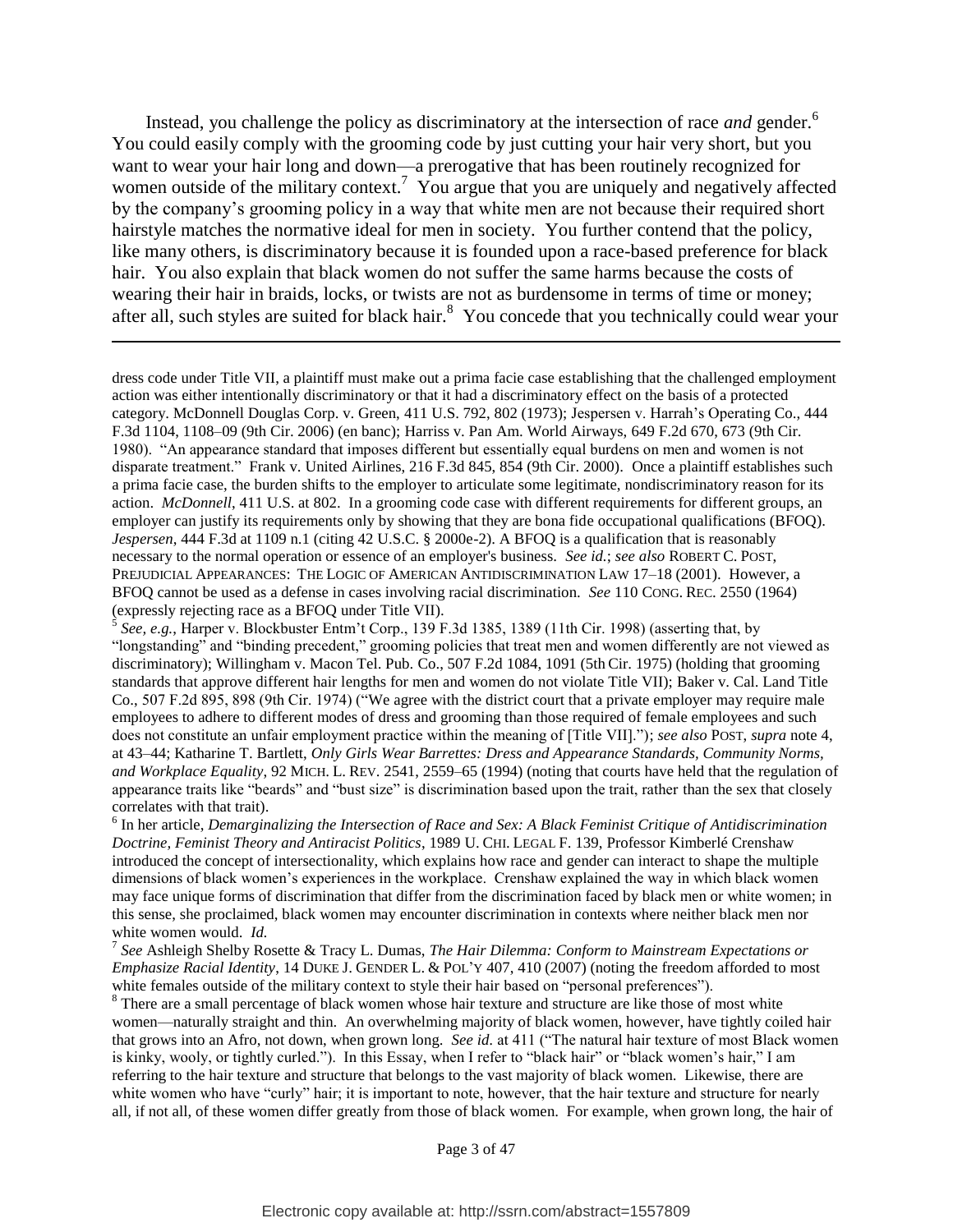hair in braids, locks, or twists, but you explain that, compared to black hair, your hair is thin, straight, and fine. As a result, wearing your hair in any of these styles would impose burdensome costs from a monetary and psychological perspective and in terms of the time and energy it would take to maintain such a hairstyle every day.

<span id="page-5-0"></span>You think your case is a slam dunk and, in all likelihood, you would be correct in our actual society.<sup>9</sup> Many courts (and many people) in our society would find the notion of forcing white women to abide by a grooming policy that does not acknowledge or recognize the structure and texture of their hair ludicrous. Yet, antidiscrimination case law imposes just such a requirement on black women by upholding implicit demands that they straighten their hair and then maintain that hairstyle through various processes.<sup>10</sup> This case law not only reinforces gender expectations about hair length, but also is based upon an invisible white and gendered norm that presupposes that black women can wear their hair straight and hanging down—in other words, fit within the gendered ideal for women—without altering the physical structure of their hair<sup>11</sup> or enduring enormous burdens on their finances, health, and time. $12$ 

 $\overline{\phantom{a}}$ 

<span id="page-5-1"></span>Straight blond hair would be considered "wild and unruly" because when the wind blew, it did not stay in place. Women with naturally straight hair would hide their "unruly" and "wild" stickstraight hair in public. The desire for "lightweight hair" that defied gravity would permanently end the use of blow dryers. Keeping one's natural blond hair wild and straight would become indicative of a political statement.

Alienated Conclusions, http://nerdsevolving.blogspot.com/2009/08/what-black-women-were-white-women.html (Aug. 23, 2009, 22:00 EST).

<sup>10</sup> See, e.g., Rogers v. Am. Airlines, 527 F. Supp. 229, 232 (S.D.N.Y. 1981) (upholding a policy that banned braided hairstyles); *see also* Pitts v. Wild Adventures, Inc., No. 7:06-CV-62-HL, 2008 WL 1899306, at \*6 (M.D. Ga. Apr. 25, 2008); McBride v. Lawstaf, Inc., No. 1:96-cv-0196-cc, 1996 WL 755779, at \*2–3 (N.D. Ga. Sept. 19, 1996); *see also* Paulette M. Caldwell, *A Hair Piece: Perspectives on the Intersection of Race and Gender*, 1991 DUKE L.J. 365 (describing how Cheryl Tatum, a black woman who wore her hair in a pageboy style of tiny braids, was fired from her job as a restaurant cashier at the Hyatt because her style was determined to violate the employer's policy against "extreme and unusual hairstyles"); Teressa Gubbins, *The Debate: Uniformity vs. Diversity*, DALLAS MORNING NEWS, Jan. 29, 2002, at 1C (noting that Officer Gina Mosley was fired for refusing to cut her locks). Grace Salvant, a college student, was initially denied the opportunity to return to her former job at Ruby Tuesday because of her braids, even though the company had previously allowed women to wear braids at work. Salvant explained that "she wears braids 90 percent of the time because of the convenience and that she has never chemically treated her hair.‖ Hazel Trice Edney, *Howard Student Knocks Out Restaurant Hair Policy*, DISTRICT CHRON. (Wash., D.C.), Mar. 3, 2008, *available at* 

http://media.www.districtchronicles.com/media/storage/paper263/news/2008/03/03/Cover/Howard.Student.Knocks. Out.Restaurant.Hair.Policy-3247838.shtml (describing how protest led to a repeal of a no-braids policy, but noting that the employer Ruby Tuesday maintains its policy against locks and describing the interaction of one employee who was asked to remove her twists). Wendi Hathorn, another college student, complied with a request to remove her twists before she was hired, but explained her reasons for desiring twists as a natural hairstyle: "I wasn't happy with having to take my hair out because my hair is natural and I didn't want to straighten it every day before I go to work." *Id.* 

<sup>11</sup> See Rosette & Dumas, *supra* note [7,](#page-4-0) at 410 ("[L]ong straight hair has generally been considered the gold standard for attractiveness.‖); Rose Weitz, *Women and Their Hair: Seeking Power Through Resistance and Accommodation*,

nearly all white women with curly hair grows down, even if puffy, and not up into an Afro. Additionally, even if an Afro of sorts grows, the structure of these white women's hair generally is not tightly coiled and kinky. *See infra* section II.A.

 $9$  We are now leaving the alternate universe. On her blog "Alienated Conclusions," one black female writer modeled a post after Gloria Steinem's essay "If Men Could Menstruate" to write "'If' Black Women Were White Women." With regard to hair, she wrote in relevant part: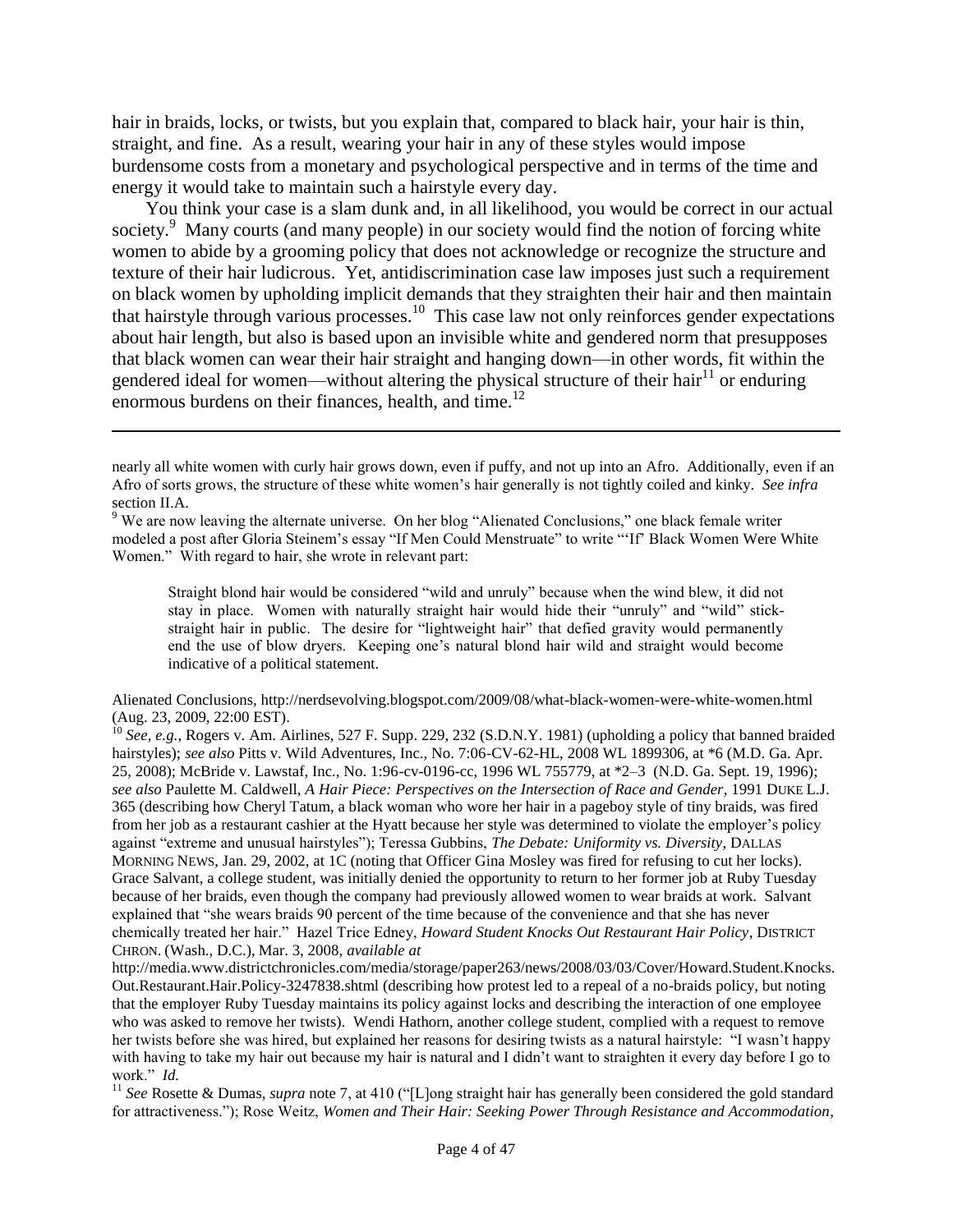Consider, for example, the case Darlene Jespersen filed against Harrah's Casino in Reno, Nevada.<sup>13</sup> Jespersen was a twenty-plus-year veteran, white, female bartender at Harrah's,<sup>14</sup> which had a dress code that read, in relevant part:

Beverage Bartenders and Barbacks will adhere to these additional guidelines:

Overall Guidelines (applied equally to male/female): Appearance: Must maintain Personal Best image portrayed at time of hire.

Jewelry, if issued, must be worn. Otherwise, tasteful and simple jewelry is permitted; no large chokers, chains or bracelets.

No faddish hairstyles or unnatural colors are permitted.

• Males:

Hair must not extend below top of shirt collar. Ponytails are prohibited.

Hands and fingernails must be clean and nails neatly trimmed at all times. No colored polish is permitted.

Eye and facial makeup is not permitted. . . .

• Females:

Hair must be teased, curled, or styled every day you work. Hair must be worn down at all times, no exceptions.

Stockings are to be of nude or natural color consistent with employee's skin tone. No runs.

Nail polish can be clear, white, pink or red color only. No exotic nail art or length. . . .

Make up (face powder, blush and mascara) must be worn and applied neatly in complimentary colors. Lip color must be worn at all times.<sup>15</sup>

<sup>15</sup> GENDER & SOC'Y 667, 672 (2001) ("[C]ertain ideas about attractiveness and female hair appear deeply and widely embedded in American society. First, to be most feminine and hence most attractive, women's hair should be long . . . ."); White, *supra* note [2,](#page-3-2) at 297–98 ("While long hair, as Brownmiller argues, has been used as a measure of femininity for white American women, African American women have been subjected to that same measurement. In addition, the measurement of beauty and femininity is taken one step further in that an African American woman's hair is more valued not only if it is long, but also if it is straight. . . . While American women have been subjected to a standard of beauty the average woman might find difficult to attain, the African American woman is doubly subjected in that the standards were not even created for her.‖); *see also infra* section II.A and Part IV.

<sup>12</sup> *See infra* section IV.B.

<sup>&</sup>lt;sup>13</sup> Jespersen v. Harrah's Operating Co., 444 F.3d 1104 (9th Cir. 2006) (en banc).

 $^{14}$  *Id.* at 1106–07.

<sup>15</sup> *Id.* at 1107.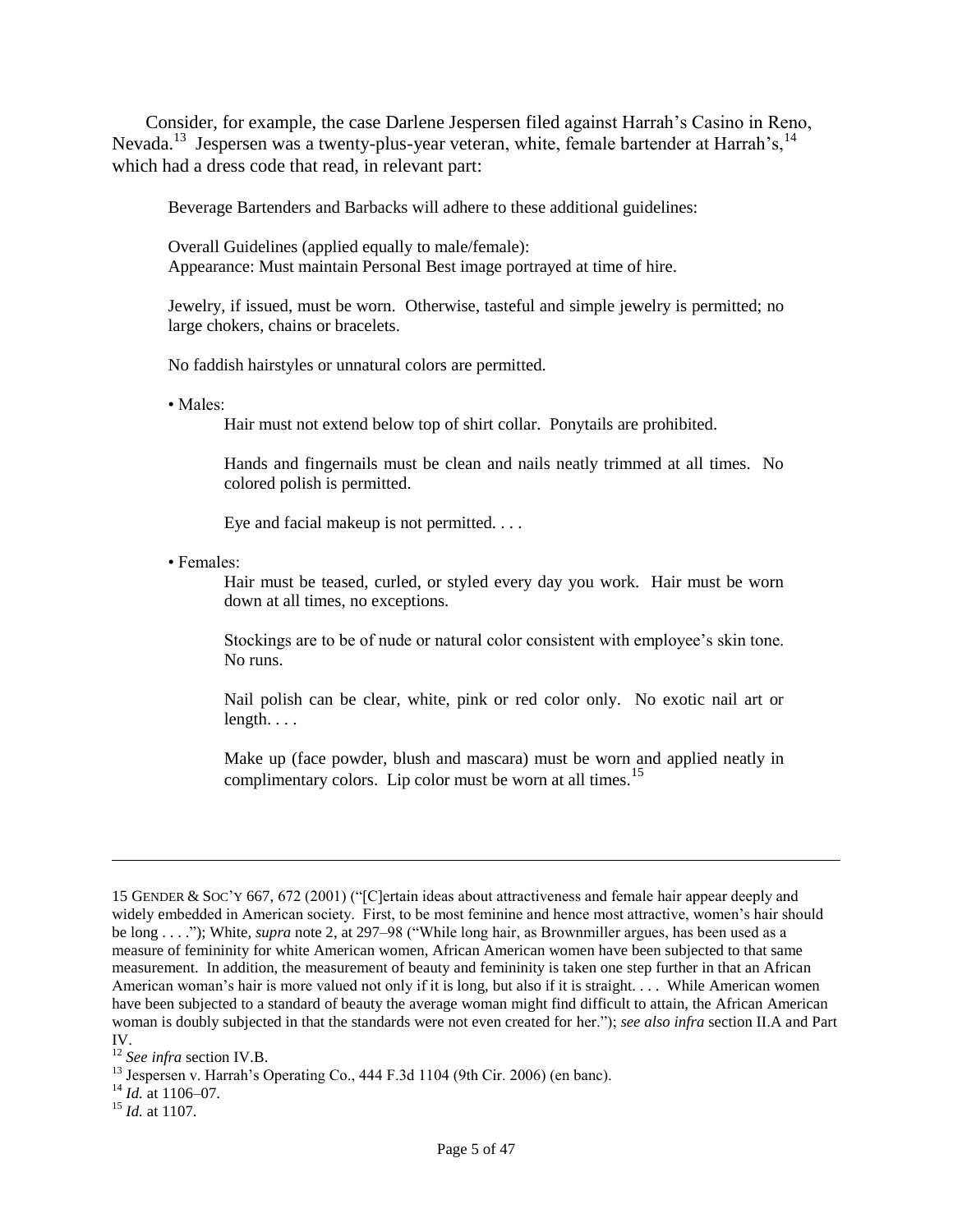Jespersen took issue only with the requirement to wear make-up and refused to comply, which ultimately resulted in the end of her employment at Harrah's.<sup>16</sup> Thereafter, Jespersen sued her employer, arguing disparate treatment and disparate impact on the basis of sex under Title VII.<sup>17</sup> In deciding her claim, the Ninth Circuit, sitting en banc, first applied the undue burden or unequal burdens test. In grooming code cases under Title VII, a plaintiff may establish a prima facie case of discrimination by establishing that the challenged employment action had a discriminatory effect on the basis of a protected category;<sup>18</sup> however, a grooming requirement "that imposes different but essentially equal burdens on men and women" is not considered to be discriminatory.<sup>19</sup> Ultimately, the Ninth Circuit held that Jespersen had failed to prove sex discrimination because Harrah's grooming code requirements, while different for men and women, did not "place[] a greater burden on one gender than the other."<sup>20</sup>

Additionally, the Ninth Circuit rejected Jespersen's disparate treatment claim on the ground of sex stereotyping. Although the court noted that dress or grooming codes could result in an intentional discrimination claim based on sex-stereotyping, it held that Harrah's policy did not support a stereotyping claim because it was not "adopted to make women bartenders conform to a commonly-accepted stereotypical image of what women should wear" and because it did not "objectively inhibit a woman's ability to do the job."<sup>21</sup>

<span id="page-7-0"></span>*Jespersen* received significant, nationwide attention,<sup>22</sup> and legal scholars have criticized its holding and reasoning.<sup>23</sup> No scholar, however, has analyzed the case at the intersection of race and sex by asking: What if Jespersen had been a black woman? How would the focus of the case and thus the ensuing analysis been different?

One possibility is that a black Jespersen may have also challenged Harrah's hair grooming requirements for women. After all, what does it mean for black women when an employer orders its female employees "to wear [their] hair down at all times, no exceptions" and to have

 $16$  *Id.* at 1108. Jespersen "found the makeup requirement offensive, and felt so uncomfortable wearing makeup that she found it interfered with her ability to perform as a bartender." *Id.* Darlene Jespersen left her job, but the Ninth Circuit acknowledged that she was "effectively terminated" for refusing to comply with Harrah's make-up requirement. *Id.* at 1105, 1108.

 $^{17}$   $\hat{I}$ *d.* at 1108–09.

<sup>18</sup> McDonnell Douglas Corp. v. Green, 411 U.S. 792, 802 (1973); *Jespersen*, 444 F.3d 1104; Harriss v. Pan Am. World Airways, 649 F.2d 670, 673 (9th Cir. 1980).

<sup>19</sup> Frank v. United Airlines, 216 F.3d 845, 854 (9th Cir. 2000).

<sup>20</sup> *Jespersen*, 444 F.3d at 1109.

<sup>21</sup> *Id.* at 1112.

<sup>&</sup>lt;sup>22</sup> For example, in 2007, the *Duke Journal of Gender Law & Policy* hosted a symposium entitled "Makeup, Identity Performance & Discrimination" that focused almost entirely on *Jespersen. See* 14 DUKE J. GENDER L. & POL'Y 1– 560 (2007).

<sup>23</sup> *See, e.g.*, Dianne Avery, *The Great American Makeover: The Sexing Up and Dumbing Down of Women"s Work After* Jespersen v. Harrah's Operating Company, Inc., 42 U.S.F. L. REV. 299, 300–01 (2007) (critiquing the *Jespersen* court's reading of Title VII and its likely impact on the "commercialization of women's sexuality"); Devon W. Carbado, G. Mitu Gulati & Gowri Ramachandran, *The Jespersen Story: Makeup and Women at Work*, *in* EMPLOYMENT DISCRIMINATION STORIES 105, 116–18, 132–48 (Joel Wm. Friedman ed., 2006) (arguing that ―*Jespersen* misunderstands the nature of contemporary sex discrimination‖); Deborah L. Rhode, *The Injustice of Appearance*, 61 STAN. L. REV. 1033, 1057–58 (2009) (critiquing *Jespersen* in the context of gender subordination and self-expression); Michael Selmi, *The Many Faces of Darlene Jespersen*, 14 DUKE J. GENDER L. & POL'Y 467, 468, 479–90 (2007) (discussing the implications of *Jespersen* for sexual stereotyping law and workplace identity); *see also* Tristin K. Green, *Discomfort at Work: Workplace Assimilation Demands and the Contact Hypothesis*, 86 N.C. L. REV. 379, 396–400 (2008) (describing scholarship on "workplace assimilation").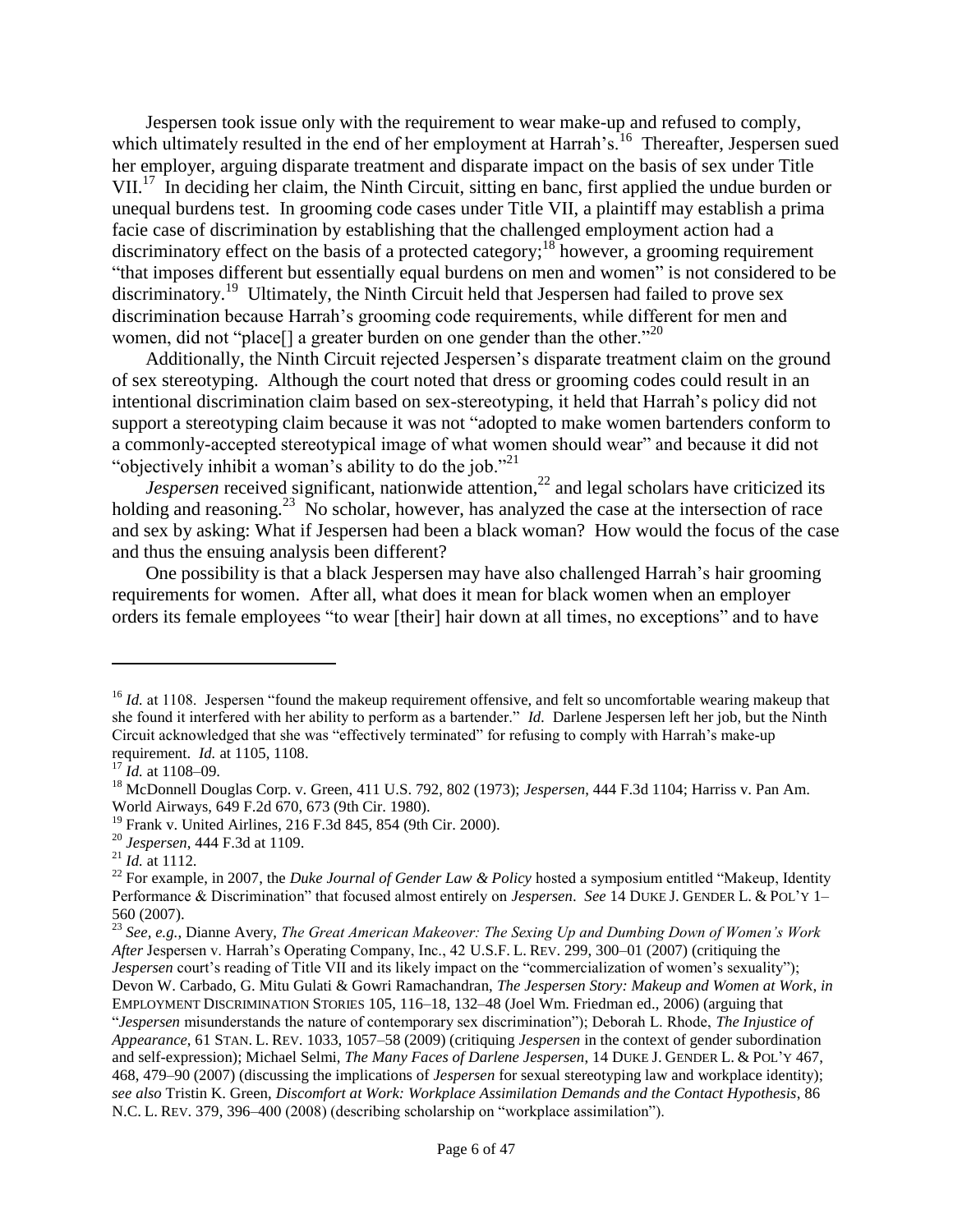<span id="page-8-0"></span>their hair "teased, curled, or styled every day"?<sup>24</sup> For most black women, wearing their hair "down" would require that their hair be straightened, either by a hot comb<sup>25</sup> or a chemical relaxer<sup>26</sup> (otherwise known as a "permanent" or "perm"). Assuming that braids, locks, and twists were prohibited, the same processes would be required to tease, curl, or style the hair of most black women, as their natural hair is usually tightly coiled and grows into an Afro.

In sum, while the grooming requirements for Harrah's imposed significant burdens on women of all races, $27$  they presented additional challenges for black women based on the biological nature of black women's hair. This burden on black women would have been even greater if those same requirements were read by supervisors to prohibit hairstyles such as braids, locks, and twists. $^{28}$  Even in our "post-racial" society, where race has purportedly become meaningless,<sup>29</sup> significant phenotypical differences between Blacks and Whites<sup>30</sup> are ignored in ways that reify the subordinate status of black women in the workplace.

This Essay uncovers the invisible white and gendered norms about hair that I contend have resulted in a misapplication of current antidiscrimination case law to hair grooming policies that prohibit natural hairstyles<sup>31</sup> for black women, such as braids, locks, and twists. First, this Essay

 $\overline{a}$ 

2009) (describing others' understanding of a "post-racial" society as consisting of "the seeming evaporation of race as a basis for social ordering").

 $30$  Throughout this Essay, the words "Black" and "White" are capitalized when used as nouns to describe a racialized group; however, these terms are not capitalized when used as adjectives. Also, the term "Blacks" is used instead of the term "African Americans" because the term "Blacks" is more inclusive. *See Why "Black" and Not "African-American"?*, J. BLACKS HIGHER EDUC., Spring 2004, at 18, 18–19. Additionally, "[i]t is more convenient to invoke the terminological differentiation between black and white than say, between *African-American* and *Northern European-American*, which would be necessary to maintain semantic symmetry between the two typologies." Alex M. Johnson, Jr., *Defending the Use of Quotas in Affirmative Action: Attacking Racism in the Nineties*, 1992 U. ILL. L. REV. 1043, 1044 n.4.

<sup>24</sup> *See Jespersen*, 444 F.3d at 1107.

 $^{25}$  A hot comb is a metal comb that is heated on a stovetop and used to straighten hair. It is also known as a pressing comb or straightening comb.

<sup>&</sup>lt;sup>26</sup> Relaxers are the chemicals used to straighten tightly coiled hair, usually of people of African descent. Madame C.J. Walker created the first hair straightening process for black women. The first black-female, self-made millionaire, she "achieved her wealth through a hair straightening empire in the early twentieth century." Monica Bell, Comment, *The Braiding Cases, Cultural Deference, and the Inadequate Protection of Black Women Consumers*, 19 YALE J.L. & FEMINISM 125, 133–34 (2007); *see also* Tracey Owens Patton, *Hey Girl, Am I More Than My Hair?: African American Women and Their Struggles with Beauty, Body Image, and Hair*, NWSA J., Summer 2006, at 24, 29 ("In the twentieth century, the 1905 invention of Madame C.J. Walker's hair softener, which accompanied a hair-straightening comb, was the rage.").

<sup>27</sup> *See* Rhode, *supra* not[e 23,](#page-7-0) at 1057; *see also Jespersen*, 444 F.3d at 1107.

<sup>&</sup>lt;sup>28</sup> See infra Part IV. We do not know if Harrah's banned braids, locks, or twists on the ground that they were not "professional" or were "extreme" hairstyles. In a number of instances where employers have prohibited black females from wearing natural hairstyles, however, the bans were not explicit. Instead, the employer codes simply prohibited "extreme," "unconventional," or "eye catching" hairstyles, and supervisors, with the backing of their employers, identified black women's natural hairstyles as violations of their workplace policies. *See, e.g.*, Hollins v. Atl. Co., 188 F.3d 652, 655 (6th Cir. 1999) (reprimanding a black female employee for an "eye catching" and "too different" hairstyle); Caldwell, *supra* not[e 10,](#page-5-0) at 367; *see also* Eatman v. United Parcel Serv., 194 F. Supp. 2d 256, 259 (S.D.N.Y. 2002) (involving the claim of a black man whose dreadlocks were deemed "unconventional"). <sup>29</sup> *See* Ian F. Haney López, *Post-Racial Racism: Policing Race in the Age of Obama*, 97 CAL. L. REV. (forthcoming

<sup>&</sup>lt;sup>31</sup> Natural hair is "[h]air that is not chemically altered or straightened by the pressing comb." INGRID BANKS, HAIR MATTERS: BEAUTY, POWER, AND BLACK WOMEN'S CONSCIOUSNESS 172 (2000); *accord* White, *supra* note [2,](#page-3-2) at  $295–96$  n.2 ("Natural hair is hair that has not been altered by chemicals and can be tightly coiled (or kinky) as well as straight.‖); *see also* Bell, *supra* note [26,](#page-8-0) at 132–33 (noting that natural hairstyles are also referred to as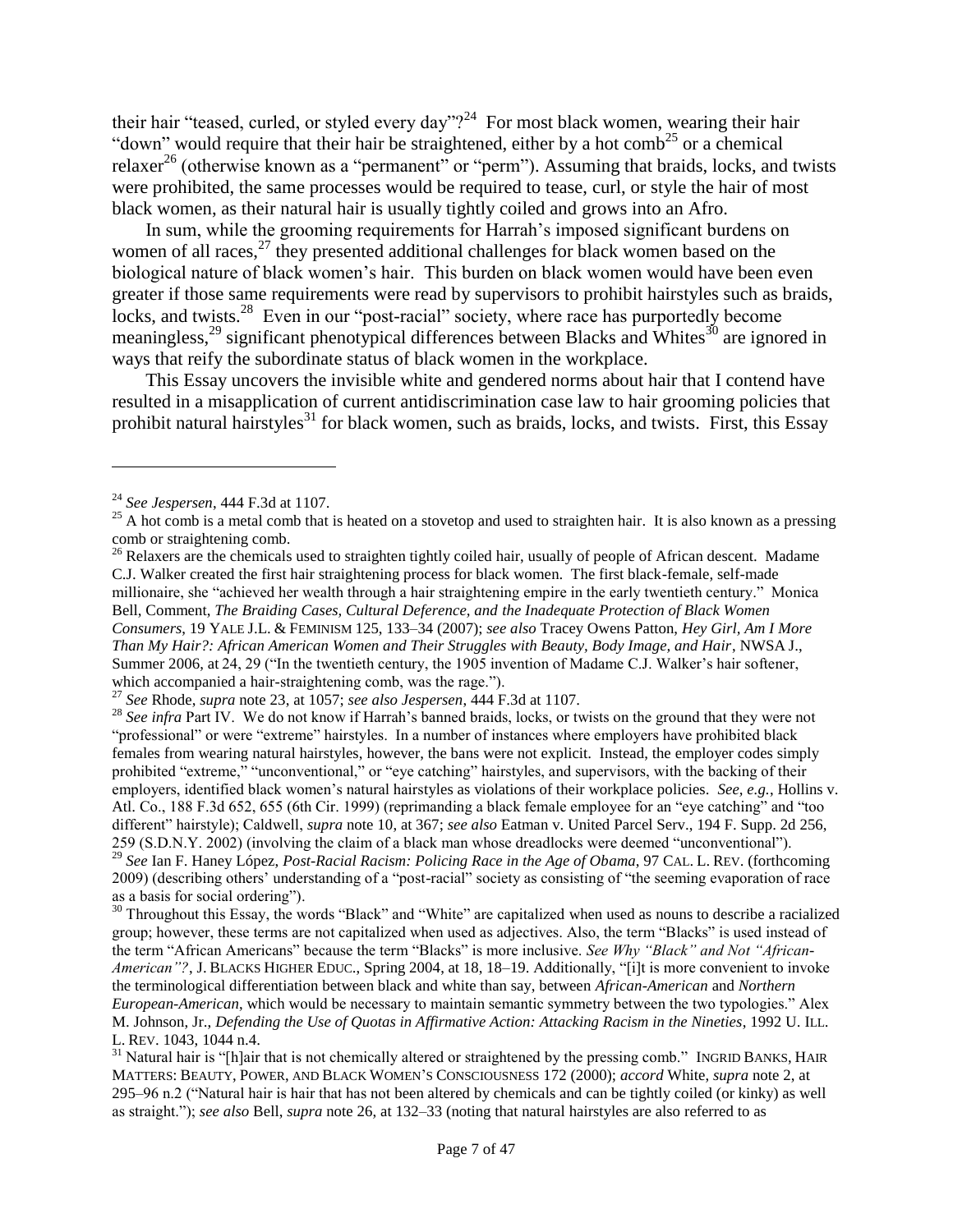<span id="page-9-0"></span>argues that antidiscrimination law fails to address intersectional race and gender discrimination<sup>32</sup> against black women through hair-based grooming restrictions because it does not recognize braided, twisted, and locked hairstyles as black-female equivalents of Afros, which are protected as racial characteristics under existing law. $33$  The claim here is that, based on current rationales, natural hairstyles for black women should already be protected under antidiscrimination law and are currently excluded only because of courts' incomplete understanding of the nature of black women's hair. If courts fully acknowledged the biological differences between black and white hair, and examined these cases at the intersection of race and gender, they would understand braids, locks, and twists to be the functional equivalents of Afros and would view these hairstyles in the same light as other phenotypical and racial characteristics, such as skin color and nose width. In today's society, black women can change their noses and skin tones, just as they can change their hair, but the law would never uphold a restriction that implicitly required Blacks to modify either their skin tone or nose width.

Additionally, this Essay argues that courts should extend the application of the special "undue burden" test from gender discrimination cases to race discrimination cases and apply the test intersectionally in hairstyle-related grooming code cases brought by black women. Specifically, this Essay argues that antidiscrimination law fails to address such intersectional race and gender discrimination against black women because it does not recognize the undue burdens that such policies impose on black women to either hide or change a natural, phenotypical characteristic.<sup>34</sup> Overall, this Essay explains the dangers of implicit racial bias in

<span id="page-9-1"></span> $\overline{\phantom{a}}$ 

Even the Afro, however, is not fully protected. Many employers allow only short Afros. *See, e.g.*, Tania Padgett, *Ethnic Hairstyles in Corporate Life*, NEWSDAY (Melville, N.Y.), Nov. 25, 2007, *available at* 2007 WLNR 23314578 (quoting one business owner as saying "that, outside of short-cropped Afros, most ethnic hairstyles are a ‗no-no' in his office‖). In other words, in some workplaces, black women are not allowed to grow their natural hair beyond a prescribed length, while white women are allowed to grow their natural hair without limitation. <sup>34</sup> Although intuition and common sense suggest that black women suffer disparate effects from bans on natural hairstyles such as braids, locks, and twists, I do not focus my analysis on the potential for a successful disparate impact claim for several reasons. First, no black woman has ever filed (although a black man has) a traditional disparate impact claim based upon natural hairstyle restrictions—one that accepts the grooming requirements as facially neutral. Second, disparate impact theory is viewed as a weak tool for combating discrimination by plaintiffs' attorneys. *See* Samuel R. Bagenstos, *The [Structural Turn and the Limits of Antidiscrimination Law](http://web2.westlaw.com/find/default.wl?tf=-1&rs=WLW9.10&serialnum=0315458425&fn=_top&sv=Split&tc=-1&pbc=F3DF6951&ordoc=0330253526&findtype=Y&db=1107&vr=2.0&rp=%2ffind%2fdefault.wl&mt=208)*, 94 CAL. L. REV[. 1, 13–14 \(2006\)](http://web2.westlaw.com/find/default.wl?tf=-1&rs=WLW9.10&serialnum=0315458425&fn=_top&sv=Split&tc=-1&pbc=F3DF6951&ordoc=0330253526&findtype=Y&db=1107&vr=2.0&rp=%2ffind%2fdefault.wl&mt=208) (arguing that the focus of disparate impact doctrine on "discrete decision[s] (to hire, to fire, to promote) . . . make[s] it a poor tool for addressing discrimination that does its work through an accumulation of small, repeated instances of biased perception and evaluation"); Tristin K. Green, *Work Culture and Discrimination*, 93 CAL. L. REV. 623, 654–58 (2005) (explaining how the disparate impact theory "falls short" in "addressing work culture as a source of discrimination"); Michael Selmi, *Was the Disparate Impact Theory a Mistake?*, 53 UCLA L. REV. [701, 738–53 \(2006\)](http://web2.westlaw.com/find/default.wl?tf=-1&rs=WLW9.10&referencepositiontype=S&serialnum=0307716132&fn=_top&sv=Split&referenceposition=738&pbc=F3DF6951&tc=-1&ordoc=0330253526&findtype=Y&db=3041&vr=2.0&rp=%2ffind%2fdefault.wl&mt=208) (arguing that disparate impact theory has proven useful in only a limited group of testing cases). *But see* Charles A. Sullivan, *Disparate Impact: Looking Past the* Desert Palace *Mirage*, 47 WM. & MARY L. REV. 911, 984–1000 (2005) (arguing for the revival of disparate impact theory as a litigation tool). Third, part of my goal in addressing disparate treatment claims is to expose the invisible raced and gendered norms behind employer appearance codes regarding hair—to expose the policies as lacking in neutrality.

<sup>―</sup>traditional hairstyles‖). Natural hairstyles are those hairstyles that allow black women to keep their hair in its natural structure and texture or allow black women to avoid further chemical and heat processing of their hair. <sup>32</sup> *See supra* note [6.](#page-4-1)

<sup>&</sup>lt;sup>33</sup> See Jenkins v. Blue Cross Mut. Hosp. Ins., Inc., 538 F.2d 164, 166–67 (7th Cir. 1976) (recognizing a valid Title VII claim where plaintiff alleged that her employer fired her because of her Afro hairstyle); E.E.O.C. Dec. No. 71- 244, 4 Fair Empl. Prac. Cas. (BNA) 18 (June 10, 1971) (finding that an employer's line of sight grooming policy adversely affected black employees who naturally have a different hair texture than white employees); *see also*  Rogers v. Am. Airlines, 527 F. Supp. 229, 232 (S.D.N.Y. 1981) (asserting that a code that prohibits "the 'Afro/bush' style might offend Title VII").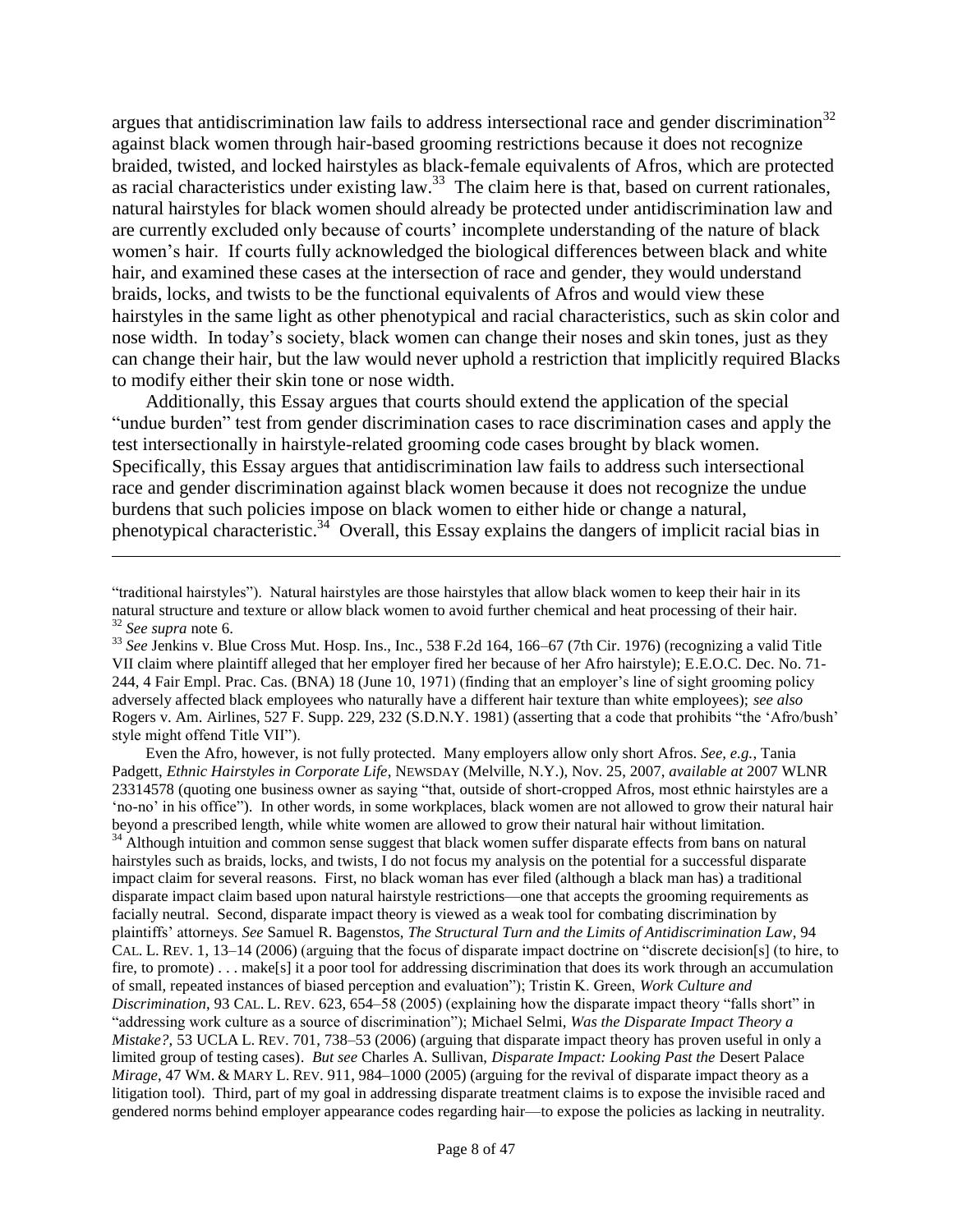the workplace as demonstrated by raced and gendered norms in grooming codes that place a ban on hairstyles such as braids, locks, and twists.

<span id="page-10-0"></span>Part I of this Essay discusses the case *Rogers v. American Airlines*, <sup>35</sup> the seminal case on hair, grooming restrictions, and black women, which other courts cite pro forma in dismissing similar claims of race and gender discrimination. Part I also highlights key points from Professor Paulette Caldwell's analysis of *Rogers* in her article, *A Hair Piece: Perspectives on the Intersection of Race and Gender*. 36

Part II explains why the *Rogers* court reached the wrong conclusion under that court's own rationale. Specifically, it reveals how the court's application of its rationale was based on a flawed understanding of black hair and an assumption of white characteristics for black women's

Looking at specific workplace statistics, however, a black female plaintiff could prevail on a challenge to her individual employer's restriction on braids, locks, and twists under a disparate impact analysis. An employer violates Title VII under the disparate impact theory if it maintains a specific employment practice that, although facially neutral, "in fact fall[s] more harshly on one group than another and cannot be justified by business necessity.‖ *Int"l Bhd. of Teamsters*, 431 U.S. at 335 n.15; *see* Griggs v. Duke Power Co., 401 U.S. 424, 431 (1971); *see also* Watson v. Fort Worth Bank & Trust, 487 U.S. 977, 994 (1988) (holding that, to establish a Title VII disparate impact claim, plaintiff must identify specific employment practice challenged and show statistically that the practice has excluded "applicants . . . because of their membership in a protected group"), *superseded in part by statute*, Civil Rights Act of 1991, Pub. L. No. 102-166, 105 Stat. 1074 (placing burdens of production and persuasion on defendant to "demonstrate that the challenged practice is job related . . . and consistent with business necessity"). "Discriminatory intent need not be proven, the theory can apply to either objective or subjective practices, and those practices can turn on either immutable characteristics or difficult to change characteristics, regardless of whether or not reliance on those characteristics serves to perpetuate the effects of pre-Title VII intentional discrimination." Eatman v. United Parcel Serv., 194 F. Supp. 2d 256, 266 (S.D.N.Y. 2002) (citations omitted). In this sense, each disparate impact plaintiff in a natural-hairstyle grooming case would have to produce evidence of (1) the relevant population of employees within the business who are affected by the policy (all black women with extremely curly or tightly coiled hair, regardless of whether they actually straighten their hair or not) and (2) the comparison group for all others in the relevant population, such as all non-black women, excluding Afro-Latinas, who do not have tightly coiled hair. As I mentioned above, however, this information is difficult to obtain because statistics are not collected regarding the hair types of black and white women, although intuition strongly suggests that a very high percentage of black women belong in group one and a very high percentage of white women belong in group two in any workplace. *See infra* section IV.C (briefly analyzing a potential disparate impact claim).

<sup>35</sup> 527 F. Supp. 229; *see also* Caldwell, *supra* note [10](#page-5-0) (critiquing *Rogers*); Paulette M. Caldwell, *Intersectional Bias and the Courts: The Story of* Rogers v. American Airlines, *in* RACE LAW STORIES 571, 571–600 (Rachel F. Moran & Devon W. Carbado eds., 2008) (same).

As Caldwell reveals in her chapter in *Race Law Stories*, this published case name actually misspells the plaintiff's last name. The correct spelling is "Rodgers." Caldwell, *supra*, at 572 (citing Complaint, Class Action, at 1, Rogers v. Am. Airlines, 527 F. Supp. 229 (S.D.N.Y. 1981) (No. 81 Civ. 4474 (AS))). For the sake of consistency, however, I use the spelling "Rogers" throughout this Essay.

<sup>36</sup> Caldwell, *supra* note [10.](#page-5-0)

Disparate impact theory, however, applies where a policy is facially neutral. *See* Int'l Bhd. of Teamsters v. United States, 431 U.S. 324, 335 & n.15 (1977). Fourth, despite extensive searches, I have been unable to collect data regarding the percentages of black women and white women who have tightly coiled hair as opposed to straight hair. This lack of statistics regarding the hair types of black women and non-black women makes it difficult to address disparate impact claims on a broader, more general level. For detailed analyses of disparate impact theory, see Robert Belton, *Title VII at Forty: A Brief Look at the Birth, Death, and Resurrection of the Disparate Impact Theory of Discrimination*, 22 HOFSTRA LAB. & EMP. L.J. 43 (2005); Richard A. Primus, *Equal Protection and Disparate Impact: Round Three*, 117 HARV. L. REV. 493 (2003); Selmi, *supra*; Girardeau A. Spann, *Disparate Impact*, 98 GEO. L.J <sub>\_\_</sub> (2010); Charles A. Sullivan, *The World Turned Upside Down?: Disparate Impact Claims by White Males*, 98 NW. U. L. REV. 1505 (2004).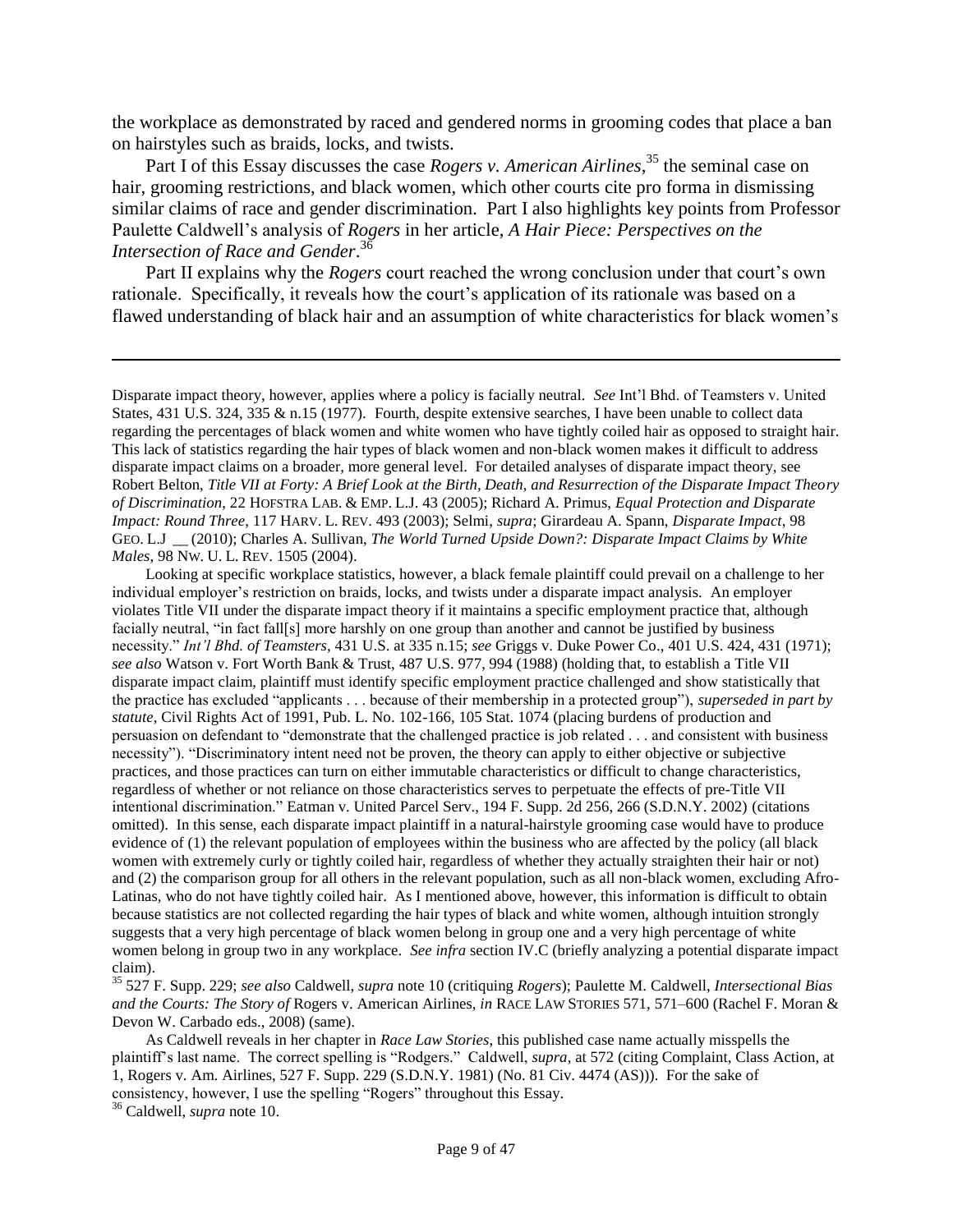hair. Part II then describes the law regarding appearance regulations on hair and how the law has shifted or not shifted since *Rogers*. In particular, this Part exposes the case law's implicit (though admittedly essentialist) acknowledgement of race as a social construct, one that is defined by many phenotypical factors, including not just skin color, but also hair.<sup>37</sup>

<span id="page-11-0"></span>Part III examines how lawyers' past arguments for plaintiffs such as Rogers have failed to capitalize on the biology of black women's hair in seeking protection from discrimination based on employers' bans on hairstyles, such as braids, locks, and twists. Specifically, it analyzes critiques regarding past arguments that focused solely on the cultural connections between hair and race.

Part IV exposes antidiscrimination law's role in reaffirming racialized and gendered appearance standards, with white women as the gender norm and black men as the race norm, and explicates how these norms ignore the reality of black women's hair in its natural state and thus discriminate against them based upon a racial characteristic. In particular, it reveals how policies against braids, locks, and twists rest upon race-based preferences for white hair and hairstyles—regardless of whether braids, locks, and twists are "culturally" associated with black women today or not.

More specifically, Part IV begins by providing lawyers with the tools for explaining how a ban on natural hairstyles for black women leaves black women with far fewer choices in hair grooming than white women. Essentially, due to the biological nature of black women's hair, such policies currently leave black women with one of two choices if they wish to wear their hair long and hanging down: either (1) straighten their hair with a chemical relaxer or hot comb or (2) wear a weave or wig. Both choices require black women to either change the structure and texture of their natural hair or cover it up. In essence, with the exception of a miniscule number of white women whose hair structure and texture may bear a resemblance to those of black women, black women whose employers ban natural hairstyles are left with only one option for wearing their hair in its natural structure and texture: an Afro. Even that option is severely restricted by many employers, who allow only short Afros. In this sense, many black women are not allowed to wear their natural hair exactly as it grows out of their heads as lengthily as white women are allowed to wear theirs.

Additionally, Part IV demonstrates the significant financial, temporal, health, and psychological burdens placed on black women as a result of these two non-natural choices for long hair that hangs down. In so doing, it highlights the evidence that supports a finding that employers' prohibitions of braided, locked, and twisted hairstyles have a disparate effect or place an undue burden on black women.

Finally, Part IV explicates how bans on natural hairstyles for black women are discriminatory against black women under traditional disparate impact theory. Even if most

<sup>&</sup>lt;sup>37</sup> See Trina Jones, *Shades of Brown: The Law of Skin Color*, 49 DUKE L.J. 1487, 1493 (2000) ("[G]ross morphological differences (e.g., the broadness of the nose, the fullness of the lips, the curl of the hair) have and continue to be used to delineate racial categories and to assign persons to racial groups."); *see also id.* at 1515–22 (discussing how skin color has "played an important role within the Black community"). Essentialism posits that there is "a unitary, 'essential'  $\ldots$  experience [that] can be isolated and described independently of [gender,] race, class, sexual orientation, and other realities of experience" for any identity group, such as women. Angela P. Harris, *Race and Essentialism in Feminist Legal Theory*, 42 STAN. L. REV. 581, 585 (1990); *see also* Emily M.S. Houh, *Toward Praxis*, 39 U.C. DAVIS L. REV. 905, 924–28 (2005) (defining both intersectionality and anti-essentialism); *cf.* Catherine Smith, *Unconscious Bias and "Outsider" Interest Convergence*, 40 CONN. L. REV. 1077, 1084–88 (2008) (exploring how unconscious biases contribute to "racial identification," arguably akin to essentialism).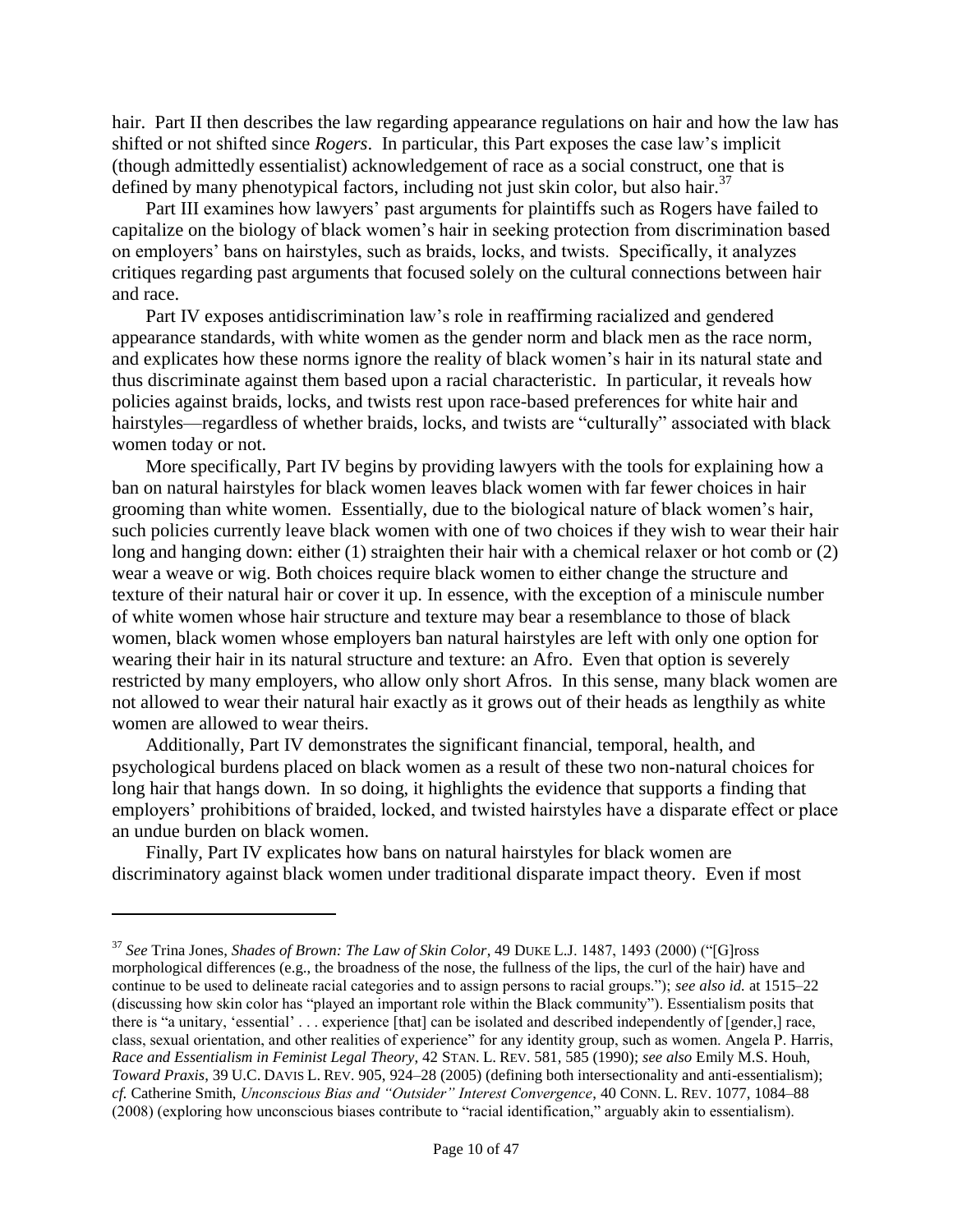black women ultimately choose to straighten their hair, black women are significantly more likely than white women to be affected by hair restrictions that ban braids, locks, or twists.

Part V then studies and analyzes the termination experience of Judge Mablean Ephriam, formerly of *Divorce Court*, who was fired by Fox Network because of a dispute over "hair." Finally, this Essay concludes by detailing the importance of analyzing the social meaning behind the repeated judicial validation of the invisible raced and gendered norms that underlie employers' prohibitions of natural hairstyles for black women.

## I. THE ORIGINAL HAIRPIECE

This . . . type of regulation has at most a negligible effect on employment opportunity.

—*Rogers v. American Airlines*<sup>38</sup>

*Rogers v. American Airlines* is the seminal case concerning employer grooming codes as they relate to the intersection of race and gender. In *Rogers*, a black female employee of American Airlines filed a discrimination lawsuit under Title VII, arguing that the airline discriminated against her "as a woman, and more specifically a black woman" through a grooming policy that prohibited employees in certain roles from wearing all-braided hairstyles.<sup>39</sup> An employee for eleven years, Rogers declared, "[T]he 'corn row' style [her hairstyle] has a special significance for black women." $40$  She argued that the cornrow hairstyle "has been, historically, a fashion and style adopted by Black American women, reflective of [the] cultural, historical essence of the Black women in American society.<sup> $2^{41}$ </sup> In response to Rogers's claim, American Airlines filed a motion to dismiss the lawsuit.<sup>42</sup>

The district court evaluated Rogers's claims of discrimination "as a woman, and more specifically, a black woman" through two separate analyses: one for sex and the other for race, but not for both race and sex as her complaint indicated.<sup>43</sup> First, the district court reviewed her claim of gender discrimination, dismissing that claim on the ground that American Airlines's restriction on braided hairstyles applied to both men and women.<sup>44</sup> The court further reasoned that the fact that women wear braided hairstyles far more often than men was inconsequential because the policy did "not regulate on the basis of any immutable characteristic of the employees involved."<sup>45</sup>

Thereafter, the court examined Rogers's case as a pure race discrimination claim and dismissed that claim as well.<sup>46</sup> The court first highlighted the fact that the policy applied equally

<sup>44</sup> *Id.* at 231.  $45 \frac{10}{1}$ 

<sup>38</sup> *Rogers*, 527 F. Supp. at 231 (referring to the airline's prohibition on braided hairstyles).

<sup>&</sup>lt;sup>39</sup> *Id.*; see also Caldwell, *supra* not[e 35,](#page-10-0) at 575 (noting that "American [Airlines's] grooming rules [were] for customer-contact ground personnel").

<sup>40</sup> *Rogers*, 527 F. Supp. at 231.

<sup>41</sup> *Id.* at 231–32 (internal quotation marks omitted).

<sup>42</sup> *Id.* at 231.

<sup>43</sup> *Id.* at 231–32.

<sup>46</sup> *Id.* at 234.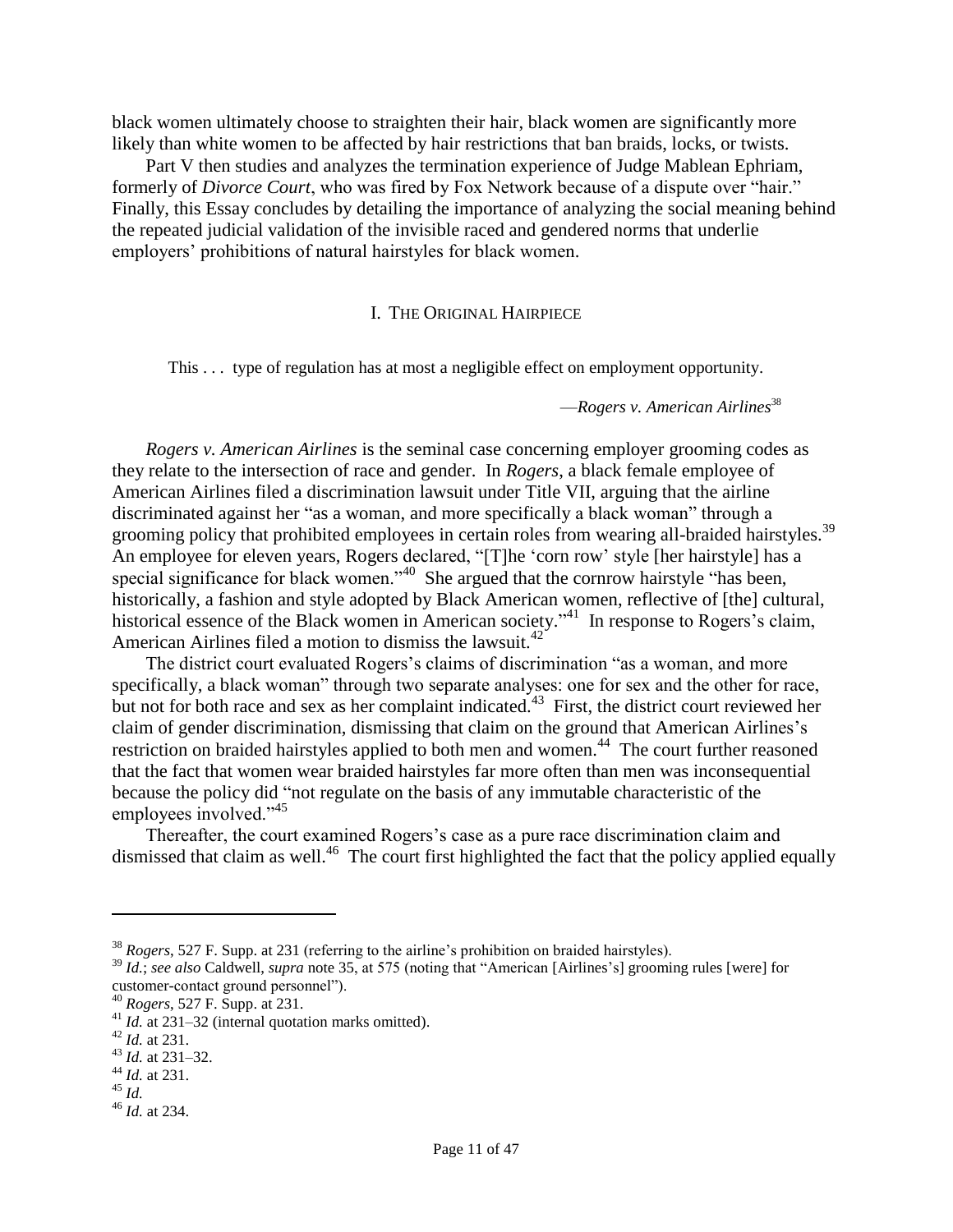to members of all races.<sup>47</sup> The court noted that Rogers "first appeared at work in the all-braided hairstyle . . . soon after the style had been popularized by a white actress [Bo Derek] in the film '10."<sup>48</sup> Then, although conceding that a policy "prohibiting the 'Afro/bush' style might offend Title VII," the court reasoned that Rogers's lawsuit differed from one based on a ban of Afros because an all-braided hairstyle "is not the product of natural hair growth but of artifice."<sup>49</sup> The court contended that, unlike a braided hairstyle, an Afro hairstyle "would implicate the policies underlying the prohibition of discrimination on the basis of immutable characteristics" because it is a "natural hairstyle."<sup>50</sup> The court further asserted, "An all-braided hairstyle is an 'easily changed characteristic,' and, even if socioculturally associated with a particular race or nationality, is not an impermissible basis for distinctions in the application of employment practices by an employer."<sup>51</sup>

Finally, the court explained that the airline did not require Rogers to change her hairstyle; after all, she could have followed the airline's suggestion to "pull her hair into a bun and wrap a hairpiece around the bun during working hours." $\frac{52}{2}$  In response to Rogers's claim that the hairpiece—not her real hair, but an artifice—had caused her to have severe headaches, the court asserted that "even if any hairpiece would cause such discomfort, the policy does not offend substantial interest."<sup>53</sup>

In sum, the district court dismissed Rogers's discrimination claims based on American Airlines's appearance policy on the following grounds: (1) the contested appearance provision did "not regulate on the basis of any immutable characteristic" and (2) the challenged policy applied equally to both races and sexes.<sup>54</sup> It never even addressed Rogers's intersectional race and sex challenge to the airline's hair-related grooming restriction.<sup>55</sup>

In 1991, Professor Paulette Caldwell analyzed the *Rogers* case in her well-known article *A Hair Piece*. 56 Caldwell argued that *Rogers*'s flaw was that it rested upon the premise that racism and sexism, though similar in certain respects, existed and operated separately and independently from each other.<sup>57</sup> Because of this flaw, Caldwell explained, "[t]he court refused to acknowledge that American's policy need not affect all women or all blacks in order to affect black women discriminatorily."<sup>58</sup>

Caldwell further highlighted what she saw as a focus on protecting against discrimination "almost exclusively in biological terms"<sup>59</sup> and an avoidance of cultural conceptions of race. Pointing to the court's reference to Bo Derek's braided hairstyle in *10*, Caldwell described the

- <sup>48</sup> *Id.*
- $^{49}$  *Id.*  $^{50}$  *Id.*

 $\overline{a}$ 

- <sup>51</sup> *Id.*
- 

<sup>57</sup> *See* Caldwell, *supra* note [10,](#page-5-0) at 371.

<sup>47</sup> *Id.* at 232.

<sup>52</sup> *Id.* at 233. <sup>53</sup> *Id.*

<sup>54</sup> *Rogers*, 527 F. Supp. at 231–32.

<sup>55</sup> *See* Caldwell, *supra* note [35,](#page-10-0) at 571.

<sup>&</sup>lt;sup>56</sup> Caldwell, *supra* note [10.](#page-5-0) Caldwell also examined *Rogers* in her chapter "Intersectional Bias and the Courts: The Story of *Rogers v. American Airlines*" in *Race Law Stories. See* Caldwell, *supra* note [35.](#page-10-0)

<sup>&</sup>lt;sup>58</sup> *Id.* at 377; *see also* Caldwell, *supra* note [35,](#page-10-0) at 573 (asserting that "race and gender discrimination operated together to affect [Rogers] as a black woman in a way that was not experienced by either white women or black men").

<sup>59</sup> Caldwell, *supra* note [10,](#page-5-0) at 378.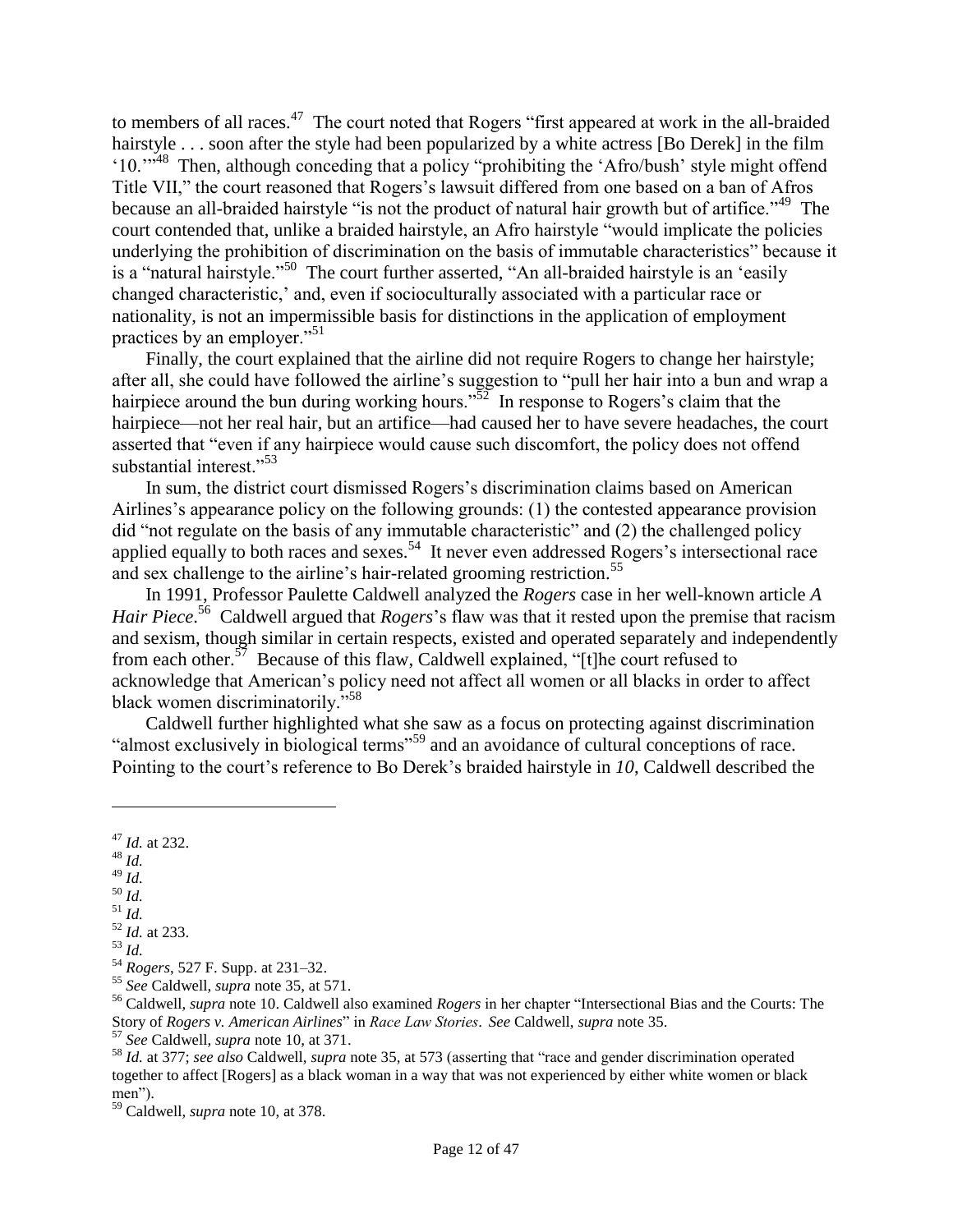trivialization of black women's hair choices by the court. According to Caldwell, through the reference to Bo Derek alone, the court not only inaccurately framed Rogers's decision to wear a braided hairstyle, but also implied that there was no relationship between braided hair and the culture of black woman and incorrectly indicated that black and white women have the same motivations for wearing braided styles.<sup>60</sup>

Thereafter, Caldwell cautioned that the prohibitions against braided hairstyles rest upon notions that once were used to oppose the wearing of  $Afros$ <sup> $61$ </sup>. Those reasons included proclamations that Afros were "extreme, too unusual, not businesslike, inconsistent with a conservative image, unprofessional, inappropriate with business attire, too ‗black' (i.e., too militant), [and] unclean." $62$ 

## II. HAIR DOS AND DON'TS

My sista got a brand new perm my boys says she looks pretty fine body real firm . . . My sista loves her blackness but the U.S. says that her perm is her attractiveness.

> —Arrested Development, "Africa's Inside Me," *Zingalamaduni*<sup>63</sup>

### A. SPLITTING HAIRS: UNDERSTANDING THE DIFFERENCES BETWEEN THE HAIR OF BLACK AND WHITE **WOMEN**

The *Rogers* court made the wrong decision on the plaintiff's race and gender discrimination claim. Indeed, unlike Caldwell, who made a cultural argument for Title VII protection in *Rogers*, I contend in this Essay that the court reached the incorrect conclusion based upon its own rationale regarding biology and natural hairstyles. Although the *Rogers* court clearly understood that there were significant differences in the structures and textures of black and white hair—Afros and non-Afros—its ultimate conclusion was rooted in an incomplete or flawed understanding of black hair, especially as it relates to black women.

The court in *Rogers* referred to all-braided hairstyles as "not [being] the product of natural hair growth but of artifice" and then, in the same breath, offered American Airlines's suggestion for Rogers to use a hairpiece as an alternative for her in covering up her naturally grown hair.<sup>64</sup> Such language exposes the court's incomplete understanding of the full implications of tightly coiled and kinky hair for black women in the United States. First, the court revealed its

<sup>60</sup> *Id.* at 379–80.

<sup>&</sup>lt;sup>61</sup> *Id.* at 384–85. Caldwell, however, identified braided hairstyles as both mutable and immutable, unlike Afros, which have been identified as immutable. *Id.*

 $62$  *Id.*; *see also* Padgett, *supra* not[e 33](#page-9-0) ("[B]lack hair has been controversial—especially when worn in its natural state in styles like Afros, braids, cornrows and dreadlocks.").

<sup>63</sup> ARRESTED DEVELOPMENT, *Africa"s Inside Me*, ZINGALAMADUNI (Capitol Records 2006).

<sup>64</sup> Rogers v. Am. Airlines, 527 F. Supp. 229, 232–33 (S.D.N.Y. 1981).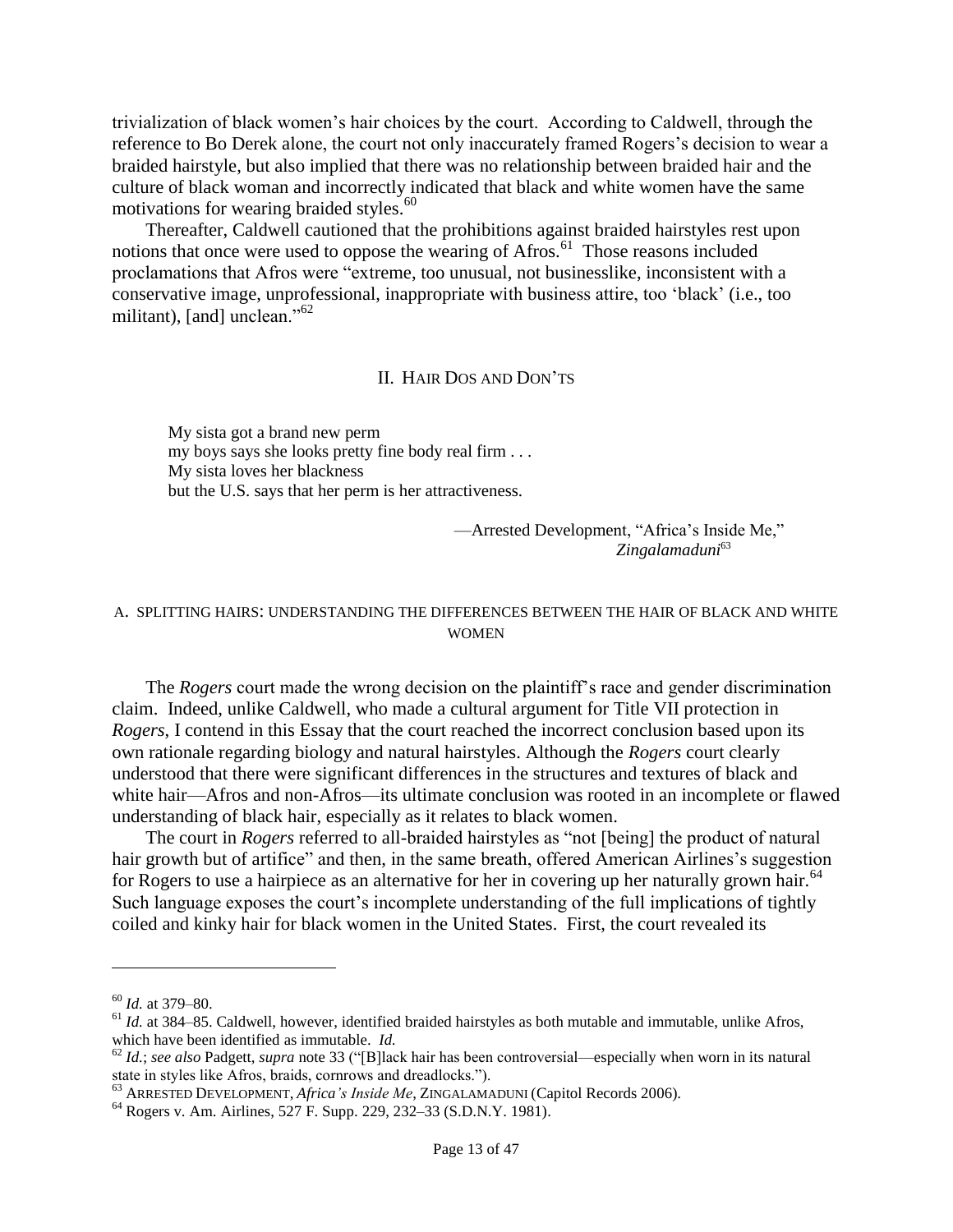unspoken preference for white hairstyles through its very contention that the use of a ponytail of straight, artificial hair was an appropriate alternative to the all-braided hairstyle that it called "artifice." Second, the court exposed its assumption of white traits in Rogers's hair through its suggestion that a black woman could easily pull her hair back into a bun. Packed into that proposal is an assumption of white hair as the norm. In reality, it is extremely difficult to get natural, tightly coiled and kinky hair to stay down and pull it back into a bun.

<span id="page-15-1"></span>What is important here is that the district court rejected what Blacks identify as a natural hairstyle—a hairstyle that allows black women to wear their hair down and long while retaining the natural structure and texture of their hair.<sup>65</sup> The district court left unstated society's normative ideal for women's hair: straight hair, which hangs down as it grows longer—hair that is not naturally grown by black women.<sup>66</sup> Since the *Rogers* decision, courts have continued to uphold employers' bans on natural hairstyles for black women, applying *Rogers* pro forma and without any analysis about how the biological nature of black women's hair should influence the law in this area. $67$ 

<span id="page-15-0"></span>After all, the hair of black women is not naturally straight. It is tightly coiled into tiny curls. Unlike a white woman, for a black woman, receiving a permanent does not mean that she is curling her hair, but rather the opposite—that she is straightening it.<sup>68</sup> One author proclaimed, ―What is unique about African hair is its *degree of curliness* . . . that [it] is curly to the *nth* degree."<sup>69</sup>

The curliness of any individual's hair is determined by the shape of that person's hair shafts.<sup>70</sup> Each hair grows from a follicle, "which is the pore from which the hair emerges," with the hair shaft made of keratin, "a fibrous protein . . . made up of three different layers of keratin."<sup>71</sup> The second layer, the cortex, "determine[s] the thickness or thinness of [the] hair shaft."<sup>72</sup> Additionally, "flat or oval shaft[s] that grow[] more on one side than the other creat[e] a curve."<sup>73</sup> Thus, follicles that extend from those pores—almost flat shaped follicles—grow curly or tightly coiled hair while round follicles grow straight hair.<sup>74</sup>

<sup>65</sup> *See generally* LONNICE BRITTENUM BONNER, PLAITED GLORY: FOR COLORED GIRLS WHO'VE CONSIDERED BRAIDS, LOCKS, AND TWISTS (1996) (discussing and providing tips for how black women can protect, maintain, and wear their hair naturally).

<sup>66</sup> *See supra* note [11](#page-5-1) and accompanying text; *see also* Marjorie Florestal, *Is a Burrito a Sandwich? Exploring Race, Class, and Culture in Contracts*, 14 MICH. J. RACE & L. 1, 37 (2008) (identifying the difficulty in challenging identity norms); Patricia A. Tidwell & Peter Linzer, *The Flesh-Colored Band Aid—Contracts, Feminism, Dialogue, and Norms*, 28 HOUS. L. REV. 791, 794 (1991) ("What we see as obvious—often so obvious that we really give it no thought—may be only one of many ways of looking at things, but a way that has dominated our legal culture for many years.").

<sup>67</sup> *See, e.g.*, Pitts v. Wild Adventures, Inc., No. 7:06-CV-62-HL, 2008 WL 1899306, at \*5 (M.D. Ga. Apr. 25, 2008); McBride v. Lawstaf, Inc., No. 1:96-cv-0196-cc, 1996 WL 755779, at \*2–3 (N.D. Ga. Sept. 19, 1996).

<sup>68</sup> Tina Ezell Hull, *Catching the Natural Wave: African American Women Learning to Love Their Hair"s True Texture*, CHARLOTTE OBSERVER, Dec. 14, 2007, at E1.

<sup>69</sup> LONNICE BRITTENUM BONNER, GOOD HAIR: FOR COLORED GIRLS WHO'VE CONSIDERED WEAVES WHEN THE CHEMICALS BECAME TOO RUFF 15 (1991).

<sup>70</sup> *Id.* at 17.

<sup>71</sup> *Id.* at 16.

 $^{72}$  *Id.* at 17. The outside layer, the cuticle, contains the hair's coloring, and the third, middle layer, the medulla, is a soft keratin layer. *Id.* at 16–17.

<sup>73</sup> *Id.* at 17.

<sup>74</sup> *Id.*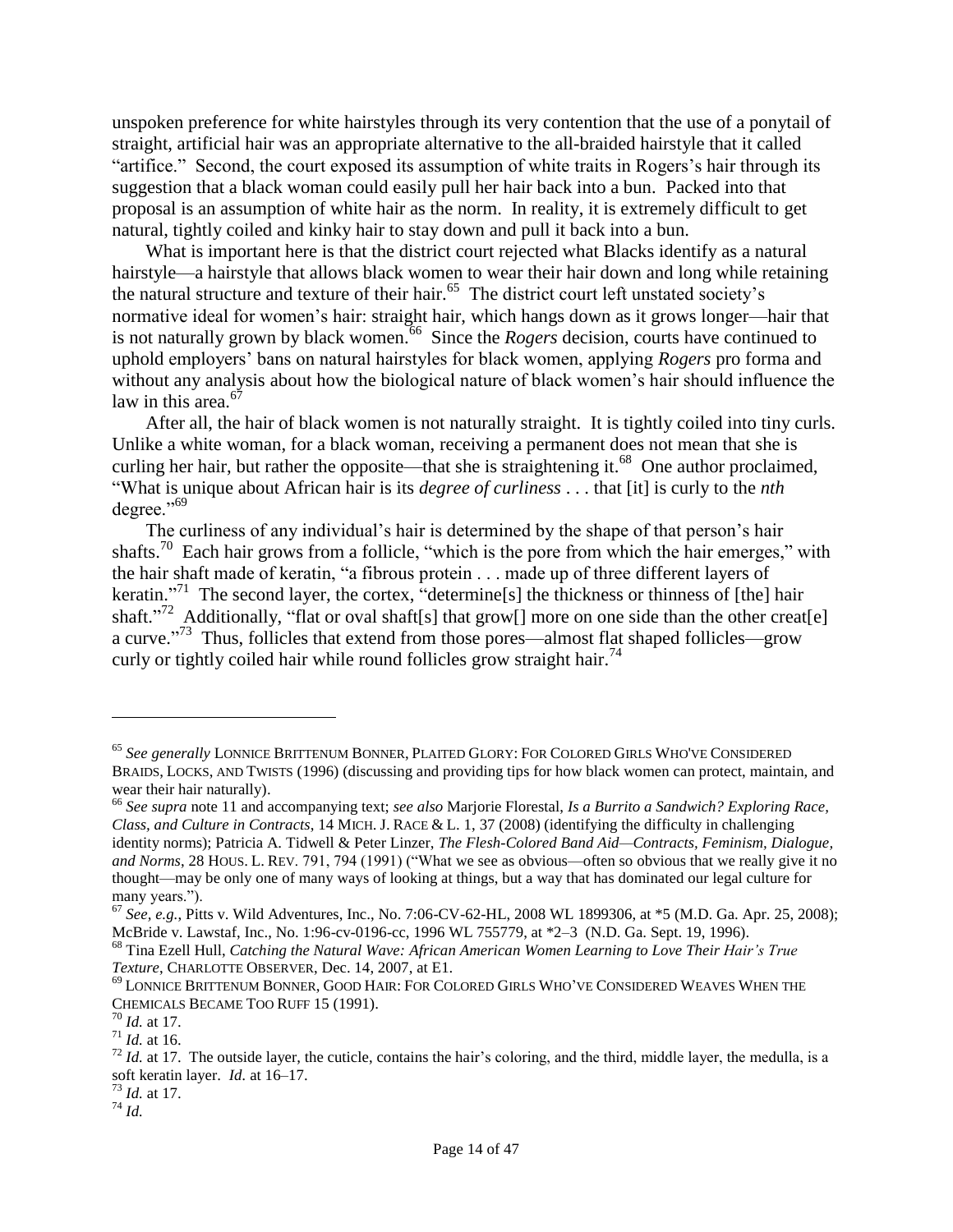Most black women have thick cortexes, which results in their having coarse or woolly hair.<sup>75</sup> Also, black women's hair usually grows out of almost flat-shaped follicles, resulting in tightly coiled hair, while white women's hair tends to grow out of rounded shafts, creating straight hair.<sup>76</sup> The end result is that black women generally have tightly coiled, wooly hair and white women, who tend to have thinner cortexes than black women, generally have straight, fine (compared to black women) hair.

#### <span id="page-16-1"></span><span id="page-16-0"></span>B. STRANDS OF ANALYSIS

Little has changed regarding dress codes and the law since *Rogers*. Even in the face of changing gender norms in our society, antidiscrimination law continues to reinforce traditional expectations about appearance. For example, courts continue to uphold policies that require men to wear their hair short<sup>77</sup> or women to wear make-up<sup>78</sup> on the ground that such restrictions do not constitute sex discrimination because they do not impose unequal burdens on one sex over the other.<sup>79</sup> In upholding these codes, courts give legitimacy to the gendered beauty expectations for men and women, essentially proclaiming that desirable men and women adhere to such gender norms. 80

*Jespersen* provides an excellent example of such judicial validation of traditional gender norms in the workplace. Recall again that Harrah's Casino required women to wear their hair down and have it teased, curled, or styled every day; wear stockings; and wear face powder, blush, mascara, and lip color at all times while only requiring men to wear their hair short and to have clean, neatly trimmed nails.<sup>81</sup>

There, the Ninth Circuit held that Harrah's policy "appropriately differentiate<sup>[d]"</sup> the grooming requirements between women and men and that such differences had "only a negligible effect on employment opportunities."<sup>82</sup> In so doing, the court essentially reinforced societal gender expectations for women to "pretty up" their faces with make-up, including with "foundation, blush, mascara, and lip color."<sup>83</sup> As Judge Pregerson indicated in his dissent, the majority opinion in *Jespersen* sent "[t]he inescapable message . . . that women's undoctored

<sup>75</sup> *Id.*

<sup>76</sup> *Id.* at 17–18.

<sup>77</sup> *See, e.g.*, Harper v. Blockbuster Entm't Corp., 139 F.3d 1385, 1387, 1389 (11th Cir. 1998); Tavora v. N.Y. Mercantile Exch., 101 F.3d 907, 908 (2d Cir. 1996); Austin v. Wal-Mart Stores, Inc., 20 F. Supp. 2d 1254, 1257 (N.D. Ind. 1998).

<sup>78</sup> *See, e.g.*, Jespersen v. Harrah's Operating Co., 444 F.3d 1104, 1109–12 (9th Cir. 2006) (en banc).

<sup>79</sup> *See generally* Carbado et al., *supra* note [23,](#page-7-0) at 135–48 (noting that the *Jespersen* court's decision focused on the absence of unequal burdens and comparing that decision to other Title VII gender discrimination decisions). <sup>80</sup> *See id.* at 105–13 (detailing the historical and current norms of make-up for women).

<sup>81</sup> *Jespersen*, 444 F.3d at 1107.

<sup>&</sup>lt;sup>82</sup> *Id.* at 1110 (quoting Knott v. Mo. Pac. R.R. Co., 527 F.2d 1249, 1252 (8th Cir. 1975)).

<sup>83</sup> *Id.* at 1114 (Pregerson, J., dissenting); *see also* Kirsten Dellinger & Christine L. Williams, *Makeup at Work: Negotiating Appearance Rules in the Workplace*, 11 GENDER & SOC'Y 151, 158 (1997) (finding that one of the reasons that many women wear make-up is "because it makes them feel confident about themselves," "more polished," "prepared to meet the public," and "[m]ore attractive").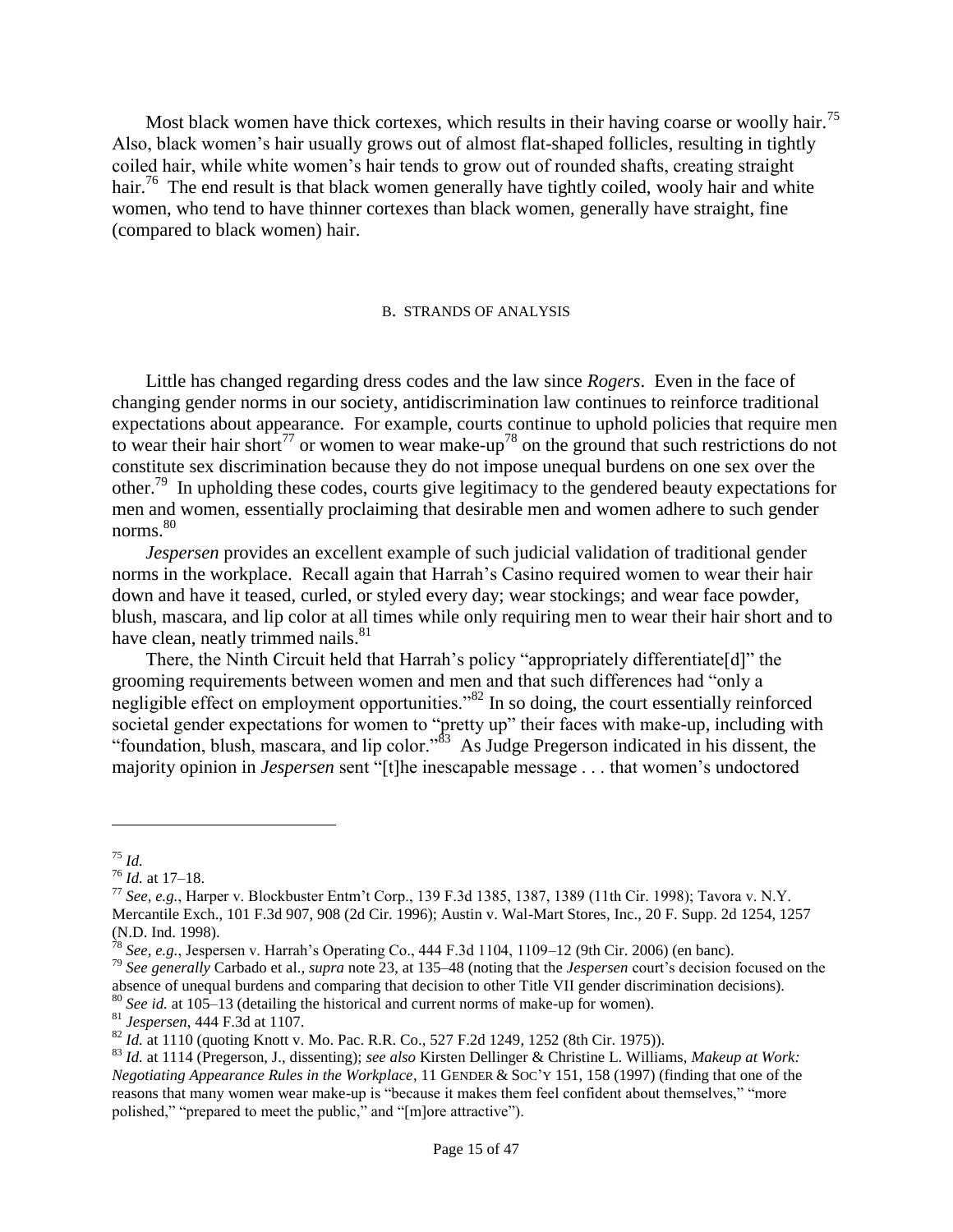faces compare unfavorably to men's, . . . that women's faces are incomplete, unattractive, or unprofessional without full makeup. $^{384}$ 

Validation of this message was further supported by the majority's refusal to acknowledge the burdens imposed on women by societal make-up norms.<sup>85</sup> In pointing out how obvious these burdens are on Harrah's female bartenders, Judge Kozinski argued:

[I]s there any doubt that putting on makeup costs money and takes time? Harrah's policy requires women to apply face powder, blush, mascara and lipstick. You don't need an expert witness to figure out that such items don't grow on trees.

Nor is there any rational doubt that application of makeup is an intricate and painstaking process that requires considerable time and care. Even those of us who don't wear makeup know how long it can take from the hundreds of hours we've spent over the years frantically tapping our toes and pointing to our wrists. It's hard to imagine that a woman could "put on her face," as they say, in the time it would take a man to shave certainly not if she were to do the careful and thorough job Harrah's expects. Makeup, moreover, must be applied and removed every day; the policy burdens men with no such daily ritual. While a man could jog to the casino, slip into his uniform, and get right to work, a woman must travel to work so as to avoid smearing her makeup, or arrive early to put on her makeup there.

It might have been tidier if Jespersen had introduced evidence as to the time and cost associated with complying with the makeup requirement, but I can understand her failure to do so, as these hardly seem like questions reasonably subject to dispute. We could—and should—take judicial notice of these incontrovertible facts.<sup>86</sup>

Such failure to acknowledge what Judge Kozinski referred to as "incontrovertible" not only gave Harrah's grooming requirements legal weight but also added legitimacy to the idea that the grooming requirements' burdens on women are normal, reasonable, and unworthy of challenge. The sad fact is that *Jespersen* simply follows a line of cases that have maintained and legitimated gender norms.<sup>87</sup> Moreover, it made matters worse for future plaintiffs who, because of the court's refusal to take judicial notice, would have to go to great lengths to support their claims by putting forensic cosmetologists on the stand to prove the obvious about the costs of makeup application in terms of money and time.

Much like with gender, little has changed in antidiscrimination law in regard to race and dress codes. No court or agency has even implied that Afro hairstyles are not protected. The strongest case concerning the protection of Afros as a racial characteristic under Title VII came in 1971, after the Civil Rights Movement and on the tail end of the Black Power Movement. In that case, the employer's policy provided as follows: "The hair is not to be kept bushy and

<sup>84</sup> *Jespersen*, 444 F.3d at 1116 (Pregerson, J., dissenting).

<sup>&</sup>lt;sup>85</sup> *Id.* at 1111 (majority opinion) (refusing to "take judicial notice of the fact that it costs more money and takes more time for a woman to comply with the makeup requirement than it takes for a man to comply with the requirement that he keep his hair short").

<sup>86</sup> *Id.* at 1117 (Kozinski, J., dissenting).

<sup>&</sup>lt;sup>87</sup> See, e.g., *supra* notes [77](#page-16-0)[–78](#page-16-1) and accompanying text; *see also* POST, *supra* note [4,](#page-3-1) at 44 ("What seems in fact to be driving the outcome in *Willingham* is the conviction that employers reasonably may impose sex-based stereotypes in matters of grooming, so long as these stereotypes conform to traditional gender conventions.").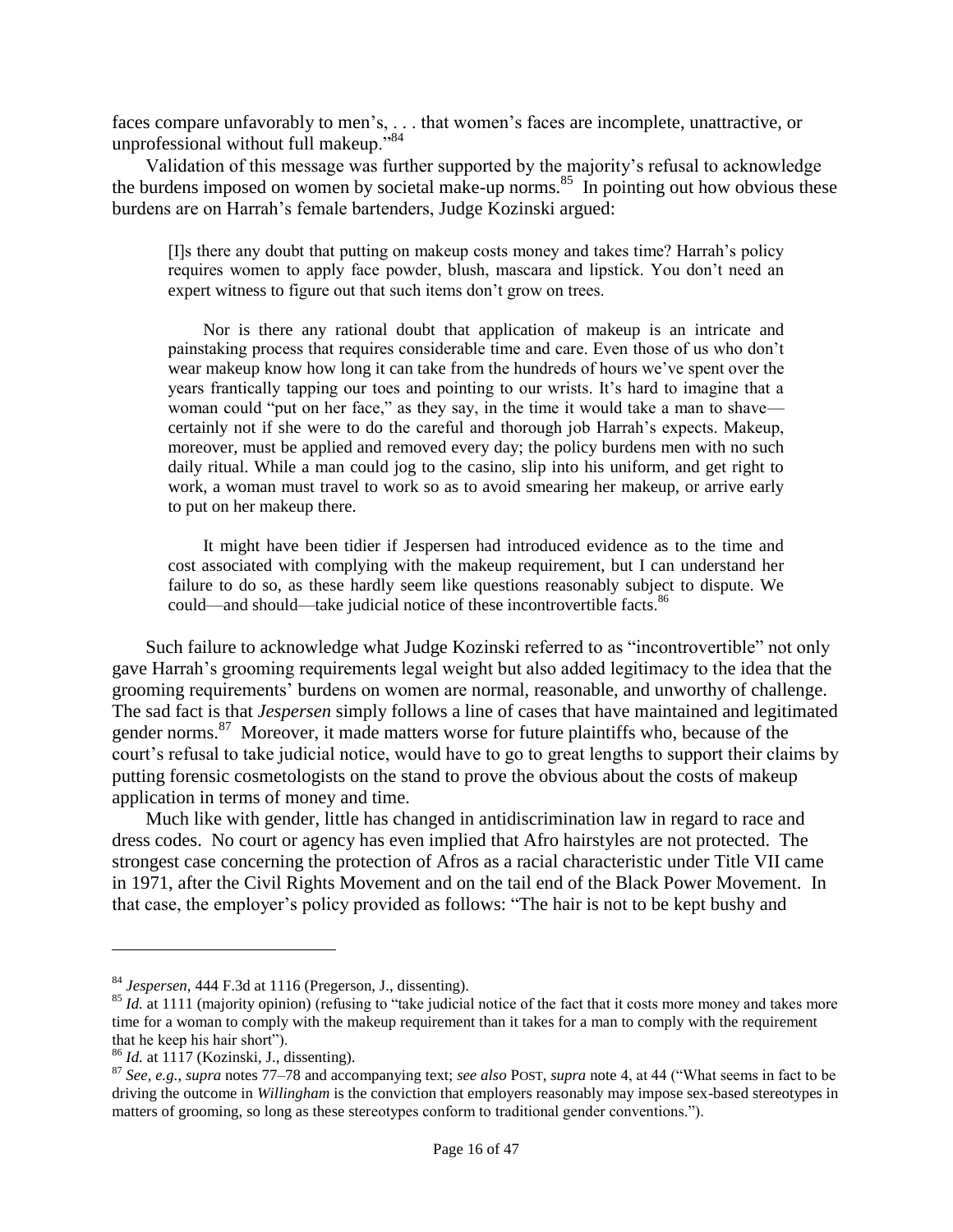should not extend in line of sight beyond the ears.<sup>88</sup> The plaintiff, a black male, filed a claim of race discrimination under Title VII, contending that the employer "discharged him because his Afro-American hair style did not conform to the company's standards of uniform appearance" and stating that "his hair style is a manifestation of his racial identity."<sup>89</sup> In evaluating that claim, the EEOC determined that the employer discriminated against the plaintiff on the basis of race, reasoning that applying the "'line of sight' hair grooming policy to all employees, without regard to their racially different physiological and cultural characteristics, tends to adversely affect Negroes because they have a texture of hair different from Caucasians."<sup>90</sup>

Thereafter, many other courts followed suit, either in their holding or dicta. For example, in *Jenkins v. Blue Cross Mutual Hospital Insurance, Inc.*, the plaintiff filed a charge of discrimination after she had changed her hairstyle to an Afro and experienced resistance from her employer.<sup>91</sup> For three years before, her supervisor had had no problem with her or her hair,<sup>92</sup> but when the plaintiff changed her hairstyle to an Afro, her supervisor told her that she "could never" represent Blue Cross with  $[her]$  Afro.<sup>93</sup> In finding that the plaintiff's charge was sufficient to support allegations in the complaint of both racial and sex discrimination, the Seventh Circuit reasoned as follows: "A lay person's description of racial discrimination could hardly be more explicit. The reference to the Afro hairstyle was merely the method by which the plaintiff's supervisor allegedly expressed the employer's racial discrimination."<sup>54</sup> Similarly, and more recently, courts such as those in *Rogers* and *McBride* have hinted at protection for Afros, asserting that "an employer's policy prohibiting the 'Afro/bush' style might offend Title VII."95

Still, though, courts continue to uphold employers' identification of natural hairstyles such as cornrows and braids, which are predominantly worn by black women, as unprofessional, extreme, or unusual forms of grooming that can be banned in the workplace.<sup>96</sup> For example, in 2008, the district court in *Pitts v. Wild Adventures, Inc.* rejected the plaintiff's discrimination claim based on the employer's "memo that prohibited 'dreadlocks, cornrows, beads, and shells' that are not 'covered by a hat/visor.'"<sup>97</sup> Pitts's supervisor had told her to get her hair done in a "pretty style" and refused to allow Pitts to wear cornrows or twists because they "had the look of dreadlocks."<sup>98</sup> In rejecting Pitts's discrimination claim, the court reasoned that "[d]readlocks and cornrows are not immutable characteristics" and "[t]he fact that the hairstyle might be predominantly worn by a particular protected group is not sufficient to bring the grooming policy within the scope of" the law.  $99$ 

<sup>88</sup> E.E.O.C. Dec. No. 71-244, 4 Fair Empl. Prac. Cas. (BNA) 18 (June 10, 1971) (internal quotation marks omitted). <sup>89</sup> *Id.*

<sup>&</sup>lt;sup>90</sup> *Id*. The EEOC even endorsed a cultural argument for protecting Afros, "not[ing] that the wearing of an Afro-American hair style by a Negro has been so appropriated as a cultural symbol by members of the Negro race as to make its suppression . . . an automatic badge of racial prejudice." *Id.* 

<sup>91</sup> 538 F.2d 164, 167 (7th Cir. 1975) (en banc).

<sup>92</sup> *Id.*

<sup>93</sup> *Id.*

<sup>94</sup> *Id.* at 168.

<sup>95</sup> Rogers v. Am. Airlines, 527 F. Supp. 229, 232 (S.D.N.Y. 1981); *see also* McBride v. Lawstaf, Inc., No. 1:96-cv-0196-cc, 1996 WL 755779, at \*2 n.2 (N.D. Ga. Sept. 19, 1996).

<sup>96</sup> *See, e.g.*, *McBride*, 1996 WL 755779, at \*2–3.

 $97$  No. 7:06-CV-62-HL, 2008 WL 1899306, at  $*1$ ,  $*6$  (M.D. Ga. Apr. 25, 2008).

<sup>98</sup> *Id.* at \*1.

<sup>&</sup>lt;sup>99</sup> *Id.* at \*6. Courts have held the same with regard to black men who wear their hair in styles such as locks, though black men are not the subject of this Essay. For example, in *Eatman v. United Parcel Service*, the district court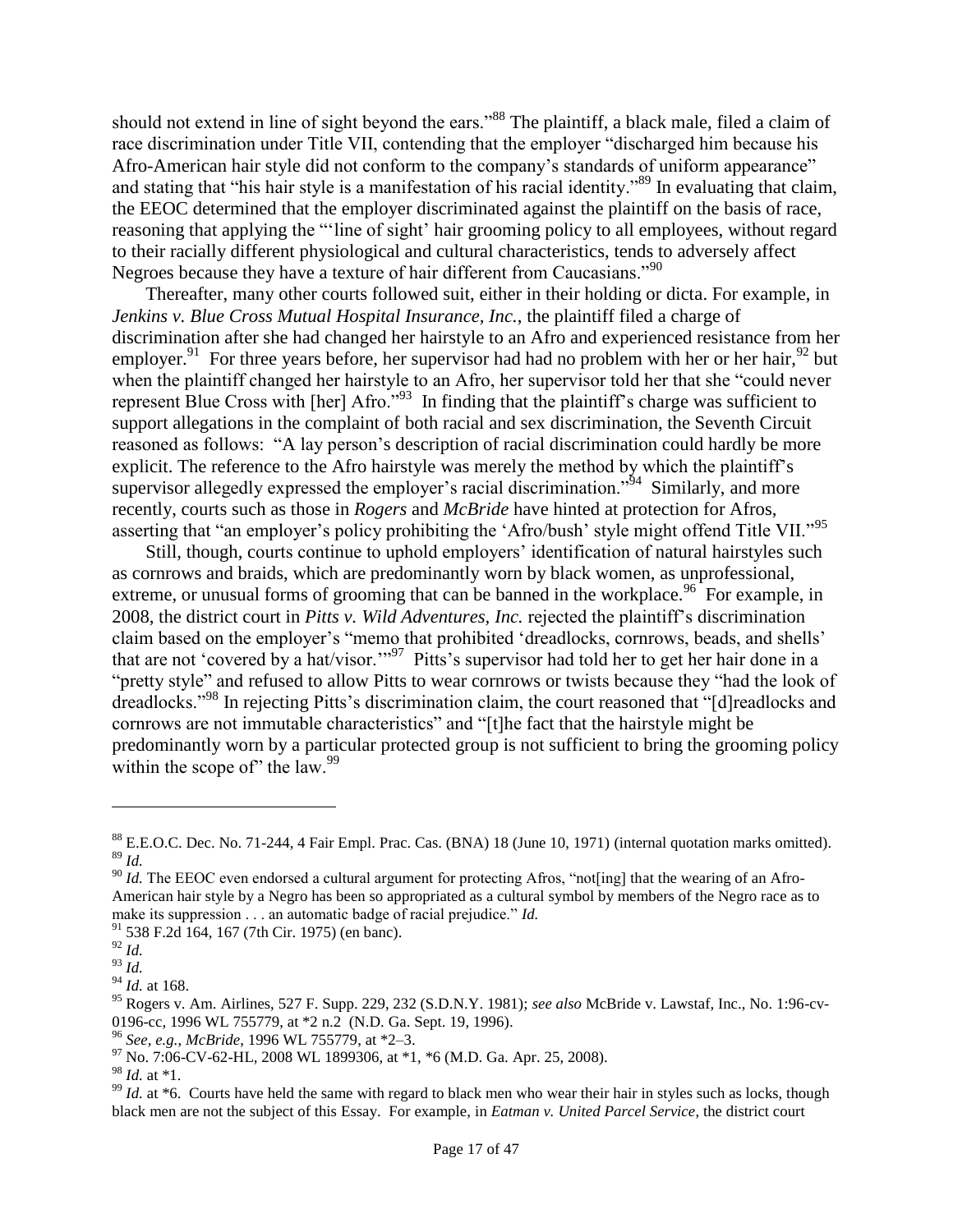In fact, even in cases where the employer's treatment of the plaintiff occurred precisely because she was black, courts have found no disparate treatment discrimination. For example, in *Santee v. Windsor Court Hotel L.P.*, the district court determined that the employer was not liable for race discrimination under Title VII where the employer refused to hire a black woman with dyed blonde hair, but not white women with dyed blonde hair, on the ground that the black woman violated its grooming policy against "extremes in hair color."<sup>100</sup>

One noteworthy change in race-based antidiscrimination law, however, has occurred with respect to race and facial hair. In some early antidiscrimination cases, courts were hesitant to extend the rationale for protecting Afro hairstyles to facial hair restriction cases, even where the requirement of shaved facial hair caused black men to suffer from pseudofolliculitis barbae  $(PFB)$ ,<sup>101</sup> a painful skin disorder resulting from ingrown hairs that is scientifically proven to be

<sup>100</sup> No. Civ.A.99-3891, 2000 WL 1610775, at  $*1$ ,  $*3$  (E.D. La. Oct. 26, 2000). One could argue that blonde hair color is extreme on black women because black women are less likely than white women to be natural blondes. Several questions arise from this argument, however. First, many black women who are admired for their appearance, including Beyonce, Mary J. Blige, and Tyra Banks, dye their hair blonde. Would these women lose their job or not be hired because of their hair color choice while a star such as Christina Ricci or Angelica Huston would not, despite an "unnatural" look on them, simply because they are white? Second, and more importantly, if the likelihood of natural blonde hair is viewed here as determinative, why shouldn't the likelihood of having a certain structure and texture of hair be determinative in braids or locks cases? The *Rogers* court determined that there was no discrimination against black women due to American Airlines's prohibition of braids because black and white women were both subject to the policy. If receiving the exact same treatment, regardless of any substantive meaning, is paramount in *Rogers*, why shouldn't the same principle apply in *Santee*? Third, even if the employer's regulation was to label all dyed hair as "extreme," how would the enforcement of that regulation not disproportionately affect black women? One can easily imagine a situation in which black women with anything but black hair would be required to prove that their hair color is natural, while white women would routinely be presumed to be wearing their natural color, except when they are wearing truly extreme colors such as pink or purple. The irony of *Santee* is that the plaintiff was completely conforming to the normative ideal for women: straight, blond hair.

 $101$  One court described the disorder in more detail:

 $\overline{\phantom{a}}$ 

Pseudofolliculitis barbae . . . is a facial skin condition that afflicts certain persons with curly or kinky hair follicles. After shaving, the curved hair follicles cause the already curly hair to curve back into contact with the skin surface, and pierce and re-enter the skin, forming a pseudofollicle. The pseudofollicle becomes inflamed, and painful papules and pustules result. In severe cases, abscesses develop around the pseduofollicles and, if untreated, cause scarring, hyperpigmentation, and disfigurement. Once a person is afflicted by PFB, it lasts the person's lifetime.

There is no cure for PFB. A person afflicted by the condition, however, may induce remission by growing a beard one-quarter inch in length. Such 'beard therapy' is the standard medical treatment for PFB. The remission obtained through beard therapy is nearly complete. The condition will redevelop if a person resumes shaving. PFB is an immutable condition that, with few exceptions, afflicts only male blacks.

Richardson v. Quick Trip Corp., 591 F. Supp. 1151, 1153–54 (S.D. Iowa 1984).

rejected the black male plaintiff's disparate treatment race discrimination claim on the ground that "Title VII does" not prohibit discrimination on the basis of locked hair" and his disparate impact claim on the ground that the plaintiff had "shown only that a large percentage of those employees with what UPS considers 'unbusinesslike' hair are black employees.‖ 194 F. Supp. 2d 256, 262, 266–67 (S.D.N.Y. 2002) *see also* D. Aaron Lacy, *Hair Today, Gone Tomorrow: Conforming for Hire*, 64 MIAMI L. REV. (forthcoming 2010) (manuscript at 1-3) (chronicling his job search experiences while wearing locks in his hair)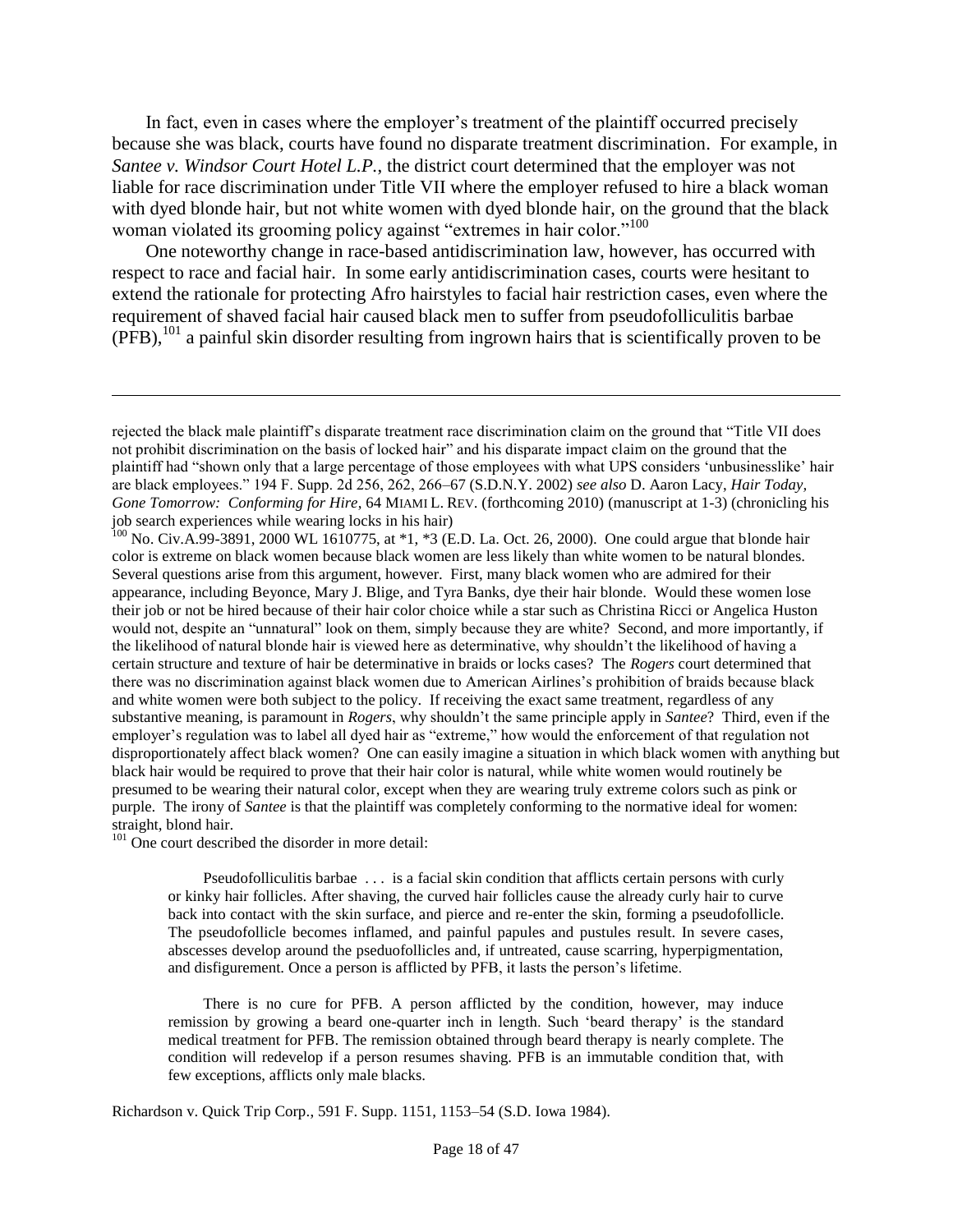"unique or at least almost unique to blacks."<sup>102</sup> For example, in *Woods v. Safeway Stores, Inc.*, the district court held that the employer's grooming restriction on beards did not violate Title VII, even though the plaintiff suffered from PFB and did not shave due to the advice of a dermatologist, because the "no beard" policy applied equally to Blacks and Whites and therefore did not result in disparate treatment on the basis of race.<sup>103</sup> Additionally, although organizations such as the "United States Army permit [ted] blacks with PFB to wear beards because the army ha[d] concluded that PFB is a physical disability to which only blacks are susceptible,<sup> $104$ </sup> early courts initially refused to acknowledge such disparate impact claims on the ground that the contested grooming regulation did not touch upon any characteristic that is unique to Blacks. For instance, in ruling in favor of the employer in *EEOC v. Greyhound Lines, Inc.*, the court reasoned: "The wearing of beards is not a characteristic that is peculiar to any race. Nor can the incidence of beard-wearing among black workers be attributed to a long history of inferior education in segregated schools, unlike the uneven test score issues at *Griggs v. Duke Power*   $Co[mpanv]$ ."<sup>105</sup>

<span id="page-20-0"></span>Within a short period of time, however, courts began to recognize such facial hair cases as raising viable racial discrimination claims, assuming there were no legitimate business purposes, such as safety, for the grooming requirements.<sup>106</sup> Although these lawsuits involved disparate impact claims, not disparate treatment claims, the courts' reasoning in these later cases often drew a connection between hair and biology. They indirectly acknowledged race as a social construction, highlighting hair as just one of many characteristics that are used to define race.<sup>107</sup> For instance, in *EEOC v. Trailways, Inc.*, the court acknowledged the black male plaintiff's disparate impact claim as race discrimination, asserting that the employer had to have a legitimate business purpose for its grooming prohibition on beards in light of proof that PFB affects twenty-five percent of the black male population.<sup>108</sup> The judge reasoned: "I wholeheartedly agree that the wearing of beards is not a characteristic peculiar to any race, but on the proof made in this case, the characteristic which must be thought about is susceptibility to pseudofolliculitis barbae—not the wearing of beards—*and that physical characteristic is peculiar to blacks*."<sup>109</sup> In essence, in these cases, courts recognized claims of race discrimination based on the unique texture and structure of black hair, which makes black men susceptible to PFB.<sup>110</sup> They understood and acknowledged that hair, just like skin color, is just one proxy for

l

 $102$  EEOC v. Trailways, Inc., 530 F. Supp. 54, 56 (D. Colo. 1981).

<sup>&</sup>lt;sup>103</sup> 420 F. Supp. 35, 42–43 (E.D. Va. 1976). The court also found no disparate impact on the basis of race because the "slight racial impact" was not sufficient to override the employer's legitimate business purpose of cleanliness. *Id.* Alternatively, the court held that the "no beard" policy served a legitimate business purpose even if there was some discriminatory impact. *Id.* at 42–43.

<sup>104</sup> *Trailways, Inc.*, 530 F. Supp. at 56–57.

<sup>105</sup> 635 F.2d 188, 190 n.3 (3d Cir. 1980).

<sup>&</sup>lt;sup>106</sup> See Fitzpatrick v. City of Atlanta, 2 F.3d 1112, 1121 (11th Cir. 1993) (denying a discrimination claim by a black man suffering from PFB on the grounds of safety).

<sup>107</sup> *See generally* Angela Onwuachi-Willig, *Multiracialism and the Social Construction of Race: The Story of*  Hudgins v. Wright, *in* RACE LAW STORIES 147 (Rachel F. Moran & Devon Wayne Carbado eds., 2008) (identifying physical characteristics as an important component of racial identity); *see also* Adrienne D. Davis, *Identity Notes Part One: Playing in the Light*, 45 AM. U. L. REV. 695, 705 (1996) (same).

<sup>&</sup>lt;sup>108</sup> 530 F. Supp 54, 56 (D. Colo 1981).

<sup>109</sup> *Id.* at 57 (emphasis added).

<sup>110</sup> *See, e.g.*, Johnson v. Memphis Police Dep't, 713 F. Supp. 244, 247–48 (W.D. Tenn. 1989) (recognizing a claim of race discrimination based on PFB).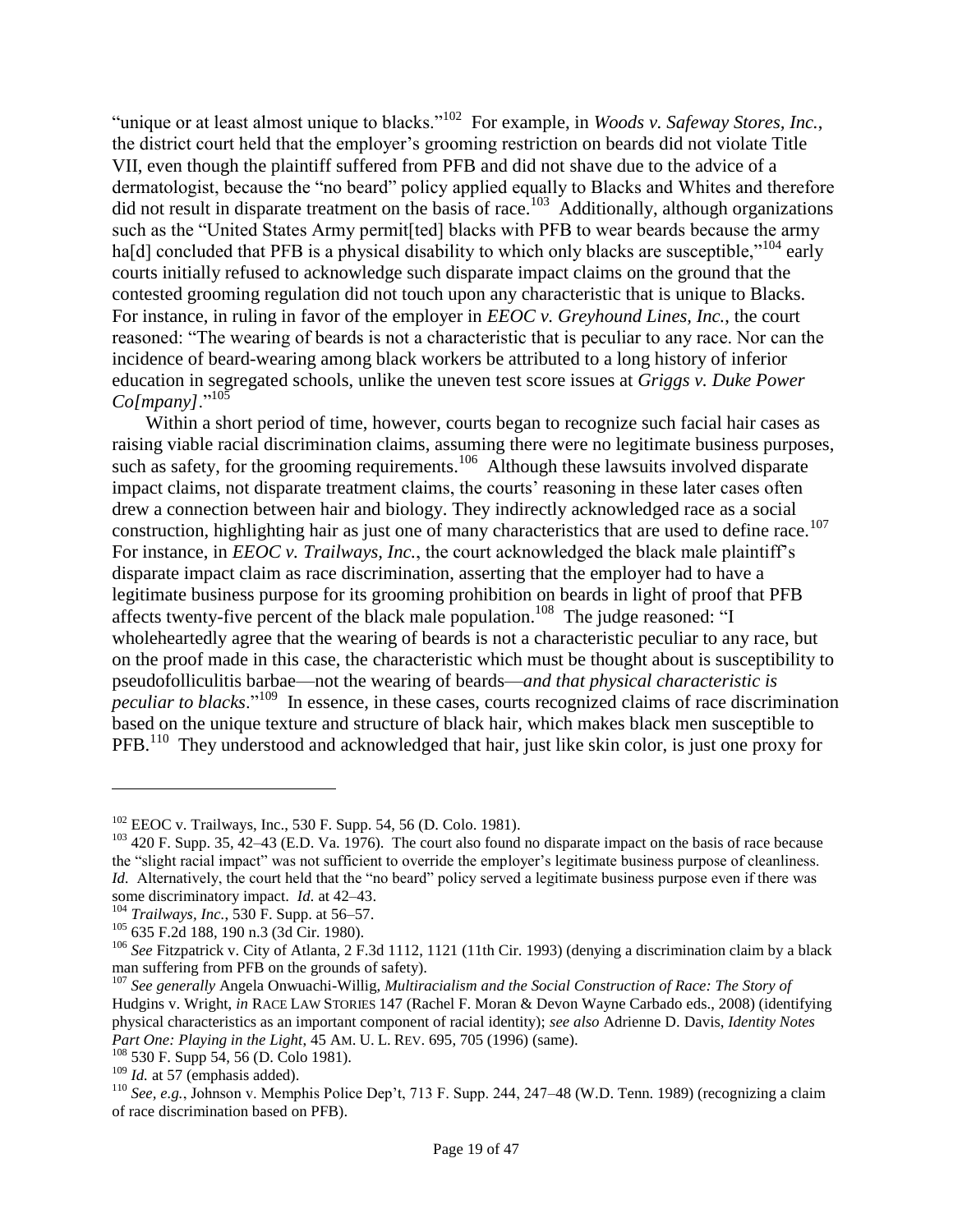race, a social construction. Indeed, in her dissent in *Greyhound Lines*, Judge Dolores Sloviter explicitly made this argument, declaring: "A 'no beard' policy is to be treated no differently than any other employment policy, and indeed should be subjected to exacting inquiry since the skin condition it affects results from an immutable physical characteristic."<sup>111</sup>

In sum, in articulating PFB as a product of the immutable physical characteristic of black hair, these courts unknowingly placed the PFB cases in line with other cases that have exposed, even if unintentionally, the ways in which race is constructed by numerous factors such as hair, nose width, and skin color, the most common proxy for race. In fact, some authors contend that hair served as the true signifier of race in early racial trials; for example, Ayana Byrd and Lori Tharps wrote:

<span id="page-21-1"></span>Curiously, the hair was considered the most telling feature of Negro status, more than the color of the skin. Even though some slaves . . . had skin as light as many Whites, the rule of thumb was that if the hair showed just a little bit of kinkiness, a person would be unable to pass as White. Essentially, the hair acted as the true test of blackness, which is why some slaves opted to shave their heads to try to get rid of the genetic evidence of their ancestry when attempting to escape to freedom.<sup>112</sup>

<span id="page-21-0"></span>This history of constructing race by factors such as hair and nose width is long and varied, including cases such as the 1806 decision in *Hudgins v. Wrights*.<sup>113</sup> In *Hudgins*, the Supreme Court of Virginia relied on examinations of three women's hair and nose width to determine that they were American Indian and free, rather than black and enslaved.<sup>114</sup> In its decision, the Supreme Court of Virginia declared that people of African descent had been stamped with three distinct characteristics that would not and could not disappear easily: (1) dark skin; (2) a flat nose; and  $(3)$  woolly hair, with the texture of the hair being the strongest "ingredient in the African constitution."<sup>115</sup> The court also noted hair as a distinguishing characteristic for American Indians, referring to "giving . . . the jet black lank hair of the *Indian* a degree of flexure, which never fails to betray that the party distinguished by it, cannot trace his lineage purely from the race of native *Americans*."<sup>116</sup> As Professor Ian Haney López declared in his article *The Social Construction of Race: Some Observations on Illusion, Fabrication, and* 

<sup>111</sup> EEOC v. Greyhound Lines, Inc., 635 F.2d 188, 196 (3d Cir. 1980).

<sup>112</sup> AYANA D. BYRD & LORI L. THARPS, HAIR STORY: UNTANGLING THE ROOTS OF BLACK HAIR IN AMERICA 17–18 (2001); *see also* INGRID BANKS, HAIR MATTERS: BEAUTY, POWER, AND BLACK WOMEN'S CONSCIOUSNESS 7 (2000) (citing Willie Morrow's 400 Years Without a Comb, which argued that "skin color and 'curly or kinky hair' are so intertwined that it is hard to separate the two when examining the forces that shape black people's lives"); ORLANDO PATTERSON, SLAVERY AND SOCIAL DEATH: A COMPARATIVE STUDY 61 (1982) ("Hair type rapidly became the real symbolic badge of slavery, although like many powerful symbols it was disguised, in this case by the linguistic device of using the term 'black,' which nominally threw the emphasis to color."); *cf.* DON HERZOG, POISONING THE MINDS OF THE LOWER ORDERS 458 (1998) ("Think too of how easy it is to become invested in others' hair, to see it as betraying distasteful facts. One antislavery writer denied that the woolly hair of Negroes was a badge of inferiority.").

 $113$  11 Va. (1 Hen. & M.) 134 (1806).

 $^{11}$   $^{11}$   $^{11}$   $^{11}$   $^{11}$   $^{11}$   $^{11}$   $^{11}$   $^{11}$   $^{11}$   $^{11}$   $^{11}$   $^{11}$   $^{11}$   $^{11}$   $^{11}$   $^{11}$   $^{11}$   $^{11}$   $^{11}$   $^{11}$   $^{11}$   $^{11}$   $^{11}$   $^{11}$   $^{11}$   $^{11}$   $^{11}$   $^{11}$   $^{11}$   $^{11}$   $^{11$ 

<sup>115</sup> *Id.* at 139.

<sup>116</sup> *Hudgins*, 11 Va. (1 Hen. & M.) at 139 (emphasis added).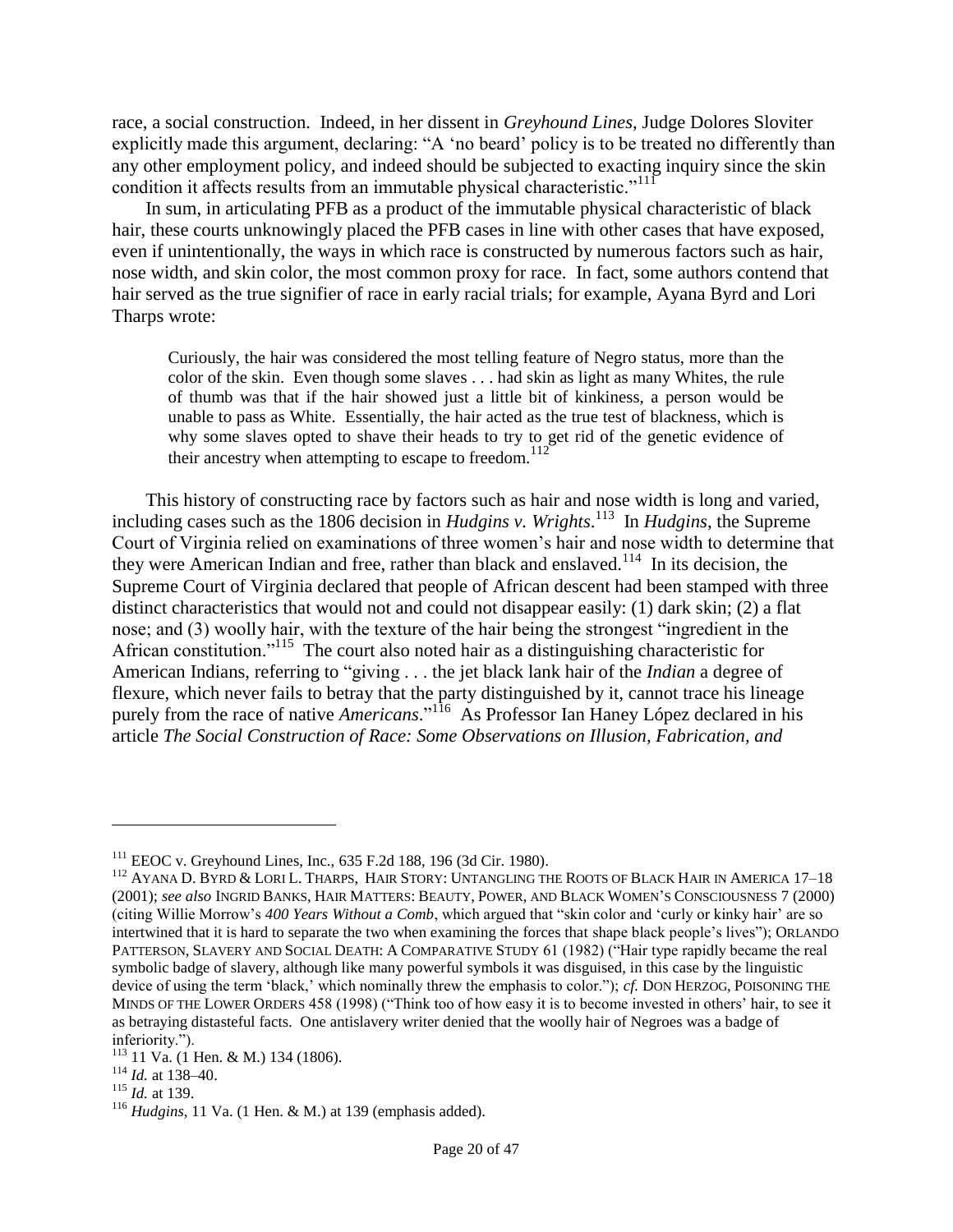*Choice*, "[a]fter unknown lives lost in slavery, Judge Tucker freed three generations of women because Hannah's hair was long and straight."<sup>117</sup>

Though *Hudgins* itself embraces disturbing rationales, its lessons about the social construction of race should not be ignored. Regardless of public desire to become "postracial,"<sup>118</sup> race continues to be defined by proxies such as skin color and hair in our society and continues to have significance within the workplace. Antidiscrimination law should acknowledge these realities. Indeed, it is worth noting that the same hair types that were constructed as signifiers of "freedom" or inclusion into "normal society" in *Hudgins* continue to be used as signifiers of the "norm" and the "acceptable" in Title VII grooming code cases.

## <span id="page-22-0"></span>III. PERMANENT DAMAGE

But I thought that the boys were born with Afros and the girls were born with straight hair.

—A white female, high school friend, in response to my explanation about needing to touch up my relaxed hair

In past grooming code cases, plaintiffs have not argued that black female, natural hairstyles should be viewed as a racial characteristic based on biology. Instead, they have accepted the identification of these hairstyles as mutable, choosing to base their race discrimination claims on cultural connections. For example, the plaintiff in *Rogers* predicated her claim in part on her understanding of braided hairstyles as "part of the cultural and historical essence of Black American women."<sup>119</sup> Caldwell also based her assessments on culture, maintaining that the *Rogers* court too narrowly "limit[ed] protection against discrimination to the physical manifestations of racial identity . . . and denying protection for identity-related choices of personal expression."<sup>120</sup>

Although such culture-based arguments are appealing because of how they encompass responses to discrimination based on racial stereotyping,<sup>121</sup> lawyers also should consider

<sup>117</sup> Ian F. Haney López, *The Social Construction of Race: Some Observations on Illusion, Fabrication, and Choice*, 29 HARV. C.R.-C.L. L. REV. 1, 2 (1994).

<sup>&</sup>lt;sup>118</sup> *See Sumi Cho, Post-Racialism*, 94 IOWA L. REV. 1589, 1591–93 (2009) (noting the increasing calls after Obama's election that the United States is post-racial); *see also* Onwuachi-Willig, *supra* not[e 107,](#page-20-0) at 164–73 (analyzing contemporary lessons from *Hudgins*).

<sup>&</sup>lt;sup>119</sup> Rogers v. Am. Airlines, 527 F. Supp. 229, 232 (S.D.N.Y. 1981) (internal quotation marks omitted).

<sup>120</sup> Caldwell, *supra* note [35,](#page-10-0) at 571.

<sup>121</sup> S*ee* Kevin R. Johnson & George A. Martinez, *Discrimination by Proxy: The Case of Proposition 227 and the Ban on Bilingual Education*, 33 U.C. DAVIS L. REV. 1227, 1247–75 (2000) (analyzing discrimination by proxy where actors use characteristics associated with a minority group—specifically Latinos, such as language and immigration status, to discriminate on the basis of race and ethnicity); Angela Onwuachi-Willig & Mario L. Barnes, *By Any Other Name?: On Being "Regarded As" Black, and Why Title VII Should Apply Even if Lakisha and Jamal Are White*, 2007 WIS. L. REV. 1283, 1297–1312 (examining situations where individuals used factors such as names on résumés or voices over the phone to discriminate in the selection of job candidates or rental housing applicants); Camille Gear Rich, *Performing Racial and Ethnic Identity: Discrimination by Proxy and the Future of Title VII*, 79 N.Y.U. L. REV. 1134, 1172–94 (2004) (analyzing how employers regulate race and gender under Title VII to postulate the existence of intentional discrimination where employers use appearance and grooming standards to shape identity performance). *See generally* D. Wendy Greene, *Title VII: What"s Hair (and Other Race-Based Characteristics) Got to Do with It?*, 79 U. COLO. L. REV. 1355, 1360–94 (2008) (arguing for a judicial analysis in a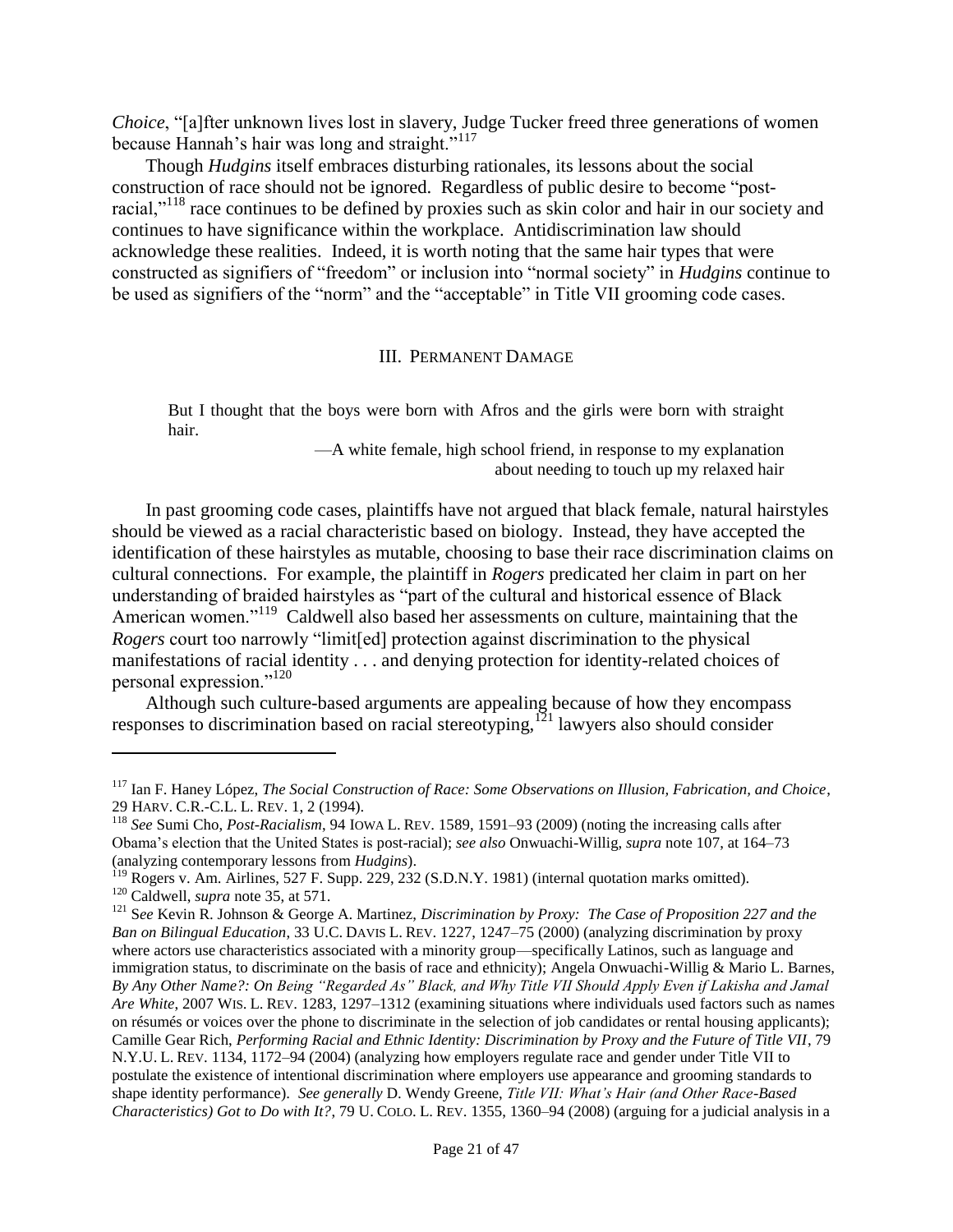<span id="page-23-0"></span>bringing intersectional discrimination claims based upon biological considerations. In fact, critics have presented two problems in relying solely on culture-based arguments for black female plaintiffs in grooming discrimination cases. First, culture-based positions present the problem of essentialism and definitional boundaries. In his book *Racial Culture: A Critique*, Professor Richard Ford contends that antidiscrimination law "should limit the formal acknowledgement of race to its most formal and culturally empty definition."<sup>122</sup> According to Ford, centering legal protections around cultural or racially-correlated characteristics presents the practical problem of determining where to draw the boundaries.<sup>123</sup> For example, he asks, how would courts define which hair styles are culturally African American?<sup>124</sup> Additionally, Ford argues, cultural arguments highlight the dangers of essentialism.<sup>125</sup> For instance, he questions, how can braids be considered culturally African American if a significant segment of black women reject them as part of their culture? $126$ 

In addition to presenting challenges of defining boundaries and escaping essentialism, the *Rogers*-type of culture-based arguments have not fully unpacked the underlying basis for the discrimination at hand: the presumption and identification of white women's hair as the baseline for women or, as the Equal Employment Opportunity Commission asserted with respect to an employer's restriction on Afros, the measurement of black female plaintiffs "against a standard that assumes non-Negro hair characteristics."<sup>127</sup> The problem with current case law is not that it does not understand race as a social construct—at least loosely speaking—but rather that it limits this understanding too narrowly.

Although the language in cases such as *Rogers* indicates that courts define race as skin color alone, the language in cases such as *Jenkins* suggests that courts' understanding of race is actually much broader, acknowledging the way in which race is socially constructed and defined by many phenotypical factors such as hair, nose width, and skin color.<sup>128</sup> Were this implicit

(arguing for a mixed-motive, racial stereotyping framework).

<sup>123</sup> FORD, *supra* note [122,](#page-23-0) at 12.

 $\overline{\phantom{a}}$ 

<sup>126</sup> FORD, *supra* not[e 122,](#page-23-0) at 24–26.

more historical and contemporary social context to ascertain whether the employers' decisions perpetuate racial stigmatization); R.A. Lenhardt, *Understanding the Mark: Race, Stigma, and Equality in Context*, 79 N.Y.U. L. REV. 803, 803–64 (2004) (arguing for more focus on the dehumanizing meanings associated with race in antidiscrimination law); Angela Onwuachi-Willig & Mario L. Barnes, Lakisha and Jamal Go to Work: Analyzing Workplace Appearance and Grooming Standards as "Racial Stereotyping" (manuscript draft on file with the author)

<sup>122</sup> RICHARD THOMPSON FORD, RACIAL CULTURE: A CRITIQUE 13 (2005); *see also* Keith Aoki & Kevin R. Johnson, *An Assessment of LatCrit Theory Ten Years After*, 83 IND. L.J. 1151, 1190 (2008) ("To Ford, denial of the "right" to wear cornrows at work falls in the domain of cultural self-expression.").

<sup>124</sup> *Id.*

<sup>125</sup> *Id.* at 24–25. For a definition of race and gender essentialism, see Harris, *supra* note [37,](#page-11-0) at 585 (defining gender essentialism as a notion that there is "a unitary, 'essential' women's experience . . . isolated and described independently of race, class, sexual orientation, and other realities of experience").

<sup>&</sup>lt;sup>127</sup> E.E.O.C. Dec. No. 71-244, 4 Fair Empl. Prac. Cas. (BNA) 18 (June 10, 1971) (determining that applying the employer's "'line of sight' hair grooming policy to all employees, without regard to their racially different physiological and cultural characteristics, tends to adversely affect Negroes because they have a texture of hair different from Caucasians.").

<sup>&</sup>lt;sup>128</sup> See id. (holding that while an employer's line of sight grooming policy was equally enforced, it adversely affected black employees who naturally have a different texture hair from white employees); *see also* Jenkins v. Blue Cross Mutual Hosp. Ins., 538 F.2d 164 (7th Cir. 1976) (recognizing that the plaintiff had a valid Title VII claim where she alleged that her employer fired her because of her Afro hairstyle). It is important to note that race also has been defined, both in historical and contemporary terms, by performance. *See* Ariela J. Gross, *Litigating Whiteness: Trials of Racial Determination in the Nineteenth Century South*, 108 YALE L.J. 109, 118–21 (1998)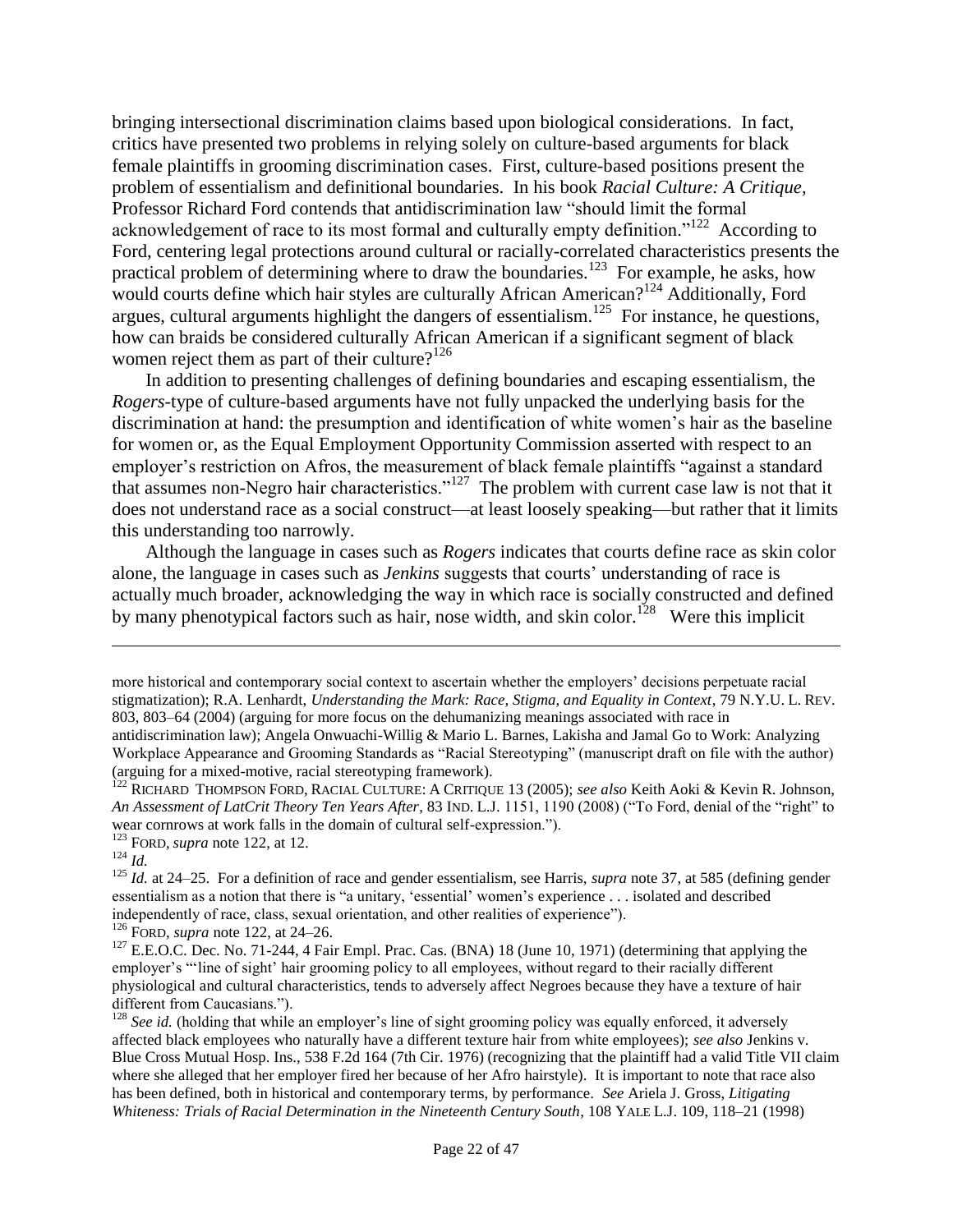understanding not the case, courts would have never recognized bans on Afros as racial discrimination at all. In fact, Ford acknowledges as much about the role of hair in defining race when he contends that protections from discrimination should revolve around race, not culture, noting that Danny Glover, a famous black actor, experienced difficulty in getting a taxi "not because he hailed [cabs] in a culturally distinctive manner but because of the color of his skin and the texture of his hair."<sup>129</sup> What antidiscrimination law needs is for lawyers and courts to make explicit this understanding of race as a social construct and extend such racialized analysis for the protection of the Afro hairstyle—which is based on biology—to braids, locks, and twists for black women.

Admittedly, it is dangerous for lawyers to rest too much of any argument for Title VII protections upon "biological" immutability. As Caldwell contends, "[a] formalistic approach separates the fact of discrimination from the history, culture, and conditions of the society that produced and continues to produce inequality."<sup>130</sup> However, my claim here is not that race is purely biological or that biological arguments are the only way—or even the best way—to grant black women protection from discriminatory grooming codes under Title VII. Instead, my argument here is much narrower and decidedly strategic. My claim is that, but for the courts' incorrect assumptions about black women's hair, black women would already be protected from employers' prohibitions of braided, locked, and twisted hairstyles, just as black men (as well as black women) are protected from certain employer restrictions on Afro hairstyles. If courts carefully thought through and considered the nature of black women's hair, they would view employer bans on natural hairstyles to be just as discriminatory as employer bans on brown skin, another proxy for race and another proxy that can be altered with money, time, effort, and damage to the psyche. In this sense, it is not immutability, but biology and the reasonableness of requiring people to make biological changes, that governs antidiscrimination law in the grooming code arena. Lawyers need to explain and courts need to recognize the implicit demands for changes in hair structure and texture that currently exist in employers' prohibitions of black women's natural hairstyles. Moreover, the law needs to move beyond viewing these required changes to black women's hair structure and texture as reasonable.

## IV. EXTENSIONS TO A HAIR PIECE

I remember I went to interview for a job and the guy wouldn't hire me because I had an Afro. A white guy. He said, "It's your hair. I don't like your hairstyle. You've got to do something about your hair. . . . I think that both white and Black employers, especially men, expect African American women to have straight hairstyles as opposed to their own natural hairstyles.

<sup>(</sup>detailing how determinations of race by juries during the nineteenth century often turned on witness testimony regarding hair color, hair texture, facial features, and social performances); *see also* Haney López, *supra* not[e 117,](#page-22-0) at 49–50 ("For example, seemingly inconsequential acts like listening to rap and wearing hip hop fashions constitute a means of racial affiliation and identification.‖); Daniel J. Sharfstein, *The Secret History of Race in the United States*, 112 YALE L.J. 1473, 1479 (2003) (discussing how "scholars have shown [that] scientific notions of race such as genealogy or physical appearance have never been the courts' sole or even preferred type of evidence for determining race").

<sup>&</sup>lt;sup>129</sup> FORD, *supra* not[e 122,](#page-23-0) at 8 (emphasis added).

<sup>130</sup> Caldwell, *supra* note [35,](#page-10-0) at 599.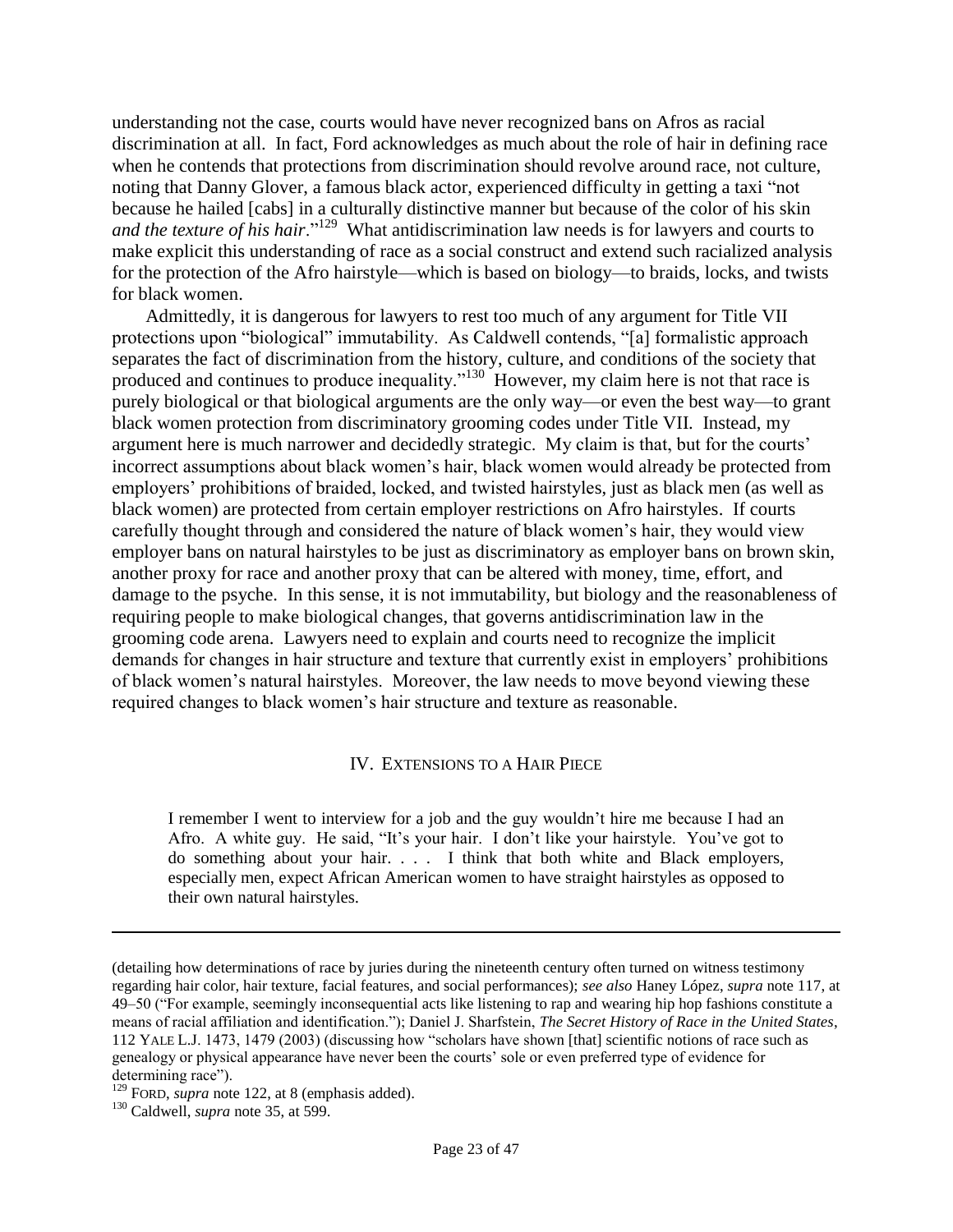$-Morma$ , a black woman<sup>131</sup>

<span id="page-25-0"></span>In 1991, Professor Kimberlé Crenshaw applied her theory of intersectionality, which recognizes that power, privilege, disadvantage, and discrimination are influenced by interlocking spectrums of identity, to employment discrimination law.<sup>132</sup> Structural intersectionality describes the phenomenon when "overlapping dynamics of class, race, and gender, among others, can create a specific vulnerability, insight, and social disenfranchisement based on situated identities and social locations, dependent on the interaction of each structural dynamic."<sup>133</sup> This feature of intersectionality concentrates on how power structures and institutions work to reinforce and perpetuate systems of subordination.<sup>134</sup> For example, as Professor Crenshaw highlighted in her article, because the identities of black men and black women differ along the intersection of race, class, and sex, black men and black women may have distinct vulnerabilities to violence and may actually experience discrimination differently from one another.<sup>135</sup>

This Part highlights the unique way in which black women are discriminated against at the intersection of race and sex through employers' bans on natural black hairstyles such as braids, locks, and twists. Specifically, it argues that, when the sex-based grooming code cases that address hair length for men and women and the race-based grooming code cases that govern Afros and beards that cannot be worn due to PFB are viewed together and against each other, they reveal the way in which black women receive less protection from the law than both white women and black men in their attempts to satisfy society's gendered expectations for

 $\overline{\phantom{a}}$ 

Title VII prohibits discrimination not just because of one protected trait (e.g., race), but also because of the intersection of two or more protected bases (e.g., race and sex)." For example, Title VII prohibits discrimination against African American women even if the employer does not discriminate against White women or African American men. Likewise, Title VII protects Asian American women from discrimination based on stereotypes and assumptions about them "even in the absence of discrimination against Asian American men or White women." The law also prohibits individuals from being subjected to discrimination because of the intersection of their race and a trait covered by another EEO statute—e.g., race and disability, or race and age.

<sup>131</sup> Weitz, *supra* note [11,](#page-5-1) at 681.

<sup>&</sup>lt;sup>132</sup> See generally Crenshaw, *supra* note [6](#page-4-1) (explaining that women of color are at the intersection of race and gender oppression). Section 15 of the Equal Employment Opportunity Commission Compliance Manual now includes a brief explanation of intersectional discrimination. It reads in its entirety:

U.S. EQUAL EMPLOYMENT OPPORTUNITY COMM'N, EEOC COMPLIANCE MANUAL § 15-IV(C) (2006), *available at* http://eeoc.gov/policy/docs/race-color.pdf.

<sup>133</sup> Beth Ribet, *Emotion, Power Relations, and Restorative Justice: A Review of* Compulsory Compassion *by Annalise Acorn*, 15 UCLA WOMEN'S L.J. 115, 127 n. 60 (2006) (discussing Crenshaw's theory of structural intersectionality); *see also* Kevin R. Johnson, *An Essay on the Nomination and Confirmation of the First Latina Justice on the U.S. Supreme Court: The "High Tech Lynching" of a "Wise Latina"?* 20 (University of California, Davis Legal Studies Research Paper Series, Research Paper No. 188, 2009), *available at*

http://ssrn.com/abstract=1460932 ("Women of color . . . are generally speaking more disadvantaged in American social life than either white women or men of color—groups whose members generally possess only a single subordinating characteristic.").

<sup>134</sup> *See* Ribet, *supra* note [133,](#page-25-0) at 127 n.60; *see also* Trina Grillo, *Anti-Essentialism and Intersectionality: Tools to Dismantle the Master"s House*, 10 BERKELEY WOMEN'S L.J. 16, 17 (1995).

<sup>135</sup> Crenshaw, *supra* note [6,](#page-4-1) at 139–41; Kimberlé Crenshaw, *Mapping the Margins: Intersectionality, Identity Politics, and Violence Against Women of Color*, 43 STAN. L. REV. 1241, 1245–96 (1991).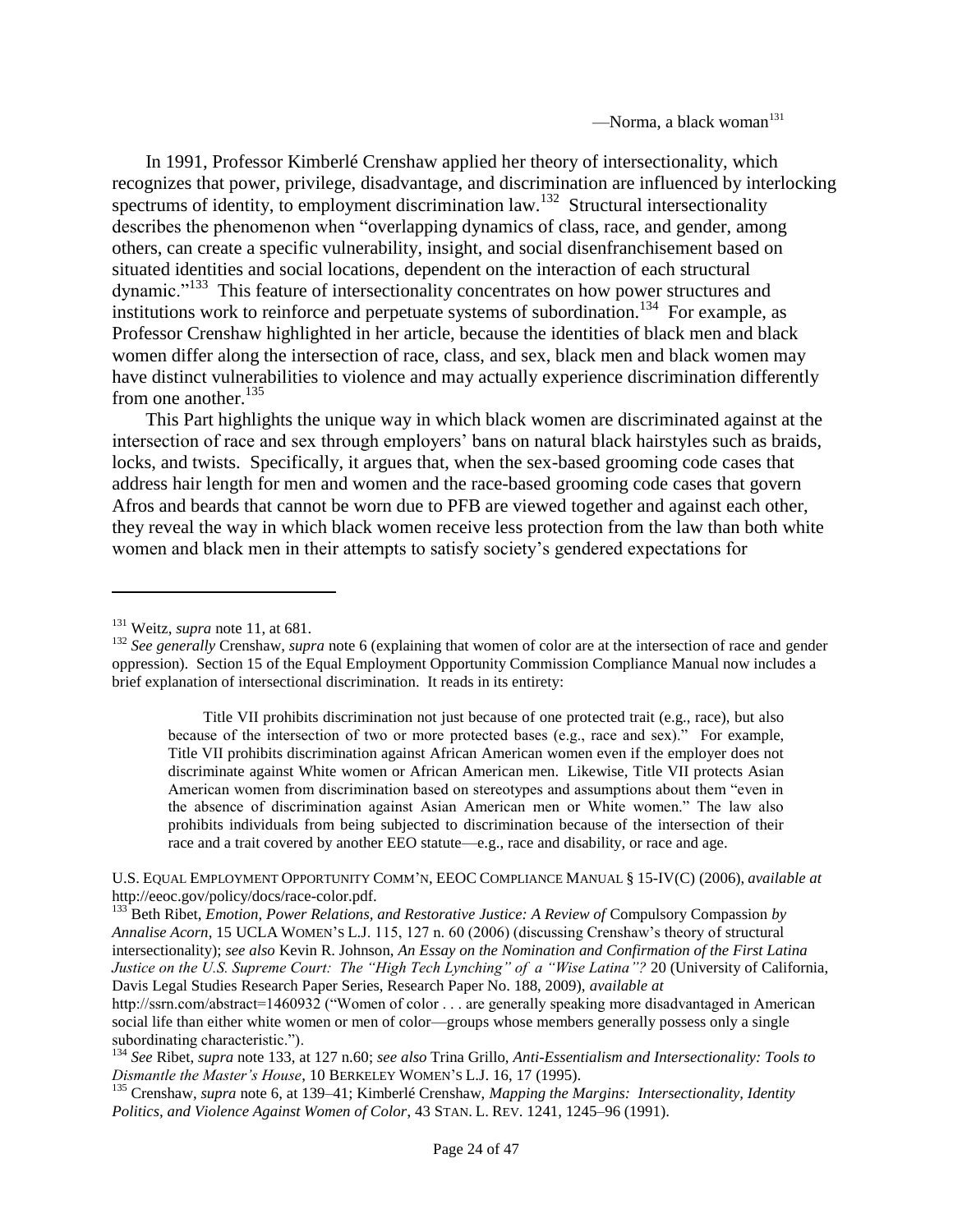appearance.<sup>136</sup> Of course, there are problems underlying these appearance expectations, but this Essay leaves that discussion for another paper. In our society, individuals are constrained in their agency by societal expectations and rules within the workplace. Regardless of how one views appearance expectations in our society, it is fair to say that black women should not suffer the double whammy of being bound to these expectations and then deprived of any option for achieving them because of flawed understandings about how the structure and texture of their hair can impact the manner in which they can comply with grooming requirements.

Section A of this Part analyzes what the raced and gendered assumptions about women's hair in grooming discrimination cases reveal about biases against natural black hair. Section B shows how employers' bans on natural hairstyles intentionally discriminate against black women at the intersection of race and sex. Thereafter, it demonstrates how grooming policies that convey implicit demands for black women to relax or otherwise straighten their hair discriminate against them on the basis of race and gender by placing an undue burden on black women. Finally, section C explicates how bans on black women's natural hairstyles are discriminatory under traditional disparate impact theories because black women are more likely to be affected by policies that ban braids, locks, or twists, regardless of whether many choose to actually straighten their hair.

#### A. GOOD AND BAD HAIR: HAIR BIASES IN THE WORKPLACE

The fact that courts such as the *Rogers* court have assumed away the work for black women in straightening their hair is not surprising. As one black woman who recently began to wear her hair naturally through locks proclaimed, "[Black hair is] a tight, tight, tiny curl. It's a curl that's unfamiliar to other cultures, only because we've been pressing it for so long."<sup>137</sup> Additionally, as Professors Ashleigh Shelby Rosette and Tracy Dumas have explained, there is a tendency and even an incentive for professional black women not to highlight the obstacles that they face in straightening their hair and keeping it straight because many black women have no desire to highlight their racial difference in a white corporate structure where conformity is often the key to success.<sup>138</sup> Furthermore, because black women are "[f]aced with a dominant culture that already defines them as less attractive and feminine than other women, they are more likely to seek out a style that looks 'professional' but still meets mainstream norms of femininity," relying " on wigs or on expensive formulations for changing the natural texture of their hair and

<span id="page-26-0"></span><sup>&</sup>lt;sup>136</sup> *See* Rosette & Dumas, *supra* not[e 7,](#page-4-0) at 409–10 ("The expectation of hair straightening falls solely on Black women and not on Black men. In fact, Black men are expected to wear their hair in its natural state—though the expectation is for keeping it short and conservatively groomed. Accordingly, the hairstyle dilemma for Black women is both uniquely racialized and gendered."). Ford asks, "[I]sn't the desire for long, flowing hairstyles actually a symptom of the Eurocentric grooming norms that [the right to braids] is supposed to resist?" FORD, *supra* not[e 122,](#page-23-0) at 27.

<sup>137</sup> Hull, *supra* note [68.](#page-15-0)

<sup>&</sup>lt;sup>138</sup> See Rosette & Dumas, *supra* not[e 7,](#page-4-0) at 412, 415 ("[W]e argue that Black women conform primarily because they seek to minimize the perception that they are different from their colleagues and because they want to avoid the pitfalls of stereotyping.‖); *see also* Barbara J. Flagg, *Fashioning A Title VII Remedy for Transparently White Subjective Decisionmaking*, 104 YALE L.J. 2009, 2009–30 (1995) (creating two fictional, black sisters, Yvonne Taylor and Keisha Akbar, who perform their racial identities differently in their corporate workplaces, and detailing how Keisha, who "place[d] an emphasis on her African heritage," would find it more difficult to advance an employment discrimination claim).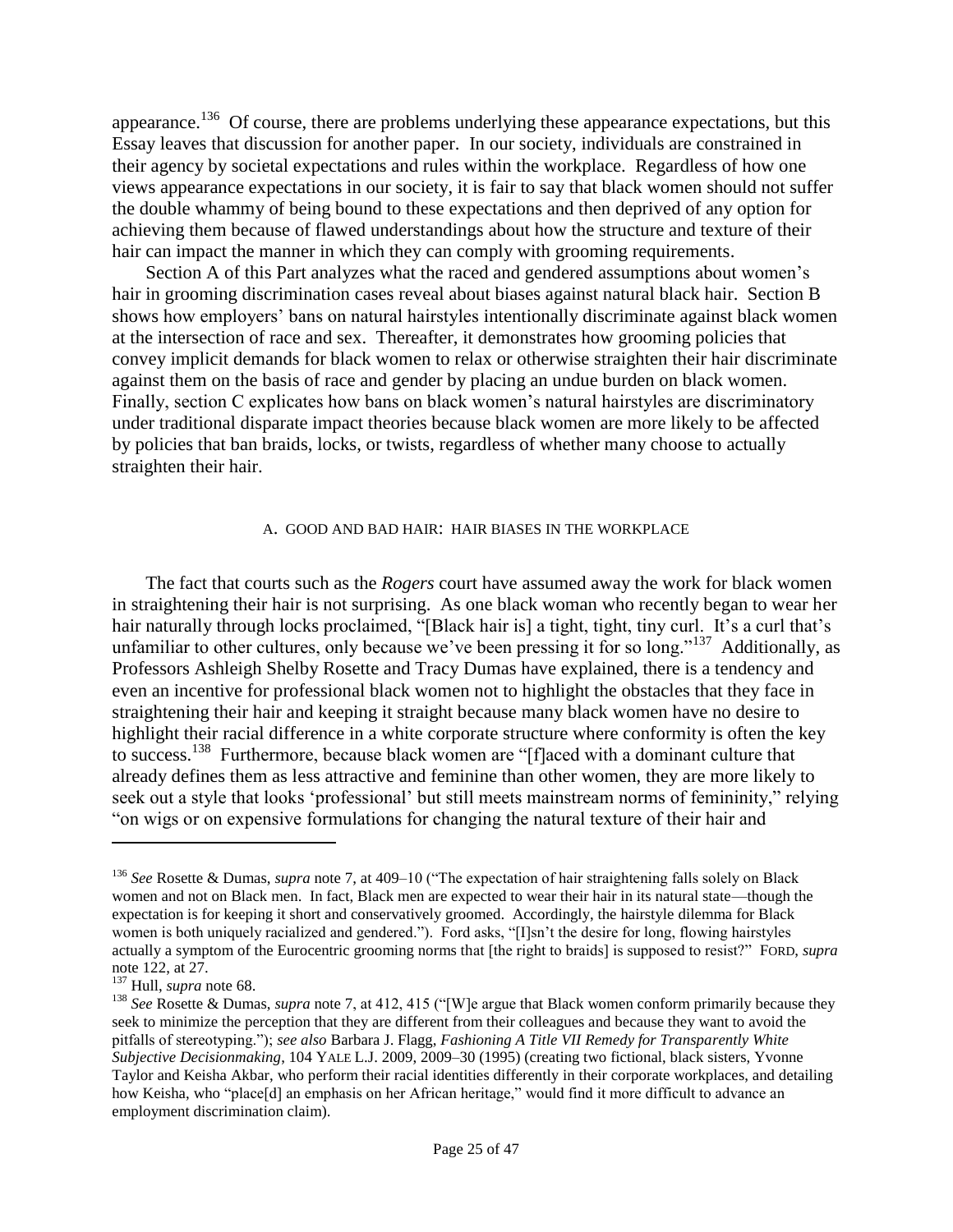avoid[ing] . . . hairstyles that others might associate with radical political stances (such as dreadlocks or Afros)."<sup>139</sup>

<span id="page-27-0"></span>On top of the absence of a full understanding about black women's hair structure and texture as well as black women's natural hairstyles is a general discomfort with natural black hairstyles. In a society where straight, long, fine (compared to black hair) hair is viewed not only as the norm but as the ideal for women, tightly coiled black hair easily becomes categorized as unacceptable, unprofessional, deviant, and too political. Image consultants routinely advise black women to remove hairstyles such as braids and locks. For instance, in 2007, Ashley Baker, an associate editor at *Glamour* magazine, told a room full of female attorneys at Cleary, Gottlieb, Steen, & Hamilton that Afro-styled hairdos and dreadlocks are *Glamour* don'ts.<sup>140</sup> Reportedly, Baker also said, "No offense, but those political hairstyles really have to go."<sup>141</sup> Later, Baker caught flak for the comment after attorneys lobbied complaints and even lost her job, but the fact that she felt comfortable making this assertion to a room full of *attorneys* speaks volumes about the biases against black women's natural hair, including Afros, which are protected as a racial characteristic under the law. $142$ 

Not only have non-Blacks internalized appearance norms that mark white, long hair as the normative ideal for women, but so have Blacks.<sup>143</sup> The internalization of these norms by black women begins at an early age. One author asserted that internalization of these standards begins around age three or four.<sup>144</sup> Famous comedian Chris Rock became inspired to create his awardwinning documentary *Good Hair* when his young daughter asked him, "Why don't I have good hair?"<sup>145</sup> Similarly, Whoopi Goldberg, who wears her hair in short, thick dreadlocks, became

<sup>139</sup> Weitz, *supra* note [11,](#page-5-1) at 678 (citation omitted); *see also* Devon W. Carbado & Mitu Gulati, *Working Identity*, 85 CORNELL L. REV. 1259, 1262–63 (2000) (describing how women and people of color attempt to alter their racial identities in order to prevent discrimination and preempt stereotyping in the workplace); Kenji Yoshino, *Covering*, 111 YALE L.J. 769, 892 (2002).

<sup>140</sup> Padgett, *supra* note [33.](#page-9-0)

<sup>141</sup> *Id.*

<sup>142</sup> *See supra* not[e 33.](#page-9-0)

<sup>&</sup>lt;sup>143</sup> In my own personal experience, the most vocal protesters to my decision to lock my hair were Blacks, who viewed such a decision as a career-limiting gesture. *See also* Padgett, *supra* not[e 33](#page-9-0) (noting that "most black women—especially those in high-ranking positions . . . chemically straighten their hair"). The empirics bear out, however, that black women who make \$100,000 a year or more are the most likely of any income group of black women to wear their hair naturally and unprocessed. MINTEL INT'L GROUP, BLACK HAIRCARE - US - AUGUST 2009 - MARKET RESEARCH REPORT, fig. 36 ("Frequency of relaxer treatments, by household income, June 2009") (on file with author). Many of the most prominent black female faces are adorned by relaxed hair, and, in many cases, artificial, straight hair, otherwise known as weaves. For example, Oprah Winfrey and Michelle Obama both relax their hair, and model Tyra Banks is famous for her long weaves. In fact, Banks received nationwide for appearing on her talk show without a weave. *Tyra Banks to Reveal Her "Real Hair*,*"* USMAGAZINE.COM, Aug. 17, 2009, http://www.usmagazine.com/moviestvmusic/news/tyra-banks-to-reveal-her-real-hair-2009178. This Essay does not contend that such relaxed or chemically treated hairstyles are unacceptable or improper. They are suitable choices for black women. Rather, this Essay contends that the implicit demands in many employer dress codes and in society in general often leave black women with no choice but to relax or otherwise straighten their hair.

<sup>&</sup>lt;sup>144</sup> Bellinger, *supra* note [115,](#page-21-0) at 66; *see also* White, *supra* note [2,](#page-3-3) at 301 ( $\degree$ I remember at an early age the weekly ritual of getting my hair pressed . . . . This ritual took place on Saturday afternoons in order to look ‗presentable' for church  $\dots$  I was told not to play 'too hard' so that my hair would not 'go back' (to its natural state).  $\dots$  At an early age, I internalized that my natural born hair was not good enough; it was not acceptable enough to make me worthy of being presentable.").

 $145$  One author defined "good hair" within the black community as "hair which is long, straight, and has a silky feeling or when one had seemingly Caucasian hair.‖ Bellinger, *supra* note [115,](#page-21-0) at 67; *see also* BONNER, *supra* note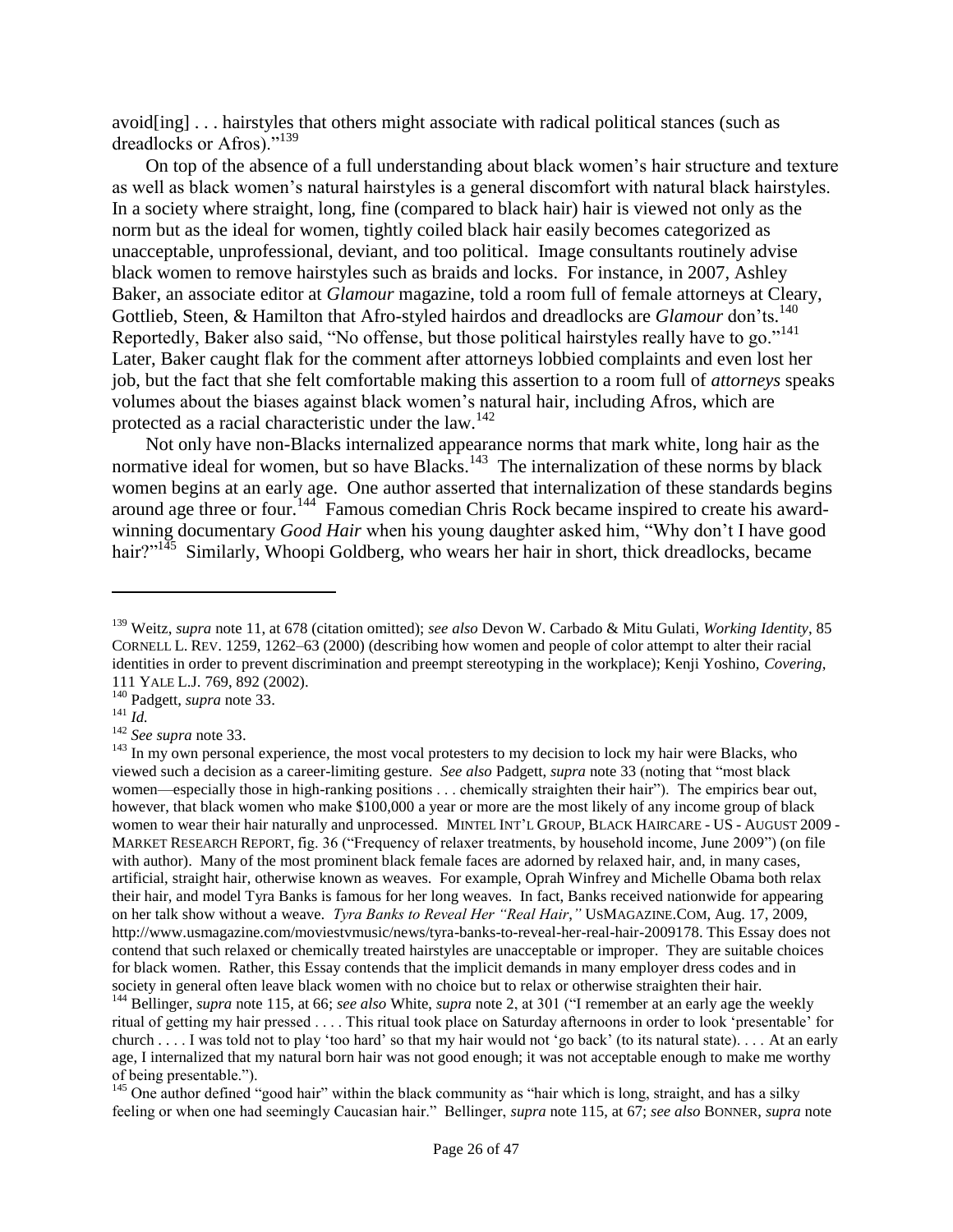famous for her comedy routine, in which she draped a towel over her head, reminisced about her childhood, pretended to be a young black girl again, and bragged about her "long luxurious" blonde hair."<sup>146</sup> The skit resonated and continues to resonate strongly with black women, many of whom have recalled how they, too, threw towels over their heads as children to create long, luxurious hair. $147$ 

Perhaps the strictest adherents to these racialized beauty norms are black professional employers and educators. For example, Carl Dameron, a black owner of a public relations and advertising firm in California, tells his black female employees that "outside of short-cropped Afros, most ethnic hairstyles are a 'no-no' in his office.<sup> $148$ </sup> Even at Hampton University, which, like many historically black universities, has a proud history of educating many promising black students, the business school has grooming codes that ban natural hairstyles, such as braids, locks, and twists, as unprofessional. Hampton's policy, which was implemented for students in its five-year Bachelor of Arts/Masters of Business Administration program, provides that "[b]raids, dreadlocks and other unusual hairstyles are not acceptable."<sup>149</sup> Moreover, Hampton is not shy about expressing its rationale for the ban—that Blacks must learn to live and work in white corporate environments, where black hairstyles are not accepted.<sup>150</sup> Despite resistance from students, faculty, and staff on campus,<sup>151</sup> the dean of the business school, Sid Credle, insists

<sup>146</sup> *See* Lanita Jacobs-Huey, *Enacting Racial and Gendered Authenticity in Black Hair Humor*, May 26, 2007, http://www-rcf.usc.edu/~jacobshu/ALA07.pdf. Here is Whoopi Goldberg's routine in relevant part:

*((Swinging white shirt on her head))* This is my long and luxurious blonde hair. Ain't it pretty? *((Audience: Yeah!))* I can put it in a ponytail. Wanna see? *((Goldberg turns around, grabs the shirt and swings shirt sleeves))*. . . My momma made me go to my room, cause she said this wasn't nothing but a shirt on my head and I said, "Nuh unh, this is my long luxurious blonde hair." She said, "Nuh unh, fool, that's a shirt!" And I said, "You a fool. It's my hair." She made me go to my room. But I don't care because when I get big, I'ma get fifty million trillion million million elephants and I'ma let 'em go in the house so they can trample on everybody. And then she gonna want me to make ‗em stop but she ain't even gonna know I'm there because I'ma have blonde hair, blue eyes, and I'ma be White. . . . I AM! Uh huh! And then I'ma have a dream house, and a dream car, and dream candy and a dream house and me and Barbie are gonna live with Ken and Skipper and Malibu Barbie.

*Id.*

<span id="page-28-1"></span><span id="page-28-0"></span> $\overline{\phantom{a}}$ 

<sup>147</sup> *See, e.g.*, BONNER, *supra* note [65,](#page-15-1) at 8–9 ("I can really relate to Whoopi Goldberg's joke about wearing a towel on her head, pretending it was her hair because I did that stuff, too.").

<sup>148</sup> Padgett, *supra* note [33.](#page-9-0) In fact, "Latino and African-American men . . . seem more often than white men to link long hair with attractiveness for women of all ages." Weitz, *supra* not[e 11,](#page-5-1) at 672.

<sup>149</sup> Ieesha McKinzie, *Hampton Business School Sticks by Requirement for "Conservative" Hairstyles*, BLACK COLLEGE WIRE, Mar. 27, 2006, *available at* http://www.blackcollegewire.org/news/060327\_hampton-hair/.

<sup>150</sup> *See* Tamara Dietrich, *HU Policy on Hair Might Be Better with a Trim*, DAILYPRESS.COM, Apr. 23, 2006, *available at* http://articles.dailypress.com/2006-04-23/news/0604230074\_1\_black-heritage-hampton-universityblack-family (quoting the dean of Hampton's Business School).

<sup>151</sup> For example, Sean Linder, a former student in the business program, described the policy as "a way of making African Americans assimilate to the mainstream standards [of] 'what is professional and what is not.'" McKinzie, *supra* note [149.](#page-28-0) Linder, who was initially asked to sit in the back of the classroom when he did not comply with

[<sup>65,</sup>](#page-15-1) at 1 (describing the standard definition of "good hair" within the black community as "[h]air that's naturally straight, loosely curled or waved"); Rosette & Dumas, *supra* note [7,](#page-4-0) at 418 (explaining that a black woman's statement that she straightened her hair to make it look "better" "implicitly assumes that the natural state of many Whites' hair is indeed 'better' that the natural state of Blacks' hair"); *cf.* Patton, note 26, at 38 (noting that "bad hair" has been associated with kinky hair).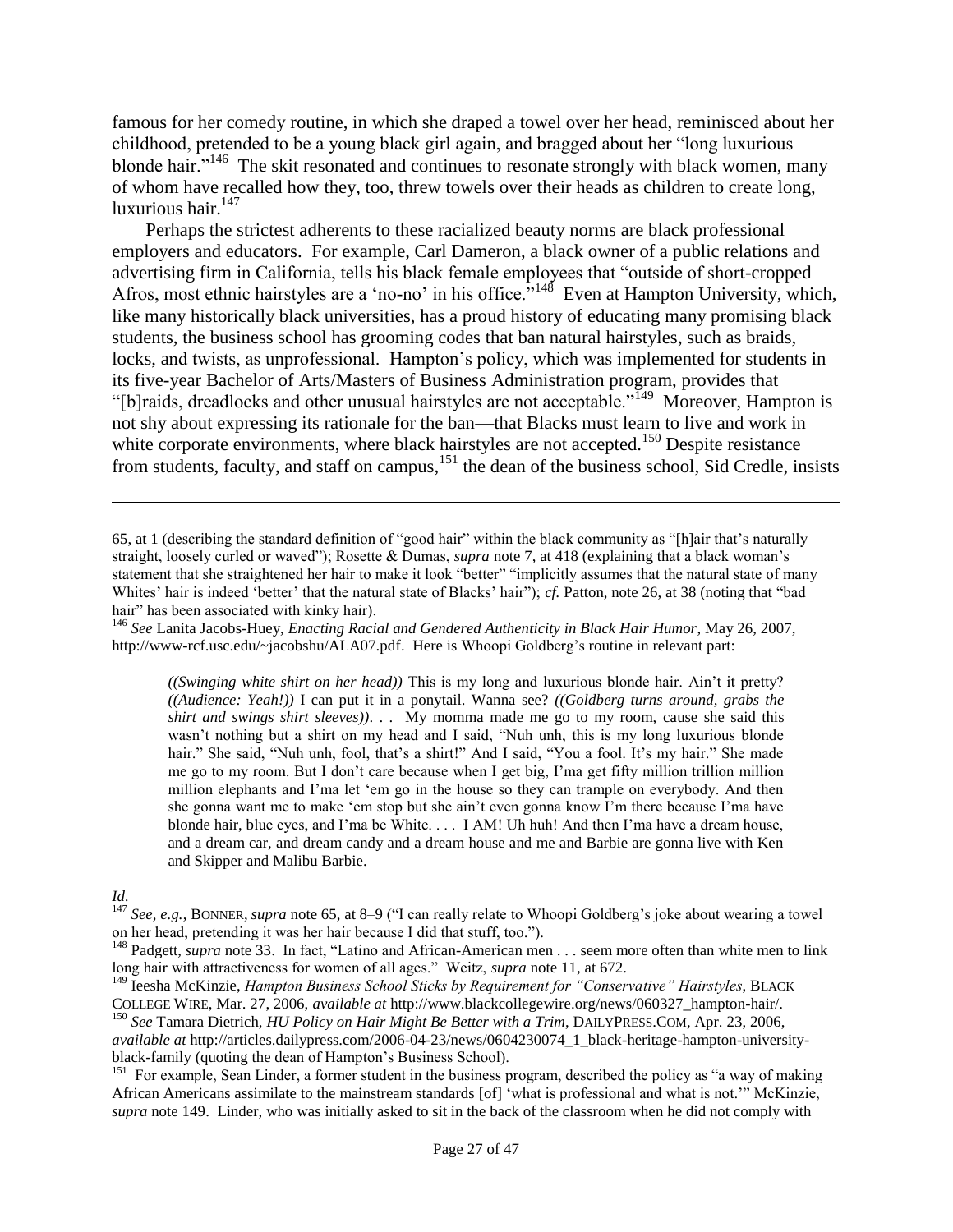the policy is needed because a "more clean-cut look can be an asset to almost any student seeking advancement in the corporate world."<sup>152</sup> He is not alone in his view that "braids and cornrows could set [a black applicant] back."<sup>153</sup> For example, Chris Roy, a marketing student in the program, argued,

Even though we [Blacks] made a lot of progress as far as social norms, I still think dreads or a 'fro will make it more difficult to be viewed in the same light as an applicant that fits the mold . . . . Your hair has nothing to do with your intelligence, but there are preconceptions that people may have about you.<sup>154</sup>

Overall, the bias against natural hairstyles for black women is intense, so strong that *Huffington Post* author Keli Goff questioned how well Michelle Obama would have been received on the campaign trail if she had a natural hairstyle.<sup>155</sup> She wrote:

Just two years ago an editor at a major fashion magazine labeled afros a fashion "don't," (though the fallout from the incident is said to have cost her job.) *But while there may have been fallout the reality is that most black women striving to succeed in the mainstream workforce do feel compelled to go to great lengths not to wear our hair natural, i.e. in all its fro glory. Instead we endure the inconvenient and often painful process known as relaxing (or what we like to call "getting a perm.") . .* .

So I ask you to consider for a moment, how well do you think Michelle Obama would have fared on the campaign trail had she been rocking an au-natural hairstyle, a la the infamous *New Yorker* cover (and I don't mean the latest one.)<sup>156</sup>

Indeed, the biases against natural black hair, both conscious and unconscious, are so strong and invisible that courts have routinely dismissed the claims of black women who have protested bans against natural hairstyles without a hint of trying to understand why, as Caldwell asserted, black women would risk losing their jobs as a result of disputes over their hair.<sup>157</sup>

 $\overline{\phantom{a}}$ 

<sup>155</sup> Keli Goff, *Michelle Obama: Wonder Woman*, HUFFINGTON POST, Mar. 11, 2009,

<sup>157</sup> Caldwell, *supra* note [10,](#page-5-0) at 390.

Hampton Business School's hairstyle policy by wearing his hair in twists, opted to complete extra work and assignments in order to make up missed seminars for classes he was not allowed to attend because of his violations of the policy. *Id.* (quoting Linder as saying "I noticed everyone back there [in the classroom] had ethnic hairstyles").

<sup>&</sup>lt;sup>152</sup> See id.; see also Dietrich, *supra* note [150](#page-28-1) (noting that Dean Credle said the policy is "to help groom [the students] for the button-down, clean-cut corporate world to which they [are] headed").

<sup>153</sup> *See* McKinzie, *supra* not[e 149.](#page-28-0)

<sup>&</sup>lt;sup>154</sup> *Id.* Another commentator described his friend's argument in favor of Hampton's policy, stating, "[My friend] countered that the business world does not see either [tastefully styled braids or dreadlocks] as standard-issue hairstyles. When in the business world, she added, you do as the business people do. *That"s how you get a job and it"s how you get ahead.*‖ Allen Johnson, *A Hair-Raising Debate*, NEWS-RECORD.COM, Apr. 13, 2006, http://blog.news-record.com/staff/outloud/archives/2006/04/a\_hairraising\_d.shtml (emphasis added).

http://www.huffingtonpost.com/keli-goff/michelle-obama-wonder-wom\_b\_173886.html?view=print.

<sup>156</sup> *Id.* (emphasis added); *see also* Jenee Desmond-Harris, *Why Michelle"s Hair Matters*, TIME, Sept. 7, 2009, at 55– 56 (discussing how the "obsession" with Michelle Obama's hair has become "a catalyst for a conversation . . .

<sup>[</sup>about] African-American women's status in terms of beauty, acceptance and power").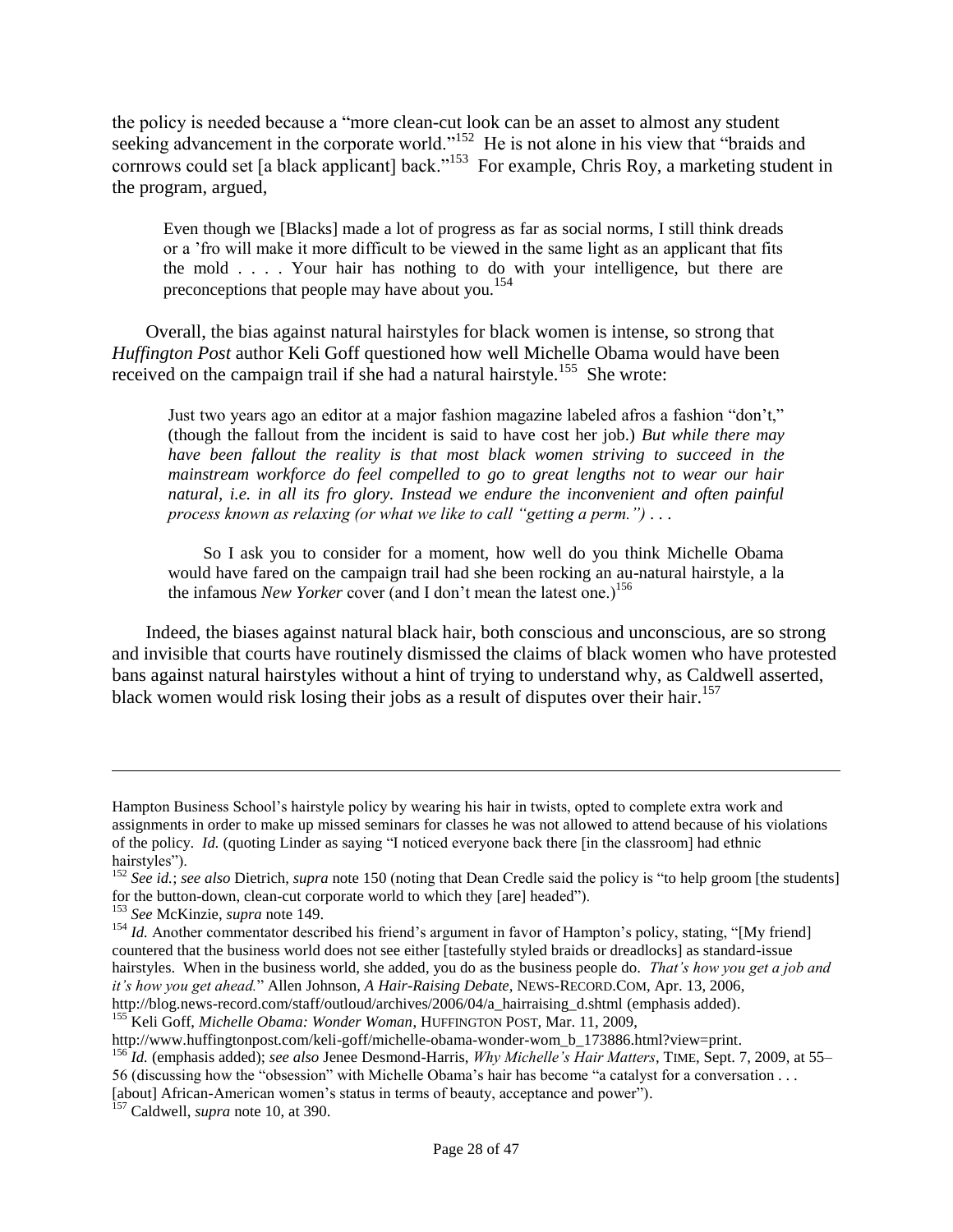#### B. BROKE AND HARRIED

Just as the Afro is protected under Title VII as a hairstyle that supports the natural growth of black hair, so, too, should natural hairstyles such as braids, locks, and twists be protected under the statute. Plaintiffs' lawyers can prove how such bans on natural hairstyles for black women constitute disparate treatment discrimination under Title VII in two ways.

First, lawyers can use the burden-shifting framework from *McDonnell Douglas v. Green*<sup>158</sup> to prove that such requirements discriminate against black women by treating them less favorably than white women. Under this framework, a plaintiff usually can prove discrimination through three different steps. In the first step, the plaintiff must establish a *prima facie* case of discrimination by proving the following four factors: (1) that she belonged to a minority group; (2) that she was qualified for the position or was adequately performing her duties in that position; (3) that she suffered an adverse employment action; and (4) that she was treated less favorably than others outside of her group or that there are circumstances that give rise to an inference of discrimination.<sup>159</sup> Once the plaintiff proves each of these factors, the court then draws an inference of discrimination and moves to the second step, where the employer must merely articulate a legitimate explanation for rejecting the plaintiff's applications.<sup>160</sup> If the employer satisfies this burden, the court then moves to the third step, where the plaintiff has to prove that the employer's stated reason was a pretext for discrimination in order to win the case.<sup>161</sup> The plaintiff may prove pretext by demonstrating that the proffered reason had no basis in fact, did not actually motivate the employer's challenged conduct, or was insufficient to warrant the challenged conduct.<sup>162</sup>

158 411 U.S. 792, 802 (1973); *see also* Trans World Airlines v. Thurston, 469 U.S. 111, 121 (1985) ("The shifting burdens of proof set forth in *McDonnell Douglas* are designed to assure that the 'plaintiff [has] his day in court despite the unavailability of direct evidence."' (quoting Loeb v. Textron, Inc., 600 F.2d 1003, 1014 (1st Cir. 1979))). A number of scholars have argued that *Desert Palace v. Costa*, 539 U.S. 90 (2003), will result in the treatment of most Title VII intentional discrimination claims as mixed motive cases and have maintained that the *McDonnell Douglas* framework is no longer viable. *See, e.g.*, William R. Corbett, *An Allegory of the Cave and the Desert Palace*, 41 HOUS. L. REV. 1549, 1566 (2005); Jeffrey A. Van Detta, *"Le Roi est Mort; Vive Le Roi!": An Essay on the Quiet Demise of McDonnell Douglas and the Transformation of Every Title VII Case after Desert Palace, Inc. v.* Costa *into a "Mixed Motives" Case*, 52 DRAKE L. REV. 71, 72–73 (2003); Michael J. Zimmer, *The New Discrimination Law:* Price Waterhouse *Is Dead, Whither* McDonnell Douglas*?*, 53 EMORY L.J. 1887, 1891 (2004). *But see* Matthew R. Scott & Russell D. Chapman, *Much Ado About Nothing—Why* Desert Palace *Neither Murdered*  McDonnell Douglas *Nor Transformed All Employment Discrimination Cases to Mixed Motive*, 36 ST. MARY'S L.J. 395, 405 (2005) (―[N]othing in *Desert Palace* hints at the death or even wounding of *McDonnell Douglas*.‖). Many courts, however, still apply the *McDonnell Douglas* framework in analyzing discrimination cases. *See., e.g.*, Strate v. Midwest Bankcentre, Inc. 398 F.3d 1011, 1017 (8th Cir. 2005).

l

<sup>159</sup> *McDonnell Douglas*, 411 U.S. at 802; *see also* Mitchell v. Toledo Hosp., 964 F.2d 577, 582 (6th Cir. 1992). <sup>160</sup> *McDonnell Douglas*, 411 U.S. at 803–04; *see also* Tex. Dep't of Community Affairs v. Burdine, 450 U.S. 248, 254–56 (1981) (noting that the defendant's burden is only one of production, not persuasion).

<sup>161</sup> *McDonnell Douglas*, 411 U.S. at 803–04; *see also* Reeves v. Sanderson Plumbing Prods., 530 U.S. 133, 143  $(2000).$ 

<sup>162</sup> Johnson v. Kroger Co., 319 F.3d 858, 866 (6th Cir. 2003). Even upon proof of pretext, a jury may still ultimately rule in favor of the defendant if it believes that a non-discriminatory factor was at play. *See* St. Mary's Honor Ctr. v. Hicks, 509 U.S. 502, 511 (1993) (holding that a plaintiff who proves pretext in the third stage does not necessarily win because the factfinders may still find that there was no discrimination). As Professor Martin Katz has explained: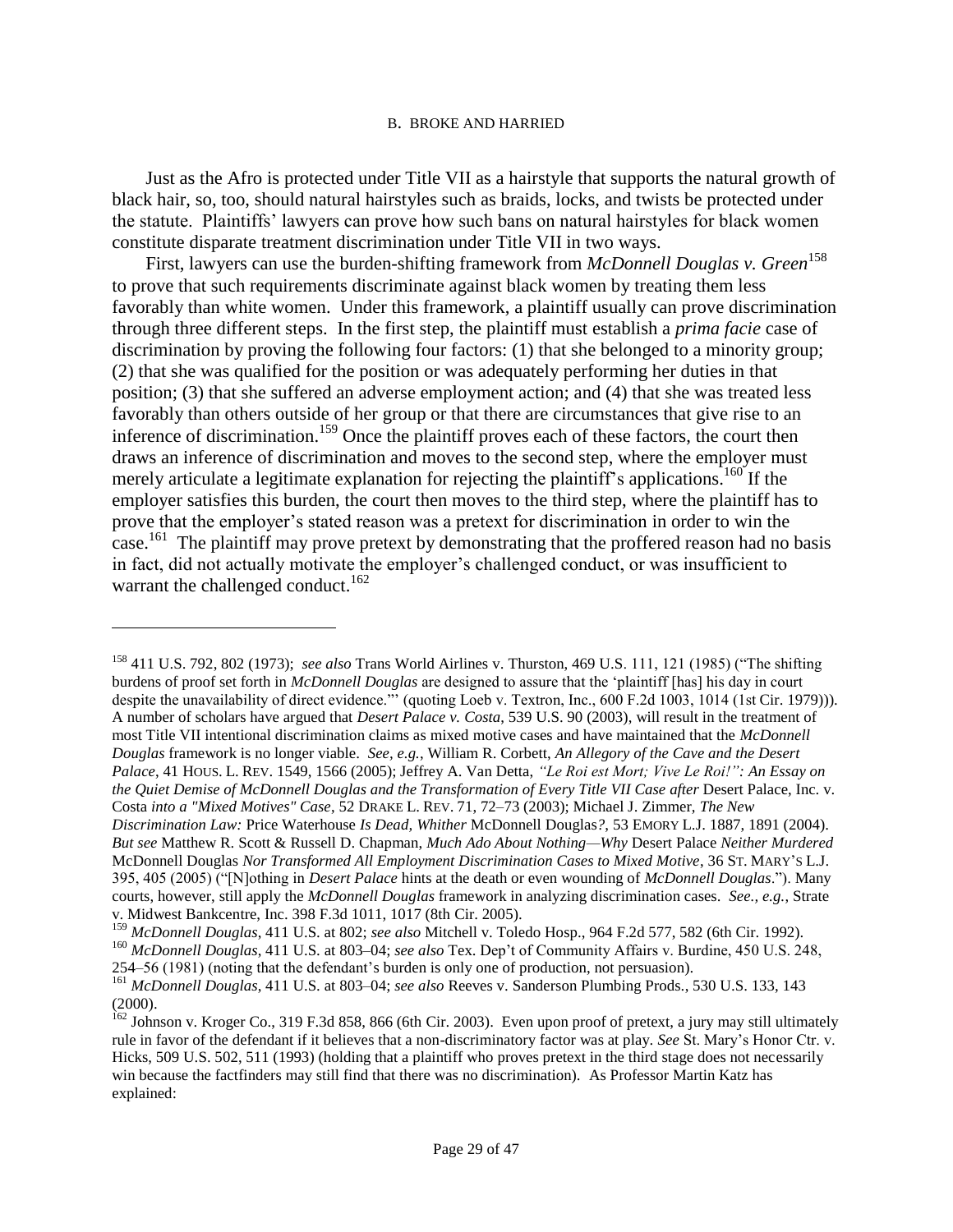In dress code cases, however, this framework for evaluating discrimination claims is slightly modified—at least with respect to sex-based grooming discrimination cases, where this appearance code discrimination law has largely developed.<sup>163</sup> In these cases, courts acknowledge employers' rights to have different appearance standards based on sex.<sup>164</sup>

In order to assert a valid disparate treatment claim based upon a grooming code under this modified standard, a plaintiff first has to make out a prima facie case establishing that the challenged employment action was either intentionally discriminatory—that it targeted her gender in an unfair way, treated her less favorably, or was premised on a stereotype—or that the different standards impose an unequal burden upon her group.<sup>165</sup> "An appearance standard that imposes different but essentially equal burdens on men and women is not disparate treatment."<sup>166</sup>

Once a plaintiff establishes a prima facie case of discrimination, the burden shifts to the employer to articulate some legitimate, nondiscriminatory reason for its action. However, in a grooming code case with different requirements for different groups, an employer can justify its requirements only by showing that they are bona fide occupational qualifications (BFOQ).<sup>167</sup> A BFOQ is a qualification that is reasonably necessary to the normal operation or essence of an employer's business.<sup>168</sup> Unlike for sex, there is no BFOQ for race, so a plaintiff would win under this modified standard simply by proving a prima facie case where race was involved.

In the intersectional race and gender claims based on natural hairstyle bans, any black female plaintiff should be able to prove a prima facie of intentional discrimination. Assuming that the plaintiff is qualified, or is meeting job expectations, and is like many black women who have fallen prey to natural hairstyle bans through a refusal to hire or a decision to terminate, she will easily be able to show that she was treated less favorably than others outside of her group.<sup>169</sup> After all, bans on natural hairstyles simply do not have the same substantive meaning for black and white women. Because of the unique curliness of black hair, black women are unable to wear their hair down and in its natural state, unless it is weighed down by locks, twists, or braids. The current law on dress codes and hair assumes "non-Negro characteristics" of hair for black women or rather presumes that only straight hair that hangs down is the most professional way for all women to wear their hair. As it stands now, due to the structure of black women's hair shafts and follicles, black women must artificially straighten their hair with a relaxer or hot comb

If the defendant's proffered reason is wrong, the factfinder can conclude either that the defendant lied or that the defendant made a good faith mistake (a nondiscriminatory reason). Or if the defendant lied, the factfinder can conclude that the lie was either a cover-up or a lie for a benign reason (a second possible nondiscriminatory reason). Or, if the defendant engaged in a cover-up, the factfinder can conclude that what was being covered up was either a discriminatory motivation or a nondiscriminatory one (a third possible nondiscriminatory reason).

- <sup>167</sup> *Jespersen*, 444 F.3d at 1109.
- <sup>168</sup> *See* POST, *supra* note [4,](#page-3-1) at 17–18.

Martin J. Katz, *Reclaiming* McDonnell Douglas, 83 NOTRE DAME L. REV. 109, 172 (2007). "The<sup>[se]</sup> presumptions and shifting burdens are merely an aid—not ends in themselves." Goodman v. Lukens Steel Co., 777 F.2d 113, 130 (3d Cir. 1985). The ultimate burden of persuasion rests with the plaintiff at all times. *Burdine*, 450 U.S. at 253. <sup>163</sup> *See* 110 CONG. REC. 2550 (1964) (expressly rejecting race as a BFOQ).

<sup>&</sup>lt;sup>164</sup> Jespersen v. Harrah's Operating Co. 444 F.3d 1104, 1109 (9th Cir. 2006) (en banc); Frank v. United Airlines, 216 F.3d 845, 854 (9th Cir. 2000).

<sup>165</sup> *Jespersen*, 444 F.3d at 1108–09; Harriss v. Pan Am. World Airways, 649 F.2d 670, 673 (9th Cir. 1980).

<sup>166</sup> *Frank*, 216 F.3d at 854.

<sup>169</sup> McDonnell Douglas Corp. v. Green, 411 U.S. 792, 802 (1973); *see also* Mitchell v. Toledo Hosp., 964 F.2d 577, 582 (6th Cir. 1992).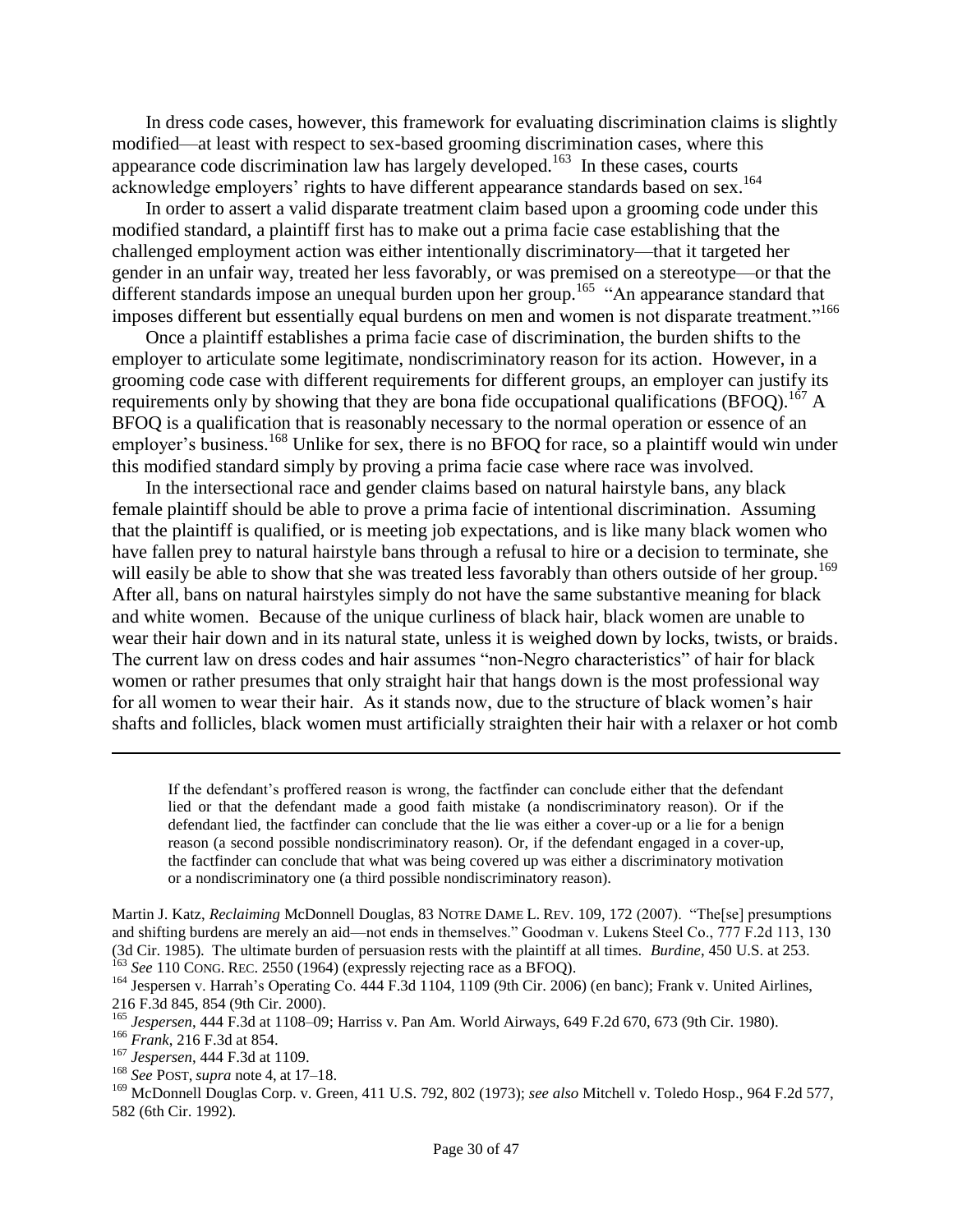just to get to the baseline for satisfying the workplace rules and policies for many employers, and that baseline is straight hair that hangs down, hair that most white women, and very few black women, naturally grow.<sup>170</sup> Both of these processes—chemical relaxers and pressing from a hot comb—are costly, time intensive, and painful, $^{171}$  resulting in considerably less favorable treatment of black women than white women under such codes.

After proof of the prima facie case, however, it is not clear which of the two burden-shifting frameworks—the traditional *McDonnell Douglas* framework or the modified dress code one would actually apply to intersectional race and gender grooming discrimination claims by black women. Because courts have never actually gone beyond the point of deciding that hairstyles such as braids, locks, and twists are not immutable characteristics and thus not protected under Title VII as race, no court has actually applied any burden-shifting framework to these types of grooming cases. Nevertheless, the cases that highlight the protection of Afro hairstyles under Title VII<sup>172</sup> seem to suggest that courts would apply the modified grooming code framework that is used in sex discrimination cases to such intersectional claims. After all, in those cases, once courts identify and explain Afros as a racial characteristic, there is no more discussion or analysis by the courts, simply a finding of discrimination. In that event, any black female plaintiff would win her intersectional claim at this point, simply by proof of her *prima facie* claim.

Even if the traditional *McDonnell Douglas* framework, instead of the modified dress code framework, applied in these intersectional cases, a black female plaintiff could still prevail on her race and sex discrimination claim (depending upon the reason asserted by the defendant). A plaintiff may prove pretext by demonstrating that the proffered reason is not true, did not actually motivate the employer's challenged conduct, or was insufficient to warrant the challenged conduct.<sup>173</sup> For example, if the plaintiff's employer explained its actions simply by stating that it did not know that such styles were the only ways for black women to wear their hair in its natural state, a statement that would seem to disprove any intent to discriminate, the plaintiff's lawyer could offer evidence to show (1) that the reason had no basis in fact because she explained to her employer her reasons for wanting to wear her hair natural and the fact that her hairstyle was one of only a few ways that she could wear her hair long and in its natural state, or (2) that the employer was really motivated by a preference for white hair and hairstyles as evidenced by his inconsistent application of his grooming requirements to Whites who did not abide by regulations, for example, a white female employee who arrives at work with her hair wet from washing and ungroomed. Moreover, it is not clear that an employer could even provide such a reason as a legitimate, non-discriminatory explanation for its actions. After all, so long as the employer understood that there are real differences in the textures and structures of black and white hair, it would be improper to give him a pass simply because he did not take the time to fully think through the implications of those differences. Such failure should not be sufficient to warrant the challenged grooming restrictions.

<sup>170</sup> Rosette & Dumas, *supra* note [7,](#page-4-0) at 411–16.

<sup>&</sup>lt;sup>171</sup> *See infra* notes  $177-210$  and accompanying text.

<sup>&</sup>lt;sup>172</sup> There are very few of these cases. *See* E.E.O.C. Dec. No. 71-244, 4 Fair Empl. Prac. Cas. (BNA) 18 (June 10, 1971) (holding that while an employer's line of sight grooming policy was equally enforced, it adversely affected black employees who naturally have a different texture hair from white employees); Jenkins v. Blue Cross Mutual Hosp. Ins., 538 F.2d 164, 168 (7th Cir. 1976) (recognizing that the plaintiff had a valid Title VII claim where she alleged that her employer fired her because of her Afro hairstyle); *see also* Rogers v. Am. Airlines, 527 F. Supp 229, 232 (S.D.N.Y. 1981) (asserting that a code that prohibits "the 'Afro/bush' hairstyle might offend Title VII").

<sup>173</sup> Johnson v. Kroger Co., 319 F.3d 858, 866 (6th Cir. 2003).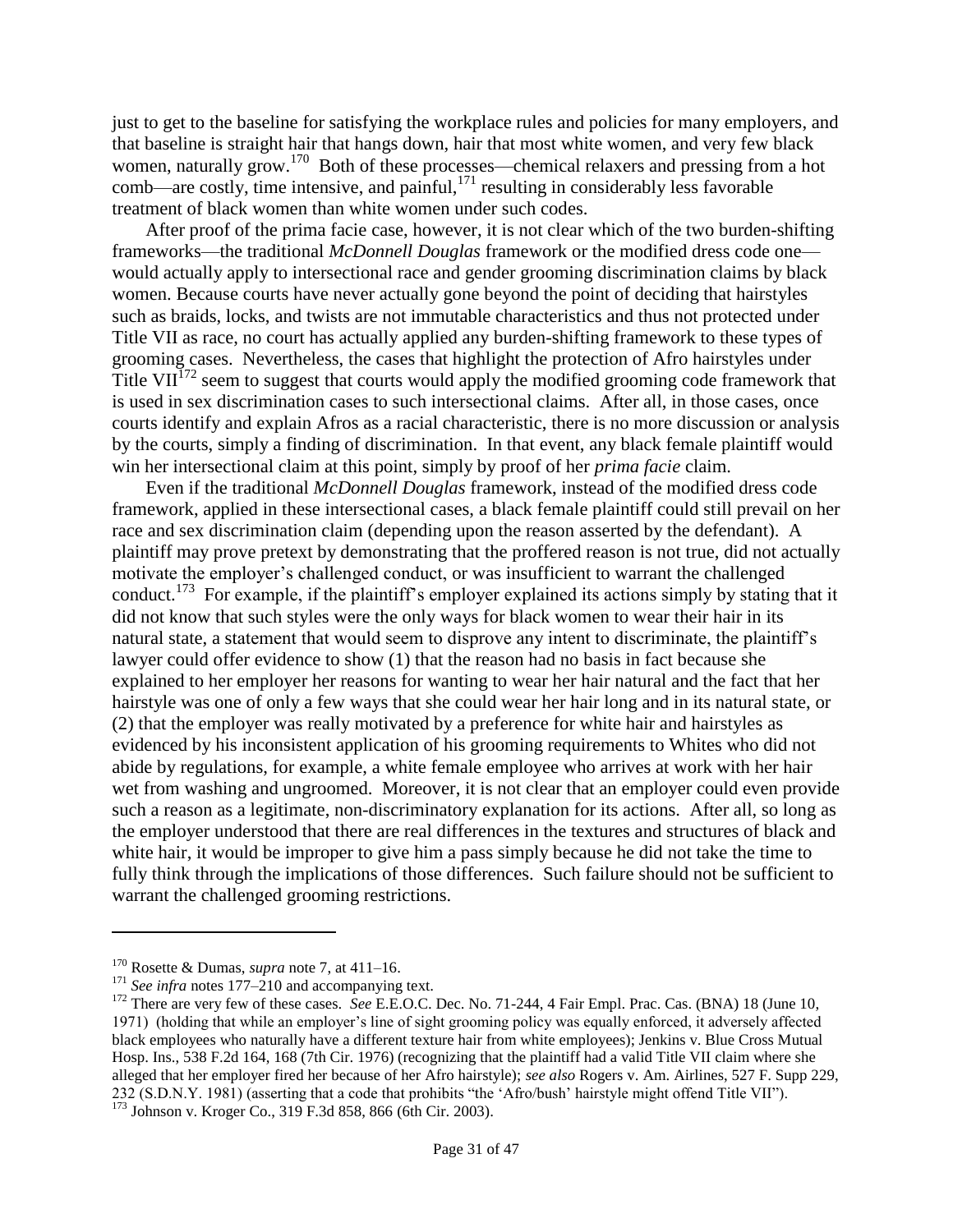In addition to showing intentional discrimination under the burden-shifting frameworks described above, plaintiffs' attorneys could try to prove discrimination with a proposal that courts apply the undue burden test to black female plaintiffs' intersectional claims based on hair grooming codes. Again, once the plaintiff established this undue or unequal burden on black women as a result of the grooming requirements, she would automatically win her intersectional claim because race, which is integral to her claim, can never be a BFOQ. Specifically, these lawyers could offer evidence to show how the implicit demands for black women to straighten their hair with a relaxer or hot comb impose an undue burden on them in terms of time, money, and mental and physical health. Although courts have not applied the undue burden test to race discrimination cases, applying the test only to gender discrimination cases such as *Jespersen*, that omission is solely because courts have incorrectly assumed, as Caldwell stated, that black women and white women have the same motivations for wearing hairstyles such as braids; in other words, they have failed to acknowledge hair as a defining feature of race for Blacks.<sup>174</sup> In so doing, they have presumed that no black hairstyles outside of the Afro would support a legitimate claim of interracial, disparate treatment within gender. Specifically, courts have ignored the biological nature of black women's hair that makes it hard work for black women to obtain and maintain straightened hair or that may motivate them to forego any hair straightening process. When such biology is noted and considered, it becomes clear that the unwritten, raced and gendered norms for hair by many employers place a significantly greater burden on black women than white women. Hairstyles such as "Afros, braids, twists, and dreadlocks are the primary style choices that release Black women from the financial and physical burdens of hair straightening." $175$ 

<span id="page-33-0"></span>First, lawyers could offer evidence regarding the costs of hair straightening and maintenance by black women. The financial costs alone of paying for repeated perms and touch-ups are burdensome. To straighten a black woman's hair through a relaxer costs approximately \$60 to \$300 for each full permanent or \$40 to \$100 dollars for each touch-up in between full relaxers, with either full relaxers or touch-ups occurring every four to eight weeks or sooner.<sup>176</sup> Recall again that such actions only get black women to the baseline; styling or any other processes such as coloring that women routinely engage in to do their hair must still occur. The end-result is a ―billion-dollar industry built on products and companies that promise to eliminate curls from

<sup>&</sup>lt;sup>174</sup> Caldwell, *supra* note [10,](#page-5-0) at 378–80. Ironically, courts routinely dismiss Section 1981 claims brought by black women who have filed charges against white salons that charge black women more than white women for a "wash" and set" or other services because their hair is more "labor intensive." *See* Constance Dionne Russell, *Styling Civil Rights: The Effect of § 1981 and the Public Accommodations Act on Black Women"s Access to White Stylists and Salons*, 24 HARV. BLACKLETTER L.J. 189, 206–17 (2008).

<sup>175</sup> Rosette & Dumas, *supra* note [7,](#page-4-0) at 411.

<sup>&</sup>lt;sup>176</sup> Hull, *supra* note [68,](#page-15-0) at 1E (noting that black women's curly hair normally requires a touch-up every six weeks); *Straight Talk on Hair—Straightening Treatment*, ABC NEWS, Aug. 13, 2004,

http://abcnews.go.com/print?id=124236 (noting that Carmine Minardi, one of New York City's top stylists, charges \$300 for a relaxer, which he does in two hours); *see also* Shamontiel, *Hair Care Advice for African-American Women: How To Take Care of Your Natural Hair Without a Beauty Salon*, ASSOCIATED CONTENT, Nov. 3, 2008, http://www.associatedcontent.com/article/1167232/hair\_care\_advice\_for\_africanamerican.html (asserting that touch-ups occur once a month).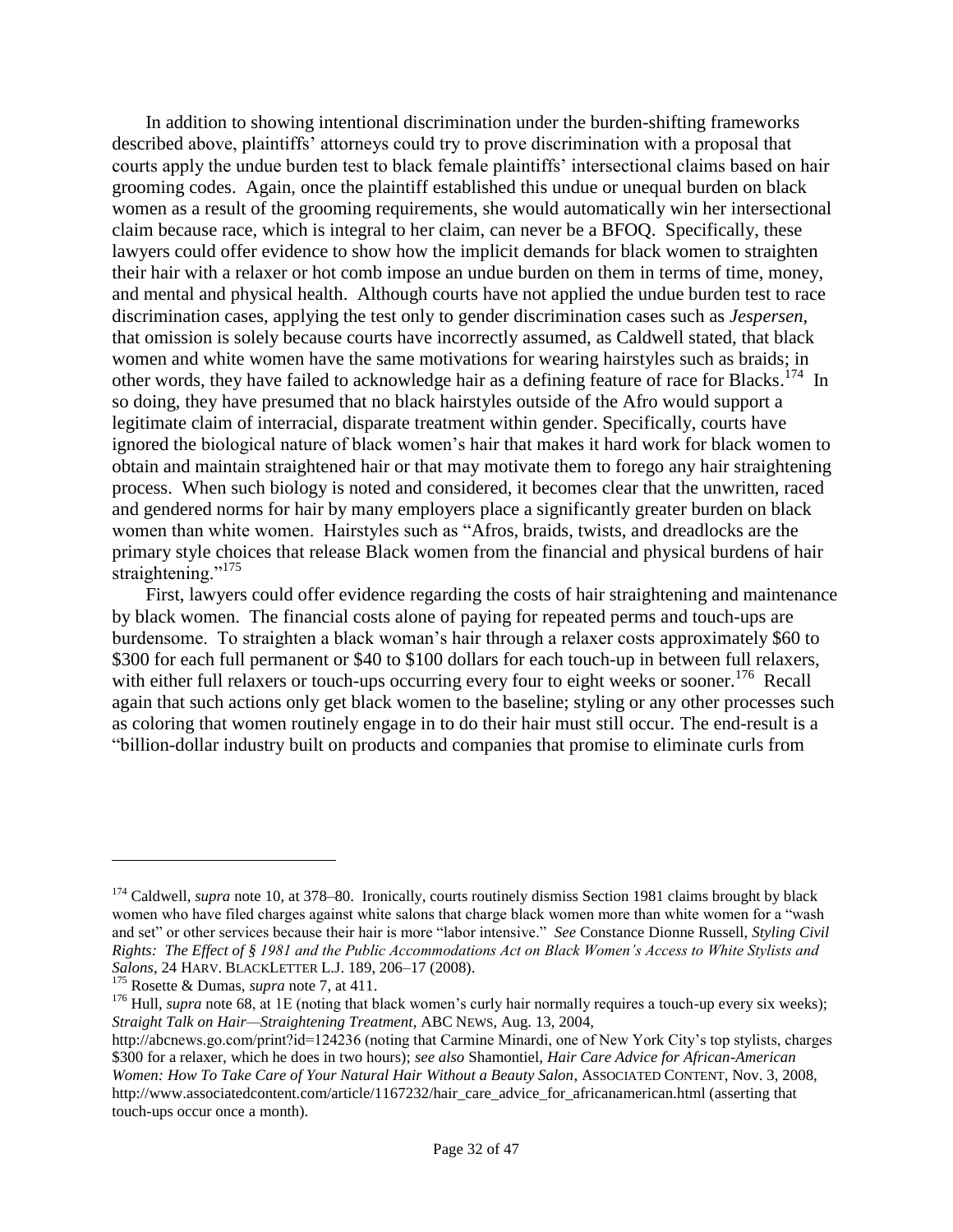<span id="page-34-0"></span>textured ethnic hair."<sup>177</sup> In fact, black women spend nearly fifty million dollars a year on relaxers alone and spend an estimated three times more than white women on hair care.<sup>178</sup>

In addition to the financial costs of relaxers and other hair straighteners, lawyers also could provide testimony and data regarding the burdens in time spent on straightening and maintaining straightened hair at the beauty shop or at home. Maintaining relaxed hair can be a lengthy daily task. For instance, in her article, *"Oel My Hare Gaan Huistoe": Hair-Styling as Black Cultural Practice*, Zmitri Erasmus listed the seventeen individual steps that she took as a teenager to maintain "good hair" or straight hair, which together amounted to several hours in a day.<sup>179</sup> Furthermore, although purchasing a hot comb is inexpensive, straightening black hair with a hot comb requires an exorbitant amount of time, often necessitating two to three hours of work every few days, just for straightening without any styling. Additionally, the time that many black women spend worrying about rain, pools, or other forms of water that may counteract the effects of any applied relaxer or hot pressing is further limiting.<sup>180</sup> As Lanita Jacobs-Huey, author of *From the Kitchen to the Parlor: Language and Becoming in African-American Women"s Hair Care*, has asserted, "[i]f you can't dance 'cause you're worried about sweating out your hair, can't swim . . . can't go out in the rain, life is limiting."<sup>181</sup>

<span id="page-34-1"></span><sup>177</sup> Lolly Bowean, *When Words Wound: Chicagoans Speak Out About Radio Host"s Hurtful Remarks*, CHI. TRIB., Apr. 11, 2007, at 1; *see also* BONNER, *supra* note [65,](#page-15-1) at 2 (noting that "[b]lack hair care is a billion dollar business"). MIDGE WILSON & KATHY RUSSELL, DIVIDED SISTERS: BRIDGING THE GAP BETWEEN BLACK WOMEN AND WHITE

WOMEN 92 (1996); Judy Foster Davis, *New Hair Freedom? 1990s Hair Care Marketing and the African-American Woman*, 10 CONF. ON HIST. ANALYSIS AND RES. IN MKTG. (CHARM) 31 (2001), *available at* 

http://faculty.quinnipiac.edu/charm/CHARM%20proceedings/CHARM%20article%20archive%20pdf%20format/V olume%2010%202001/31%20davis.pdf; Sara Mason, *Global Report Hair Care 2: Care for Black Hair* 171 GLOBAL COSMETIC INDUSTRY 1, at 42– 43 (2003) (noting that \$47 million was spent by blacks on chemical treatments or relaxers in 2002); Rosette & Dumas, supra note [7,](#page-4-0) at 411; Patton, *supra* not[e 26,](#page-8-0) at 37; Catherine Saint Louis, *Black Hair, Still Tangled in Politics*, N.Y. TIMES, Aug. 27, 2009 (stating that in 2008, "sales of home relaxers totaled \$45.6 million (excluding Wal-Mart)"). Although "blacks make up 13 percent of the U.S. population, they account for more than 30 percent of industry spending in a \$4 billion dollar hair care market.‖ Mason, *supra*, 42. In fact, in a report, Packaged Facts, a market research firm, documents that in the ethnic haircare category, African Americans spent \$360 million dollars on relaxers in 2007. PACKAGED FACTS, ETHNIC HAIR, BEAUTY, AND COSMETICS PRODUCTS IN THE U.S. 49 (6th ed., Nov. 2008) (on file with author).

<sup>179</sup> Zmitri Erasmus, ‗*Oel My Hare Gaan Huistoe": Hair-Styling as Black Cultural Practice*, 32 AGENDA: RACE, IDENTITY AND CHANGE 11, 11–12 (1997).

<sup>&</sup>lt;sup>180</sup> In fact, a recent study by USA Swimming revealed that almost twice as many black children as white children could not swim, 58% for black children compared to 31% of white children. *See Black Children 3 Times More Likely to Drown*, USA TODAY, Jan. 5, 2008, http://www.usatoday.com/news/health/2008-05-01-swimmingminorities N.htm. The percentage of Latino children was 56%. Overall, black girls had weaker swimming skills than black boys and were less comfortable at pools. *Id.* The consequences of such poor skills are severe, resulting in three times more drowning deaths for black children than for white children. *Id.* Although concerns about hair for black girls alone do not explain the discrepancy in swimming percentages between black and white children, they are likely part of the equation—that is, if the views of adult black women are indicative. Even black female movie stars such as Nia Long and Lauren London, who have access to money and pools, admit that, even as they may have swimming pools in their backyards, they do not go swimming in order to avoid messing up their hair. *Sisters, Don"t Be Held Hostage by "Good Hair" Ideal*, BLACK AMERICA WEB, Aug. 13, 2009,

http://www.blackamericaweb.com/?q=print/news/baw\_commentary\_news/11749. One commentator noted that black women are "so obsessed with preserving our hair in its weaved and straightened state that we miss out on too many other adventures that life has to offer." *Id.* 

<sup>181</sup> Tanika White, *With Weaves, Stars Let Their Hair Down: Those Long, Artificial Tresses May Be Popular and Easy, But They May Also Have Health-Related Drawbacks*, BALT. SUN, June 3, 2007, at 9U. One author proclaimed the following about the freedom that her braids gave her: "It's a wash-and-wear thing. I don't have to comb it every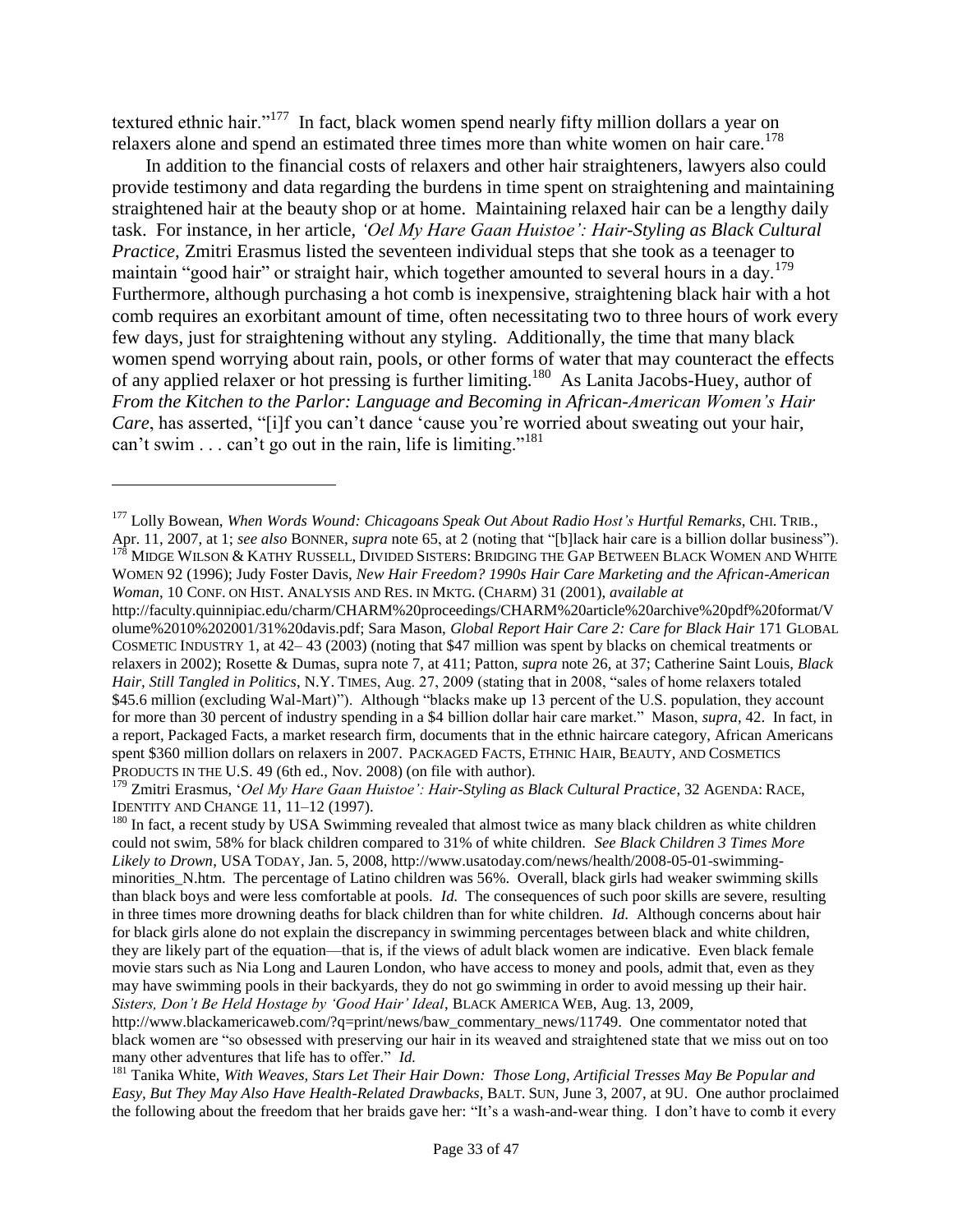Furthermore, lawyers could offer a plethora of evidence regarding the physical harm caused by the chemicals from relaxers. Even if one could argue that the costs in money and time (at least in the initial stages) for black women in wearing natural hair are the same as those in obtaining and maintaining artificially straightened hair,<sup>182</sup> the burdens of employer bans on braids, locks, and twists extend beyond time and money. One especially burdensome cost for black women is the damage to the health of their hair and scalp.<sup>183</sup> Relaxers cause significant damage to black women's hair over time, resulting in dryness that turns into breakage and hair loss.<sup>184</sup> Even without relaxers, black hair is dryer than white hair. Sebum is the oily, waxy substance that lubricates the hair, working its way from the hair shaft.<sup>185</sup> If a person's hair is straight, the sebum flows down easily, wetting the hair, but if the hair is curly, the sebum has to work its way around each twist and curl, often never reaching the ends of each individual hair.<sup>186</sup> Relaxers make the dryness even worse because they alter the protective shingles and make the hair shaft dryer.<sup>187</sup>

Additionally, relaxers can result in great damage to the scalp, including chemical scalp burns that may require the attention of dermatologists.<sup>188</sup> The chemicals used in relaxers are extremely strong. For example, lye or sodium hydroxide, which is often a main ingredient in relaxers, is the same chemical that people use to strip paint or to make soap. <sup>189</sup> Similarly, no-lye relaxers

<sup>185</sup> *See* BONNER, *supra* note [65,](#page-15-1) at 18.

<sup>186</sup> *See id.* at 18.

<sup>187</sup> *See id.*

<span id="page-35-0"></span> $\overline{\phantom{a}}$ 

<sup>188</sup> Hull, *supra* note [68.](#page-15-0)

<sup>189</sup> Krissah Thompson, *A Gentler Way to Relax Hair: Women Push for Products that Are Less Caustic*, WASH. POST, Jan. 6, 2009, at F1, F4; *see also* Caldwell, *supra* note [10,](#page-5-0) at 369 (pointing out that some black women may choose natural hairstyles such as braids because they "fear that the entry of chemical toxins into [their] bloodstreams through [their] scalps will damage [their] unborn or breastfeeding children‖). Indeed, in his autobiography, Malcolm X told a vivid story about his burning his scalp as he attempted to "conk" or straighten his curly locks. He wrote:

The congolene [the straightening chemicals] just felt warm when Shorty started combing it in. But then my head caught fire.

I gritted my teeth and tried to pull the sides of the kitchen table together. The comb felt as if it was raking my skin off.

My eyes watered, my nose was running. I couldn't stand it any longer; I bolted to the washbasin.

day, and I can swim, shower, and get caught in the rain without worrying about it. Talk about liberation!" Andrea Benton Rushing, *Hair-Raising*, 14 FEMINIST STUDS. 325, 325 (1988). The impact of race on hair and liberation affects other women of color, too. For example, some Asian Pacific American women, who tend to have incredibly straight hair, perm their hair—meaning curl it—to look less Asian. In discussing the restraints that her perm placed on her, one Asian Pacific American women stated that "[b]ecause her hair straightens out when it gets wet, she always carries an umbrella, never swims with friends, and dries her hair after showering before letting anyone see her." Weitz, *supra* not[e 11,](#page-5-1) at 676.

 $182$  Hull, *supra* note [68](#page-15-0) (including one black hairdresser's comment that "[g]oing natural isn't necessarily less expensive than having a relaxer, especially in the early stages").

<sup>&</sup>lt;sup>183</sup> Caldwell, *supra* note [10,](#page-5-0) at 369 (noting that one reason why black women choose natural hairstyles such as braids is "concern for the health of [their] hair, which many [black women] risk losing permanently after years of chemical straighteners").

<sup>184</sup> Hull, *supra* note [68](#page-15-0) (relating the dangers that relaxers present in terms of dryness and breakage); *Straight Talk*, *supra* note [176](#page-33-0) ("Relaxers, peroxide, hot combs, flat irons and even blow-dryers can leave hair brittle and prone to break.").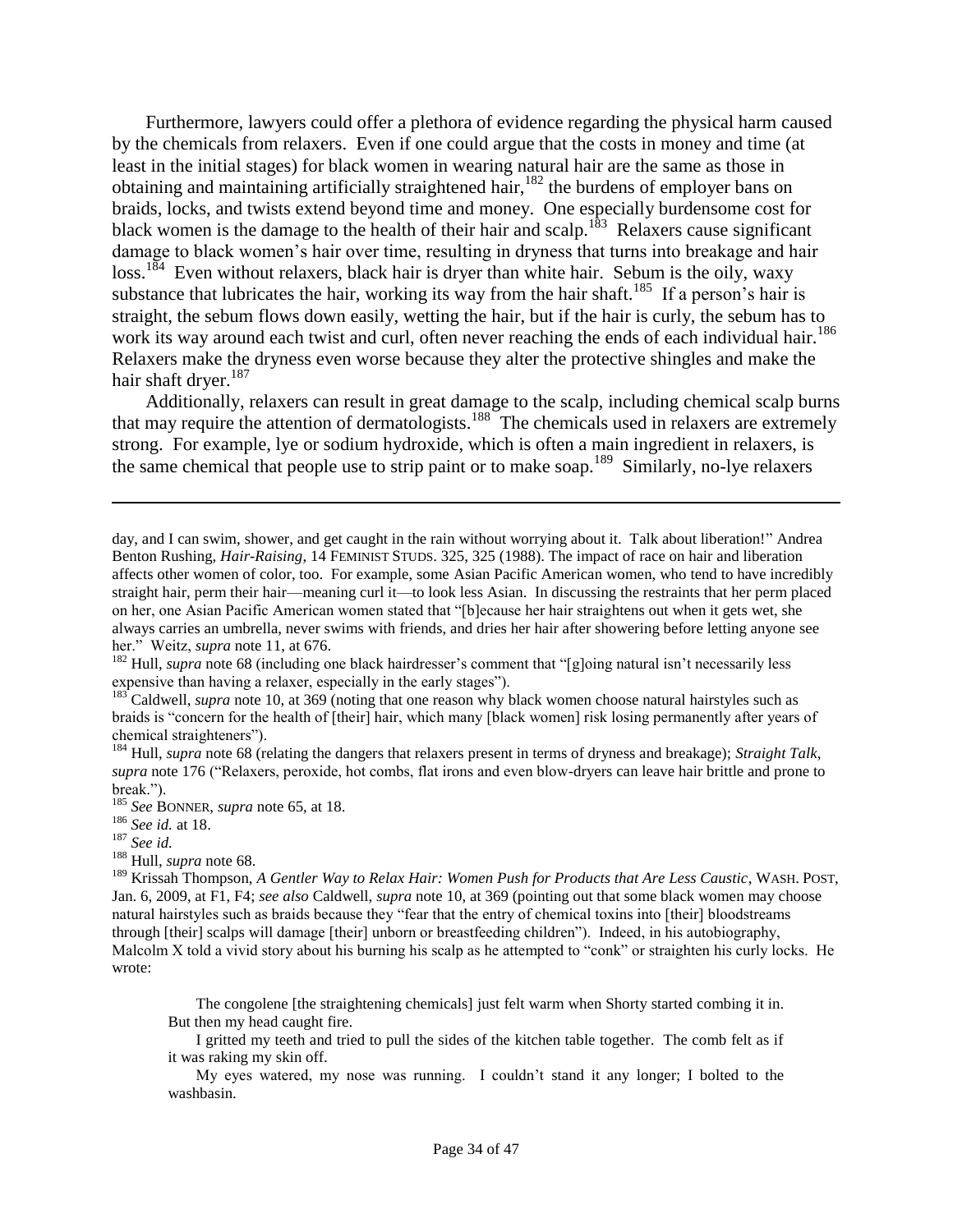contain calcium hydroxide, which is used to treat water and sewage; they also include guanidine carbonate, which, among other things, is used for hair removal.<sup>190</sup> A black female journalist described the often painful process of relaxing:

For those of you unfamiliar with the complexities of black hair care, straightening is a process in which a stylist sections your hair and applies a cream that starts out cool but becomes unbearably hot. The cream contains sodium hydroxide, commonly found in drain and oven cleaners, and so corrosive that stylists have to use rubber gloves. When you absolutely can't stand the heat anymore, the stylist rinses it out. Straight hair, and sometimes scabs, result. The longer the cream stays in, the more you burn, but the straighter your hair gets; walk into a black salon and the most common thing you'll see is a woman gripping the armrests of a chair to manage her pain.<sup>191</sup>

According to the Environmental Working Group, chemical relaxers, which have a pH of approximately twelve—similar to household ammonia—are one of the most caustic products on the market. Along with hair dyes, chemical relaxers receive the most complaints from customers for damage.<sup>192</sup> In fact, black women are often discouraged from using relaxers when they are pregnant.<sup>193</sup> Perhaps the strongest evidence of the damage that is caused to black women's hair through relaxers is the length and rapidity at which black women's hair grows when it is kept in its natural structure and texture.<sup>194</sup>

Indeed, a number of black hairdressers have even begun to direct their customers away from traditional relaxers to plant-based products.<sup>195</sup> Although there is a growing movement among black female consumers to push manufacturers to produce these types of "gentle" relaxers, such relaxers still contain strong chemicals and come with their own set of drawbacks. The actual product itself is three times the costs of the traditional relaxer product, making the financial burden of implicit requirements for straightened hair even higher.<sup>196</sup> Likewise, processes such as thermal reconditioning (TR) are not only significantly more expensive and time-consuming, but also have been reported to cause severe damage and hair loss for some women.<sup>197</sup> TR straightens hair by the application of a chemical, the ironing of the hair piece by piece, a rinse, and a blow dry. But it also takes more than four hours, if uninterrupted, and costs \$800 for each treatment.<sup>198</sup> In sum, even the less caustic straightening chemicals place an undue burden on

<sup>192</sup> Thompson, *supra* note [189,](#page-35-0) at F1.

 $\overline{a}$ 

<sup>197</sup> *Straight Talk*, *supra* not[e 176.](#page-33-0)

MALCOLM X, THE AUTOBIOGRAPHY OF MALCOLM X 54 (1964).

<sup>190</sup> Thompson, *supra* note [189,](#page-35-0) at F4.

<sup>&</sup>lt;sup>191</sup> Francie Latour, *Welcome to the Dollhouse: The Line the New Black Barbies Won't Cross*, BOSTON GLOBE, Oct. 25, 2009, at K3. The journalist also explained that the new line of black Barbies, designed to look more like black girls, have straightened hair and come with their own relaxing kit. *Id.*

<sup>&</sup>lt;sup>193</sup> Caldwell, *supra* note [10,](#page-5-0) at 369. Concerns about the health effects of relaxers even prompted researchers to examine their potential relationship between breast cancer and its higher incidence of occurrence in black women under the age of forty-five, even though they ultimately found no link between the two. Thompson, *supra* note [189,](#page-35-0) at F4.

<sup>&</sup>lt;sup>194</sup> See Hull, *supra* note [68](#page-15-0) (describing how a black woman's hair grew back stronger and longer when she stopped getting perms).

<sup>195</sup> Thompson, *supra* note [189,](#page-35-0) at F1.

<sup>196</sup> *Id.*

<sup>198</sup> *Id.*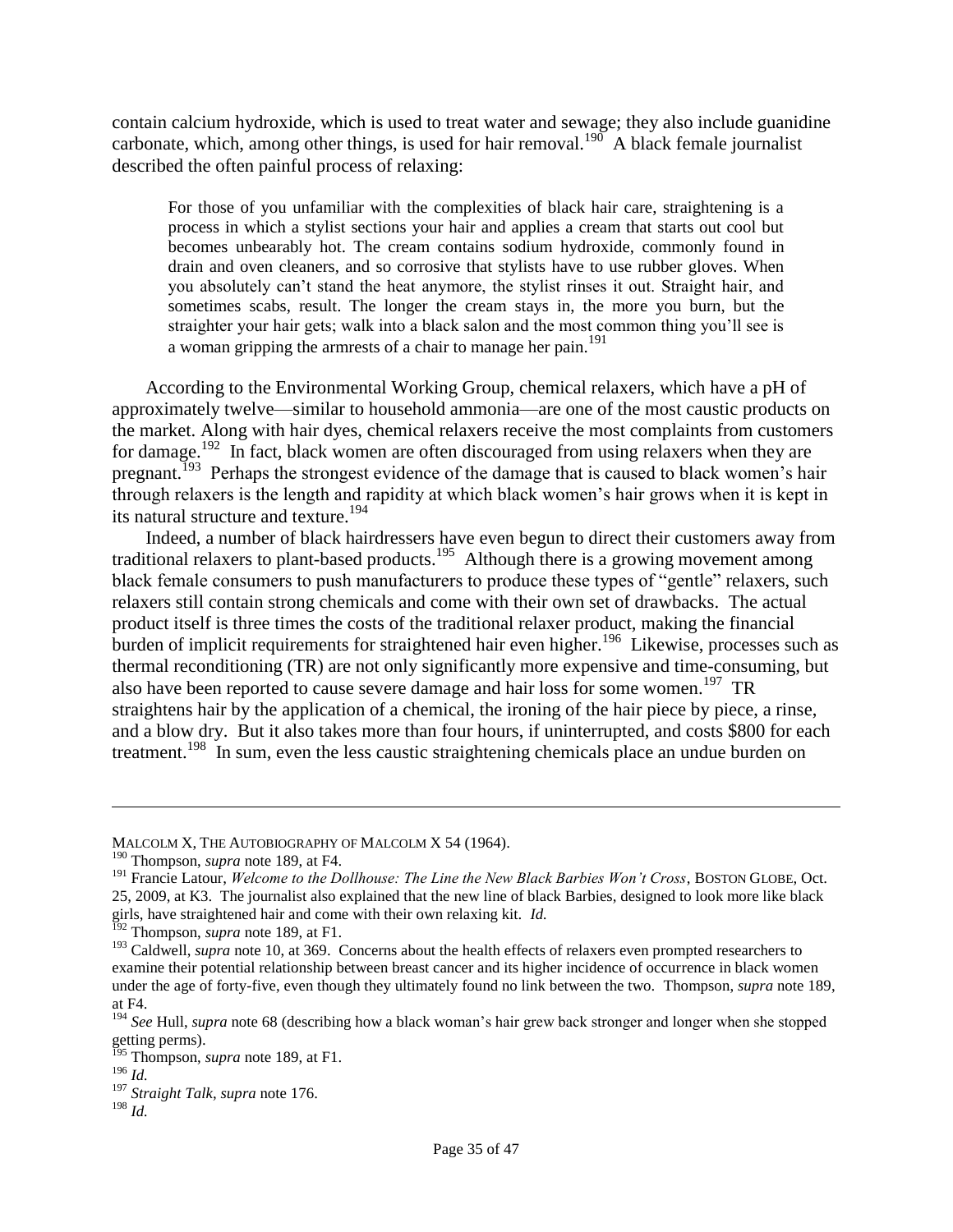black women, because they are more time-consuming and more expensive than ordinary relaxers.

<span id="page-37-0"></span>Furthermore, attorneys could present testimony and data to show that restrictions on natural hairstyles for black women arguably impact the physical health of black women. Research shows that many black women avoid exercise because the sweat from working out may destroy their hairstyles.<sup>199</sup> Researchers at Wake Forest University School of Medicine found that one third of black women do not exercise or exercise less than they would like due to the complications of hair care.<sup>200</sup> Why the resistance to working out? Perspiration from exercise can make the roots of hair wet, reverting black women's hair back to its tightly coiled and coarse structure and texture.<sup>201</sup> Dr. Amy J. McMichael, Associate Professor of Dermatology, explained:

Many African American women with coarser hair use either heat straighteners or chemical products to straighten their hair. Depending on how coarse or fragile their hair is, they can't just wash their hair after exercise without having to go through the whole process again, and that can take hours. Over-washing fragile hair can make it break off easily. $202^{\circ}$ 

The effects of lack of exercise for black women are especially threatening to black women, as seventy-seven percent of them are overweight, placing black women at higher risk for hypertension, diabetes, and other serious illnesses.<sup>203</sup>

In addition to the undue burden imposed by implicit demands made on black women for relaxed hair, lawyers could show that the alternative presented by American Airlines in *Rogers* the use of a "hair piece"—can carry significant consequences for the health of black women's scalp and hair and is enormously expensive. In *Rogers*, the health consequence for the plaintiff was severe headaches.<sup>204</sup> For many black women, however, wearing weaves or similar hairpieces can cause great damage to their scalp. Because of the way in which weaves are generally either sewn into or glued onto the scalp, they suffocate the scalp, essentially causing the hair to die underneath the artificial extension.<sup>205</sup> Additionally, hair weaves can be expensive; in fact, black men and women "spend \$225 million annually on hair weaving services and products.<sup>206</sup> As the movie *Good Hair* revealed, even black women who are on limited budgets, such as school teachers, are investing \$1000 for just one weave, which may last two or three

<sup>200</sup> Wake Forest Univ. Baptist Med. Ctr., *supra* note [199.](#page-37-0)

<sup>199</sup> *See* Press Release, Wake Forest Univ. Baptist Med. Ctr., Dermatologic Barriers to Exercise in Black Women (Jan. 3, 2008), *available at* http://www1.wfubmc.edu/News/NewsARticle.htm?ArticleID=2238; *see also* Julie Zeveloff, *Hair over Health: For Many Black Women, Style Trumps Exercise*, COLUM. NEWS SERV., Apr. 1. 2008, *available at* http://jscms.jrn.columbia.edu/cns/2008-04-01/zeveloff-obesityhairdo.html.

<sup>201</sup> Monae Everett, *How To Maintain Your Hair During Exercise for African American Women*, EHOW, at http://www.ehow.com/how\_5177077\_maintain-exercise-african-american-women.html (last visited Jan. 27, 2010).

<sup>&</sup>lt;sup>202</sup> Wake Forest Univ. Baptist Med. Ctr., *supra* note [199.](#page-37-0)

<sup>203</sup> *Id.*

<sup>204</sup> Rogers v. American Airlines, 527 F. Supp. 229, 233 (S.D.N.Y. 1981).

<sup>205</sup> White, *supra* not[e 181.](#page-34-1)

<sup>206</sup> BYRD & THARPS, *supra* note [112,](#page-21-1) at 177.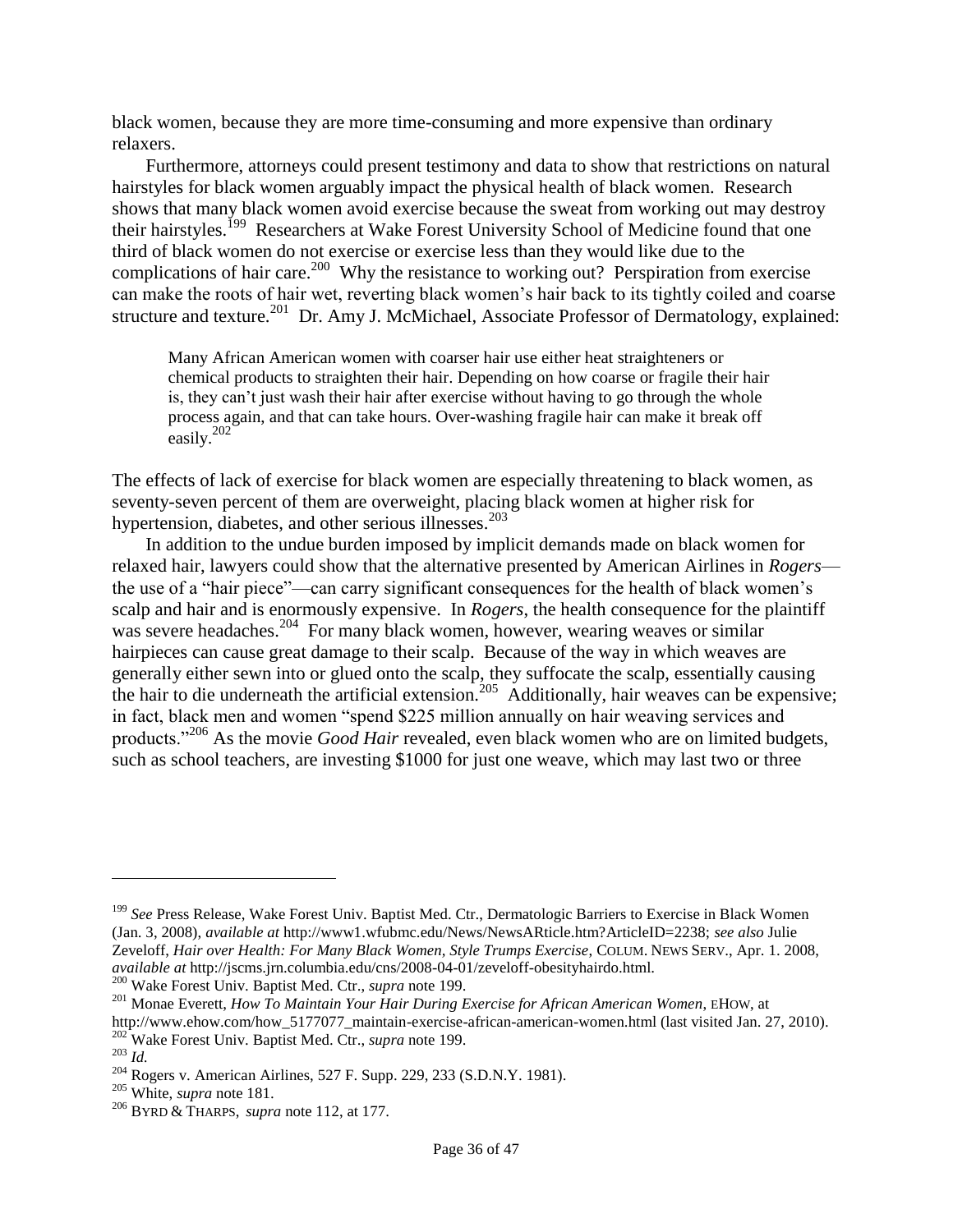<span id="page-38-0"></span>months.<sup>207</sup> Some weaves cost as much as \$5000, and at least one black woman in the film spent approximately  $$18,000$  a year on weaves.<sup>208</sup>

Finally, lawyers could offer testimony showing that the burden of these implicit demands is bad for black women's psychological health. The inescapable message that is sent to black women through the reinforcement of raced and gendered norms that "assume non-Negro" characteristics" is that their hair is not good enough and not presentable in its natural state. In her article *A Hair Piece*, Caldwell vividly speaks of the negative psychological consequences that have flowed and can continue to flow from black women's attempts to fit their hair within a white female beauty norm.<sup>209</sup> In detailing her desires about her relationship with her hair, she wrote:

I want to know my hair again, the way I knew it before I knew Sambo and Dick, Buckwheat and Jane, Prissy and Miz Scarlett. Before I knew that my hair could be wrong—the wrong color, the wrong texture, the wrong amount of curl or straight. Before hot combs and thick grease and smelly-burning lye, all guaranteed to transform me, to silken the coarse, resistant wool that represents me. I want to know once more the time before I denatured, denuded, denigrated, and denied my hair and me, before I knew enough to worry about edges and kitchens and burrows and knots, when I was still a friend of water—the rain's dancing drops of water, a swimming hole's splashing water, a hot, muggy day's misty invisible water, my own salty, sweaty perspiring water.  $^{210}$ 

In sum, bans on natural hairstyles for black women result in disparate treatment discrimination not only because they result in less favorable treatment of black women at the intersection of race and gender but also because they impose an undue burden on black's women's finances, time, and health, both psychologically and physically.

C. IT'S NO LYE!: THE EFFECTS ARE DISPARATE

At the very least, a black female plaintiff should be able to establish a traditional disparate impact claim under Title VII based on an employer ban of braided, locked, and twisted hairstyles. To establish a prima facie case of disparate impact discrimination, a plaintiff must show that a specific employment practice produced an adverse effect on the basis of a protected

<sup>207</sup> GOOD HAIR (HBO Films 2009); *see also* Catherine Saint Louis, *Black Hair, Still Tangled in Politics*, N.Y. TIMES, Aug. 27, 2009, at E1; Dr. Susan Taylor's Brownskin.net, http://www.brownskin.net/hairweaves.html (last visited Nov. 18, 2009).

<sup>208</sup> GOOD HAIR, *supra* note [207.](#page-38-0)

<sup>&</sup>lt;sup>209</sup> Caldwell, *supra* note [10,](#page-5-0) at 369 ("Some of us choose the positive expression of ethnic pride not only for ourselves, but also for our children, many of whom learn, despite all of our teachings to the contrary, to reject association with black people and black culture in search of a keener nose or bluer eye.‖); *see also* Green, *supra* note [34,](#page-9-1) at 655–56 (describing how employers mask their discrimination by claiming that employees don't "fit" in the work environment); Weitz, *supra* note [11,](#page-5-1) at 679 (acknowledging an "ideology that defines minority women's appearances as inferior and that encourages minority women to engage in time-consuming and painful disciplines to conform to dominant appearance norms").

<sup>210</sup> Caldwell, *supra* note [10,](#page-5-0) at 365; *see also* Yoshino, *supra* not[e 139,](#page-27-0) at 894.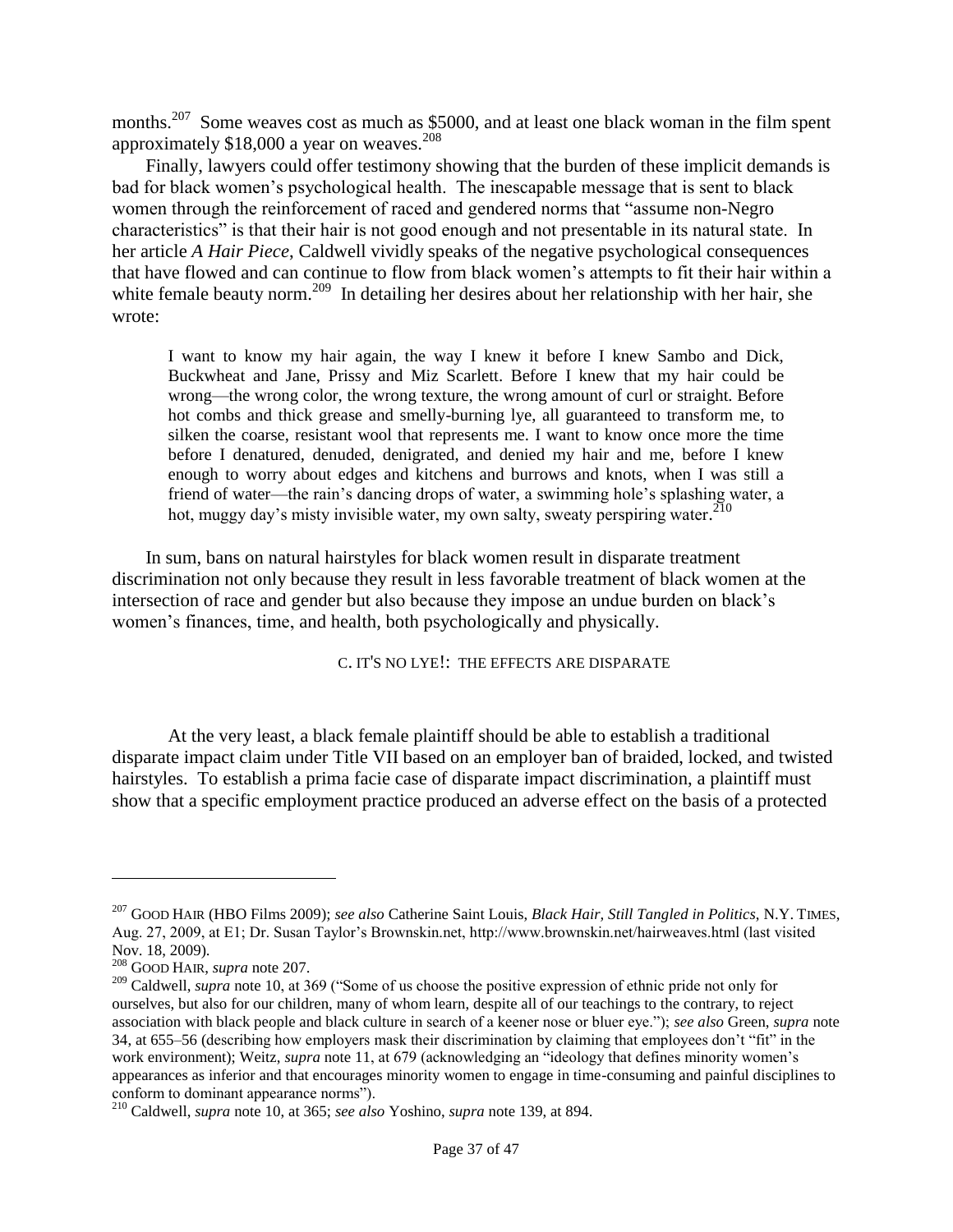<span id="page-39-0"></span>status, such as race.<sup>211</sup> A plaintiff generally can prove such causation by comparing the rates of majority and minority employees or applicants who are affected by the rule and then showing that the disparity is statistically significant or violates the four-fifths rule.<sup>212</sup> In applying disparate impact theory, "statistical significance establishes that the challenged practice likely caused the disparity, and the four-fifths rule establishes that the disparity is large enough to matter.<sup>213</sup> Under the four-fifths rule, a disparity is actionable when one group's pass (non-impacted) rate is less than four-fifths (eighty percent) of another group's pass (non-impacted) rate.<sup>214</sup> "Under statistical significance tests, a disparity is actionable when we can be confident at a specified level—generally ninety-five percent—that the observed disparity is not due to random chance. $5.215$ 

The Supreme Court has rejected a "rigid mathematical formula" for disparate impact, asserting simply that statistical disparities must be "sufficiently substantial" that they give rise to an inference of causation.<sup>216</sup> Once a plaintiff establishes a "sufficiently substantial" disparity, the burden then shifts to the defendant to rebut the plaintiff's statistics or to show that the challenged practice is "job related" and consistent with "business necessity."<sup>217</sup> If the employer succeeds, the plaintiff then must show that other tests or selection processes would serve the employer's interest without creating the undesirable discriminatory effect.<sup>218</sup> This standard is difficult to meet, though, because "[f]actors such as the cost or other burdens of proposed alternative selection devices are relevant in determining whether [the alternatives] would be equally as effective as the challenged practice in serving the employer's legitimate business goals."<sup>219</sup>

In establishing a prima facie case of disparate impact, a plaintiff first must identify a specific employment practice to be challenged, and then, through relevant statistical analysis, must prove that the challenged practice has an adverse impact on a protected group.<sup>220</sup> In

l

A selection rate for any race, sex, or ethnic group which is less than four-fifths (or eighty percent) of the rate for the group with the highest rate will generally be regarded by the Federal enforcement agencies as evidence of adverse impact, while a greater than four-fifths rate will generally not be regarded by Federal enforcement agencies as evidence of adverse impact.

<sup>211</sup> Griggs v. Duke Power Co., 401 U.S. 424, 431 (1971); Jennifer L. Peresie, *Toward a Coherent Test for Disparate Impact Discrimination*, 84 IND. L.J. 773, 777 (2009).

<sup>212</sup> Peresie, *supra* note [211,](#page-39-0) at 777.

<sup>213</sup> *Id.* at 776.

<sup>&</sup>lt;sup>214</sup> The four-fifths rule provides:

<sup>29</sup> C.F.R. § 1607.4(D) (2009); *see also* Isabel v. City of Memphis, 404 F.3d 404, 409 (6th Cir. 2005).

<sup>215</sup> Peresie, *supra* note [211,](#page-39-0) at 774.

<sup>216</sup> Watson v. Fort Worth Bank & Trust, 487 U.S. 977, 995 (1988); *see also* Peresie, *supra* note [211,](#page-39-0) at 777

<sup>217</sup> *Watson*, 487 U.S. at 995 (citing Griggs v. Duke Power Co., 401 U.S. 424, 432 (1971)); *see also* 42 U.S.C. §  $2000e-2(k)(1)(A)$  (2006). Discrimination occurs when an employer "uses a particular employment practice that causes a disparate impact on the basis of race, color, religion, sex, or national origin and fails to demonstrate that the challenged practice is job related for the position in question and consistent with business necessity . . . ." § 2000e- $2(k)(1)(A)(I).$ 

<sup>218</sup> Albemarle Paper Co. v. Moody, 422 U.S. 405, 425 (1975); *see also* Peresie, *supra* not[e 211,](#page-39-0) at 777. <sup>219</sup> *Watson*, 487 U.S. at 988.

<sup>220</sup> Johnson v. U.S. Dep't. of Health and Human Servs., 30 F.3d 45, 48 (6th Cir. 1994); *see also* Richard A. Primus, *Equal Protection and Disparate Impact: Round Three*, 117 HARV. L. REV. 494, 518 (2003) (noting a tension in disparate impact law where one side sees disparate impact as an "evidentiary dragnet designed to discover hidden instances of intentional discrimination," and the other side views the doctrine as a "more aggressive attempt to dismantle racial hierarchies").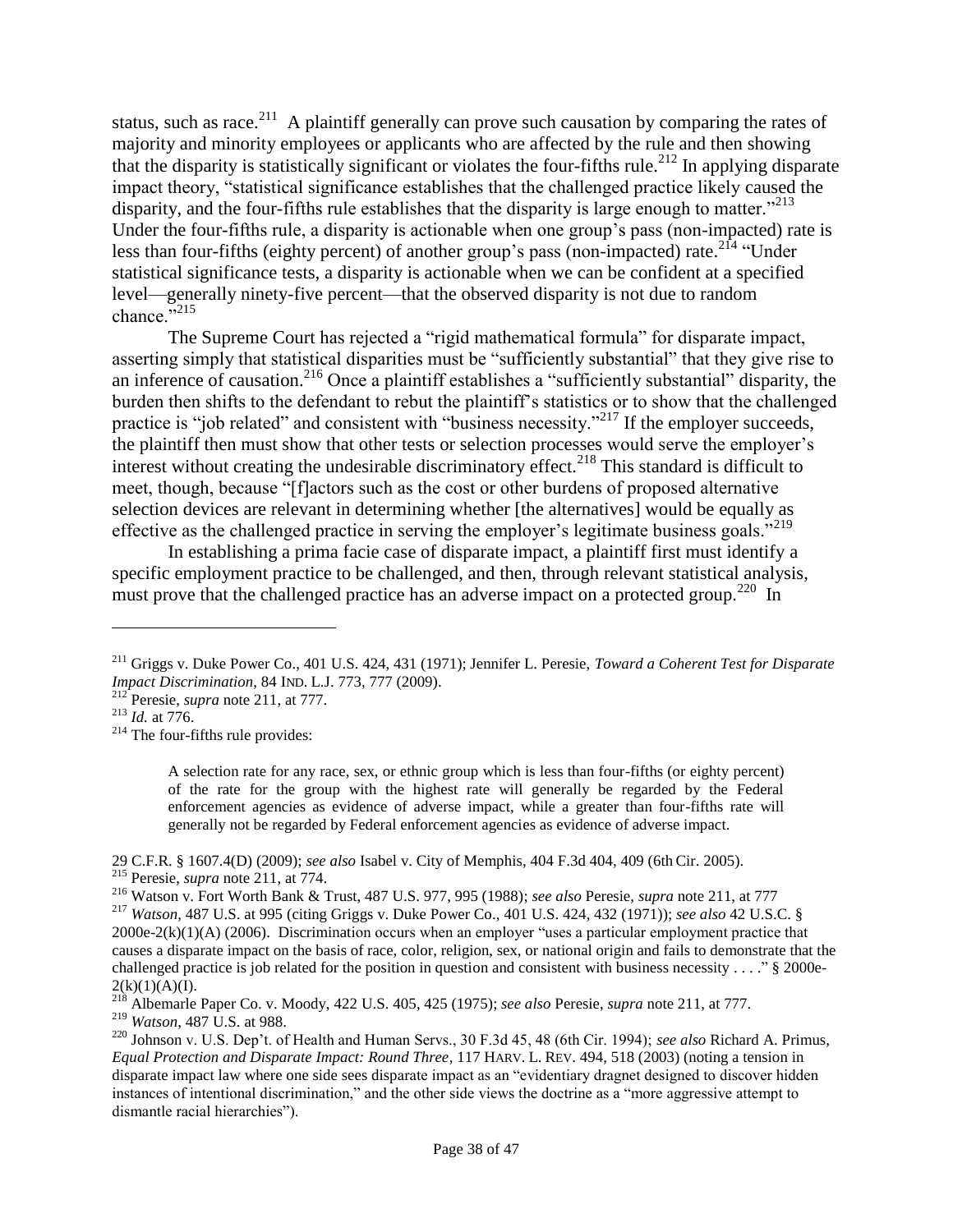making these comparisons, a plaintiff must demonstrate disparate impact with respect to the pool of qualified persons in the relevant labor market for the given position.<sup>221</sup>

For the purposes of this Essay, imagine that we are looking at one work environment, and imagine that that employer is a hypothetical company called Vitatech in Atlanta, Georgia with the following demographics: 200 employees, of whom 34% are white men (68), 37% are white women (74), 14% are black men (28), and 15% are black women (30). At Vitatech, ninety-seven percent of the women who identify as black in the workplace have tightly coiled and kinky hair, while the remaining three percent—which is one black woman—have hair that hangs in big corkscrew curls that tend to hang down, rather than grow up. Approximately sixty-three percent of the black women, a total of nineteen, relax their hair, including the one black woman with corkscrew curls.<sup>222</sup> The remaining thirty-seven percent, eleven total, wear their hair in either short Afros  $(1)$ , braids  $(7)$ , locks  $(2)$ , or twists  $(1)$ —what they refer to as "natural hairstyles." Ninety-seven percent of the women who identify as white have straight hair, while the remaining three percent have wavy hair; none have tightly coiled and kinky hair (or pink, purple, or green hair). Vitatech decides that it wants its employees to look their "personal best" in the workplace and decides to impose a grooming code that bans "unusual," "unprofessional," or "extreme" hairstyles.<sup>223</sup> In explaining its policy, Vitatech identifies mohawks; strange-colored hair, such as pink, green, or purple hair; braids; locks; and twists as examples of prohibited "extreme," "unprofessional," or "unusual" hairstyles.

Based on the facts above, a black female plaintiff who challenged the employer's practice of banning braids, locks, and twists could show that black women are significantly more affected in a negative way by the ban than white women, regardless of whether one narrows or broadens the relevant comparison groups. First, if one defines the group broadly by classifying the black and white female groups according to biological make-up of hair—those for whom braids, locks, and twists are the only way for them to wear their hair hanging down and long in its natural texture and structure (in other words, those who wear natural hairstyles as well as those who may desire to wear natural hairstyles for biological reasons but are discouraged from doing so because of the implicit demands to wear straightened hair), then the group of negatively affected black women includes twenty-nine out of thirty women or 96.7%, and the group of negatively affected white women includes zero out of seventy-four women or 0%. In other words, nearly all black women, 96.7%, versus no white women would be negatively impacted by the policy, which is both a statistically significant difference (not the result of mere chance) and a difference that fails the four-fifths test, with a non-impacted rate of 3.3% for black women and a non-impacted rate of 100% for white women.

Even if one were to define the comparison groups more narrowly, comparing only those black women who currently have the banned natural hairstyles with those white women who

<sup>&</sup>lt;sup>221</sup> See Hazelwood Sch. Dist. v. United States, 433 U.S. 299, 308 (1977). "Most often, plaintiffs present statistics from the actual applicant pool for the position.‖ Peresie, *supra* note [211,](#page-39-0) at 777; *See, e.g.*, Waisome v. Port Auth., 948 F.2d 1370, 1372 (2d Cir. 1991). Plaintiffs might also choose to use national population statistics, *see, e.g.*, Dothard v. Rawlinson, 433 U.S. 321, 329–30 (1977); state data, as in *Griggs*, *see, e.g.*, 401 U.S. at 430 n.6; or data from a smaller geographic area, *see, e.g.*, EEOC v. Joe's Stone Crab, Inc., 220 F.3d 1263, 1277 (11th Cir. 2000). <sup>222</sup> Approximately two-thirds of all black women relax their hair. BYRD & THARPS, *supra* note [112,](#page-21-1) at 177.

<sup>&</sup>lt;sup>223</sup> This fact—the decision by the employer to enforce or create a strict grooming code—is borrowed from the *Jespersen* case. *Jespersen*, 444 F.3d at 1107; Jespersen v. Harrach's Operating Co., 392 F.3d 1076, 1077–78 (9th Cir. 2004).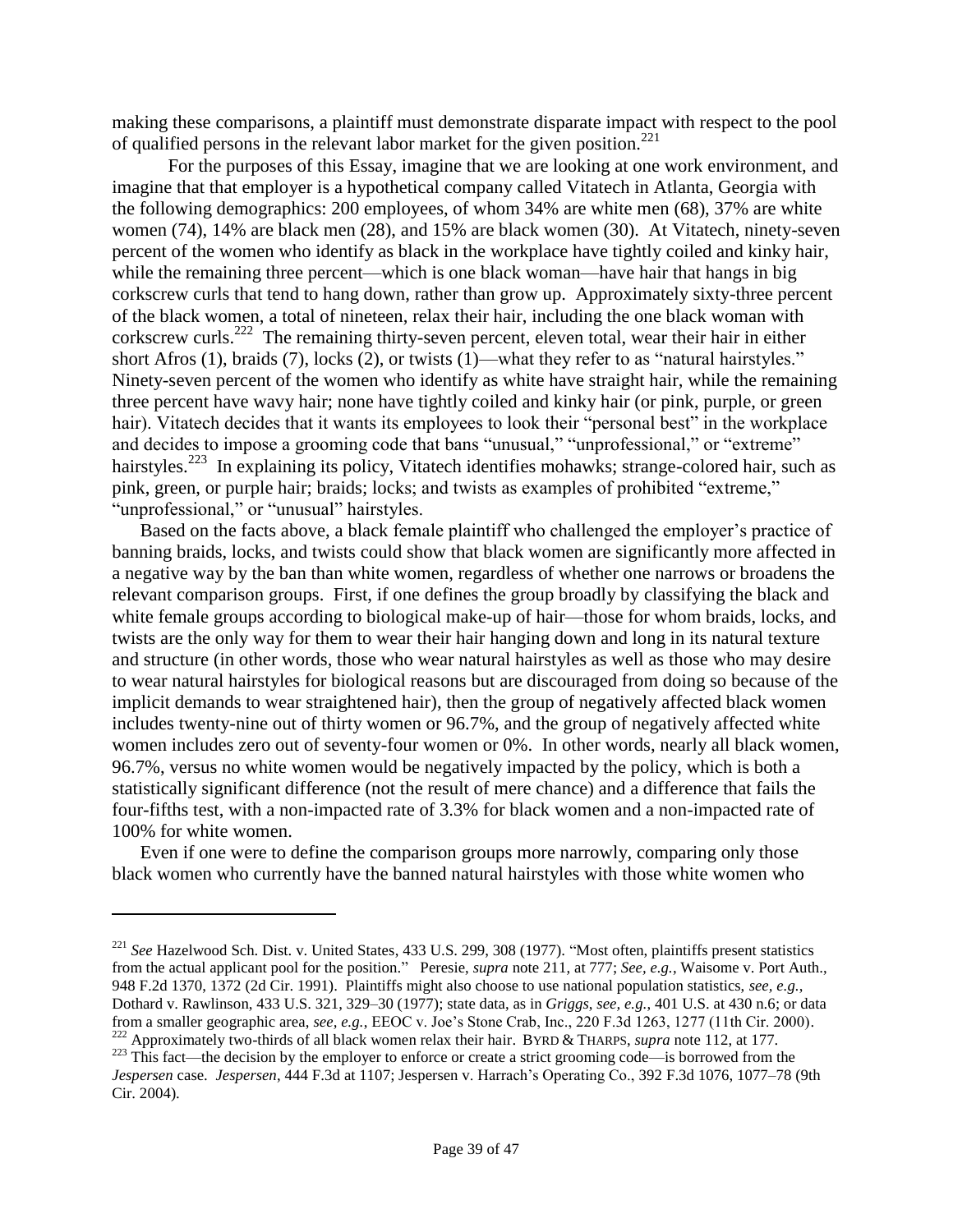currently have the banned natural hairstyles—the specific employment practice in question, then the group of negatively affected black women includes eleven out of thirty (excluding the one black women with a short Afro) or 36.7%, and the group of negatively affected white women again includes zero out of seventy-four or 0%. In other words, more than one-third of black women versus no white women would be negatively impacted by the policy, which is both a statistically significant difference (not the result of mere chance) and a difference that fails the four-fifths test, with a non-impacted rate of 63.3% for black women and a non-impacted rate of 100% for white women.<sup>224</sup>

Additionally, were one to focus solely on the negative consequences of financial and temporal costs in relaxing and maintaining straightened hair, a black female plaintiff could show a disparate impact there as well. By definition, there would always be a disparate impact. Although many women spend significant amounts of money and time on their hair, black women would always be spending more than white women because one would always have to add to their styling, coloring, and other costs the very costs of getting to the baseline—of straightening and then maintaining that straightened hair.

Furthermore, no claims of business necessity could justify such disparate impacts. Although employers certainly have the right to regulate employee appearance in presenting a preferred business image, they do not have a right to do so in a racially discriminatory way. Additionally, courts have consistently held that customer discrimination—customer desire—is not an acceptable reason to discriminate on the basis of race.<sup>225</sup>

Although the need to keep hair from falling in food is a reason that would satisfy the business necessity defense, it factually would not pass muster in the case of employer bans on braids, locks, and twists. First, the employer could require the employees to wear hair nets, just as they currently do for white employees, whose hair nonetheless drops into food at times. Moreover, braided, locked, or twisted hair is less likely than relaxed hair to fall into food. In fact, the dead hair that falls from people's heads is not likely to fall anywhere at all when a black woman is wearing braids, locks, and twists because the hair falls into the braid, lock or twist. Indeed, that is exactly the process by which locks form. Relaxed hair, on the other hand, is much more likely to break than natural hair because its natural structure and texture have been weakened by the chemical process. Finally, even those reasons which have been deemed legitimate reasons in other instances would fail as legitimate in this hypothetical (and would also be unlikely to be deemed reasonably necessary to achieve an important business objective or to be considered a

 $224$  The same analysis would apply if one were looking more broadly outside of one particular workplace. Similar percentages of black women would be affected whether by town, city, county, or state. Professor Elaine Shoben highlights that some disparate impact cases have been proven entirely without regard to statistics. *See* Sullivan, *supra* note [34,](#page-9-1) at 989 n.326 (citing Elaine W. Shoben, *Disparate Impact Theory in Employment Discrimination: What"s* Griggs *Still Good For? What Not?*, 42 BRANDEIS L.J. 597, 606 (2004)). For example, Shoben cites *Garcia v. Woman's Hospital of Texas*, 97 F.3d 810, 814 (5th Cir. 1996), where the Fifth Circuit held that accepting the testimony of its plaintiff's proposed expert witness "that no pregnant woman would be advised by her doctor to lift 150 pounds . . . would have been sufficient to establish causation between the hospital's lifting requirement and the disparate impact." *Id.*; *cf.* Flagg, *supra* note [138,](#page-26-0) at 2040 (suggesting that one can identify facially neutral criteria as having "foreseeable disparate effects" where the criteria are "associated with whites to a greater extent than with nonwhites"). A black female's disparate impact claim based upon an grooming ban of braids, locks, and twists is arguably such a case.

<sup>225</sup> *See, e.g.*, Rucker v. Higher Educ. Aids Bd., 669 F.2d 1179, 1181 (7th Cir. 1982) (rejecting customer preference as a justification for discrimination against a black woman); EEOC v. St. Anne's Hosp. of Chi., 664 F.2d 128, 133 (7th Cir. 1981) (holding that race discrimination is not justified by customer preference).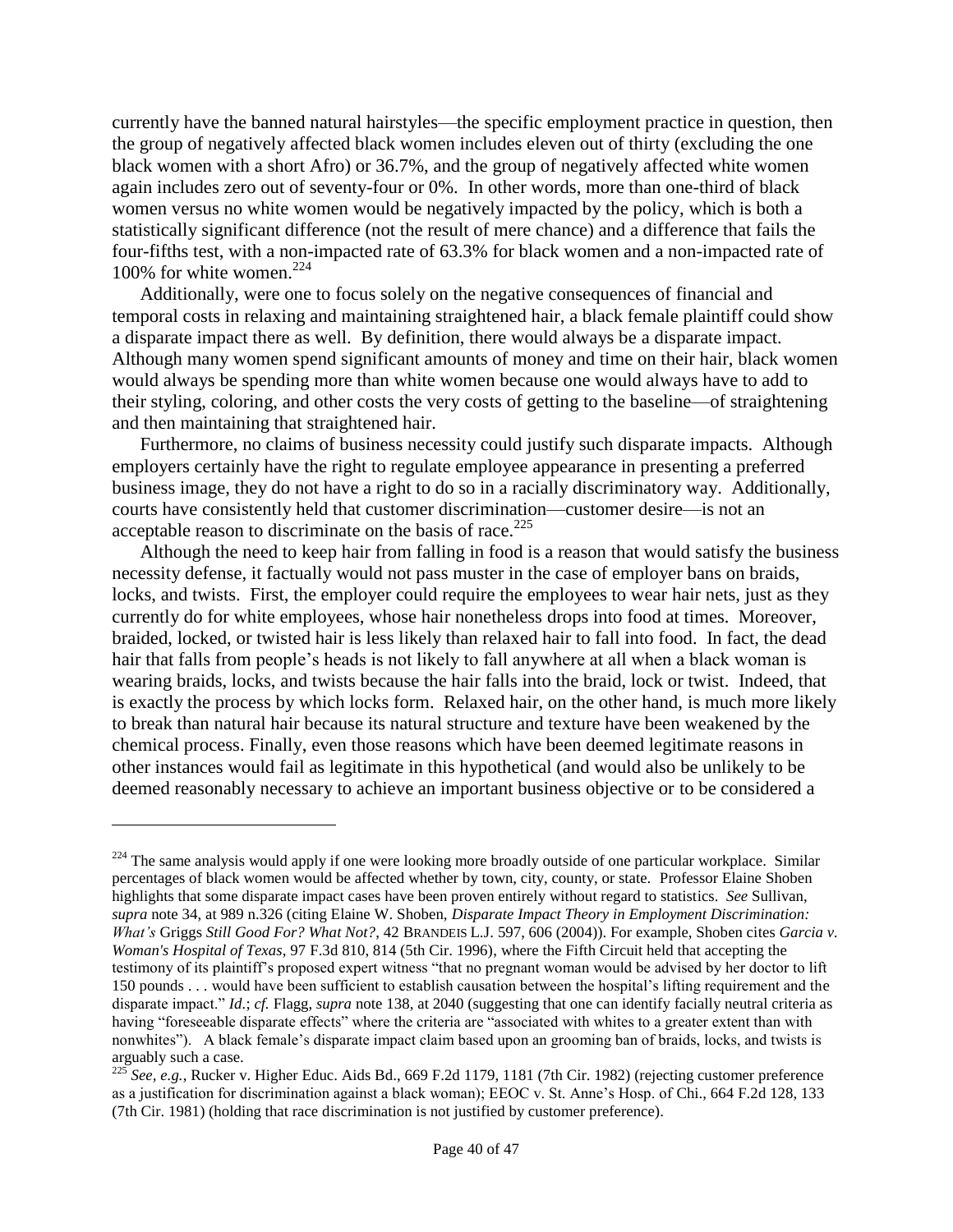minimum qualification to perform the job successfully). For example, were an employer to claim that natural hairstyles were banned because they do not look good, that employer would encounter difficulty in showing that such a reason is not racially tinged, especially if the employer views relaxed hair as suitable. After all, it is a perversion to assert that black women's hair is not presentable in its natural structure and texture and that black women's hair is only presentable when it is physically altered to look like white women's hair. Furthermore, in many of the cases or anecdotes involving black women who have suffered because of employer bans on black-female natural hairstyles, the employers concede that the women's hairstyles are wellgroomed; the employers simply view them as unpresentable.

Overall, in a world where our gender norms establish long, flowing hair as the normative ideal for women, black women must have a choice that does not require them to change the structure and texture of their hair. The key factor to avoiding intersectional racial and genderbased discrimination through hair in employer dress codes is to ensure that black women have the same opportunities to wear their hair in its natural state as white women and in a way that fits the gendered expectations that are upheld by the law. That action must include the provision of choices that do not automatically prevent black women from wearing their hair long in both its natural structure and texture, even though many black women may ultimately choose to relax their hair. Again, think back to the imaginary white female plaintiff in the Introduction. She was subject to the same dress code restrictions as all other women, regardless of race, but she faced discrimination based on race because the choices presented to her for wearing her hair—one of many factors that have been used in determining racial identity—did not fit the structure and texture of her hair. $^{226}$ 

#### <span id="page-42-0"></span>V. HAIR RAISING

Many employers express shock that black women who refuse to unbraid their hair take such a strong stance, one that could cost them their jobs, in defense of a hairstyle. –Paulette Caldwell, *A Hair Piece*<sup>227</sup>

The termination of Mablean Ephriam, formerly of *Divorce Court* on Fox Network, is particularly illustrative of how the raced and gendered norms for women's hair—that of straight hair that hangs down—detrimentally affect black women within the workplace. Judge Mablean, a black woman, was fired from her successful television show after seven years in part because of her unwillingness to agree to the network's demand for her to cover her hair with a wig.<sup>228</sup> Her experience not only demonstrates the resistance to and marginalization of any hairstyle

l

<sup>&</sup>lt;sup>226</sup> One black female journalist exclaimed, "But imagine what's [sic] like to grow up in a culture where you are never, ever supposed to wear your hair in its natural state.‖ Leslie Gray Streeter, *How Some Other Black Women "Got Their Groove Back*,*"* PALMBEACHPOST.COM, Aug. 14, 2008,

http://www.palmbeachpost.com/accent/content/accent/epaper/2008/08/13/a1e\_stellagroove\_web\_0814.html. <sup>227</sup> Caldwell, *supra* note [10,](#page-5-0) at 390; *see also* Bellinger, *supra* note [115,](#page-21-0) at 65 ("Straight hair is still the North American norm and is often needed to secure employment for African American women.").

<sup>&</sup>lt;sup>228</sup> E-mail from Christine Jones, Associate Professor of Law, University of the District of Columbia David A. Clarke School of Law, to Angela Onwuachi-Willig, Professor of Law, University of Iowa College of Law (June 14, 2006, 14:42:00 CST) (on file with author) (forwarding e-mail from the judge); Tanya Kersey, *Judge Mablean To Leave "Divorce Court"; Money and Hair Issues Were the Real Reasons For Her Departure*, BLACKTALENTNEWS.COM,

Apr. 10, 2006, http://www.blacktalentnews.com/cgi-bin/artman/exec/view.cgi?archive=3&num=561.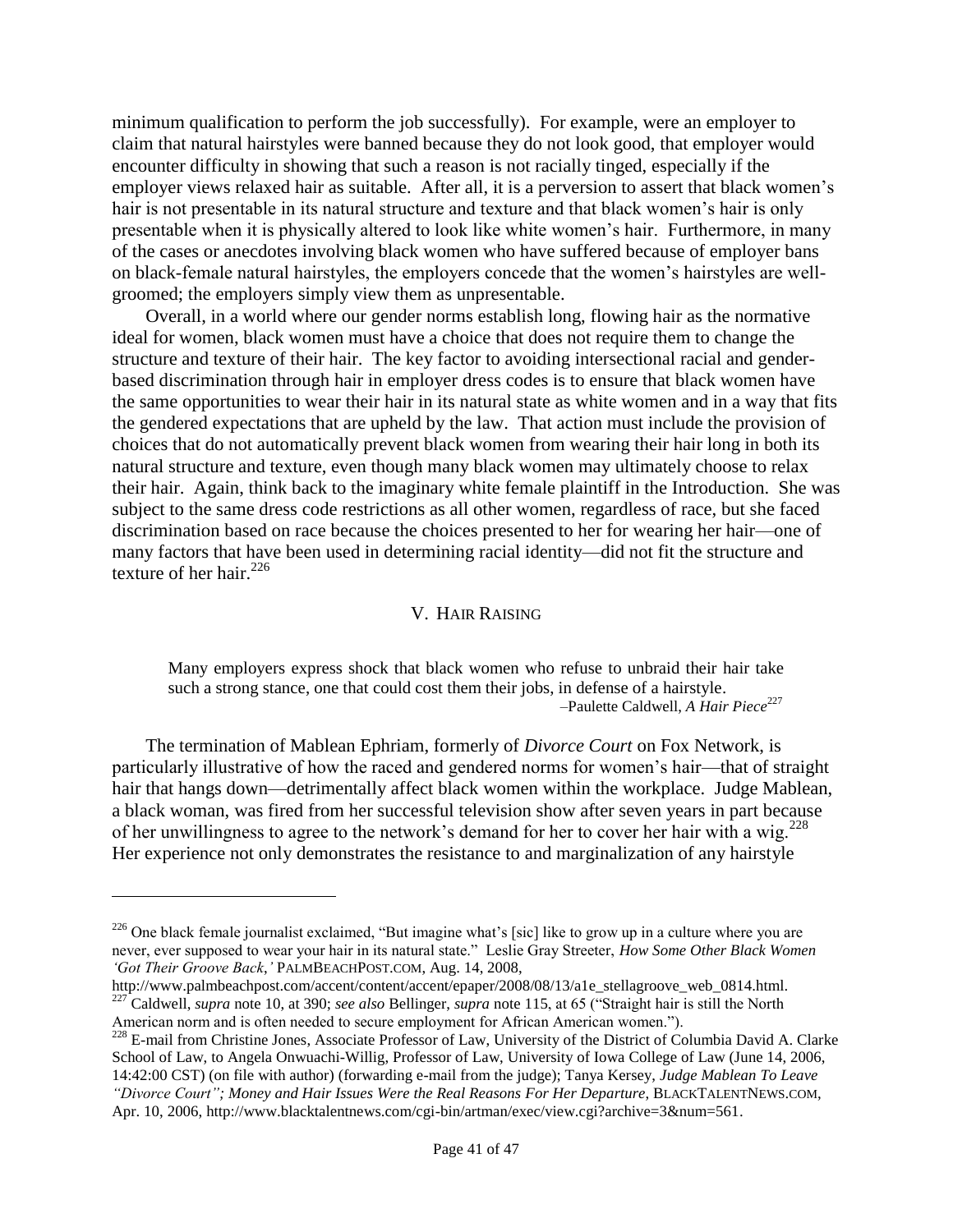outside of the unspoken raced and gendered hair norms, but also reveals the temporal, financial, and health costs to black women by the perpetuation and reinforcement of those norms.

Unlike the black female plaintiffs in cases such as *Rogers*, Judge Mablean was willing to perm or straighten her hair, but Fox Network reportedly objected to her plan on the ground that it would be too "time consuming."<sup>229</sup> As this Essay has detailed, the process of straightening and maintaining black women's hair can be long and arduous as well as expensive. Judge Mablean explained these difficulties herself in a press conference about her termination:

W]hy is my hair an issue[?] Why, I ask?

Because of my ethnicity–African American, Black, Negro, whatever term you prefer to use. Because of my genetics (short, curly, hair) which requires the use of chemicals and/or a hot pressing comb to straighten and curlers to style. It cannot be styled by a wash, blow dry and set. $^{230}$ 

In fact, Fox Network wanted the judge to continue wearing the wig that she had begun to wear only after she had damaged and lost her own hair through "a misapplication of a chemical [straightening] process."<sup>231</sup> The judge explained the following about the events that forced her toward the wig that the network wanted her to continue to use. She stated:

Due to a misapplication of a chemical process, I lost a substantial amount of hair in season six. Out of my desire to maintain continuity and the image I had created (for the last five years), I elected to wear a wig last year for continuity. Had Fox asked me to maintain a short hairstyle for continuity and for image, it would have been a different issue. But they are saying I must continue to wear the wig because that would expedite the hair styling process. However, my hair has now grown.<sup>232</sup>

What was surprising about Fox's reaction to Judge Mablean's plan was that she had never imposed the burdens of her hair straightening and styling on the network, choosing instead to internalize the costs on her time and money. Judge Mablean was willing to absorb the uneven application of her employer's grooming desires by first straightening her hair, a process that is more burdensome in time and money than for white women. She described how she avoided imposing any "additional" costs or time to the network, stating:

The fact that it takes more time to style my hair than my Caucasian sisters, in general, should not be an issue. What is more interesting about this demand is that I never caused time to be an issue because of my hair. I have been conscious and aware of the fact that it does take more time to style my hair. Therefore, I set my call time earlier than any of the other staff to assure that I was ready in time for the schedule. More importantly, I had the chemical work done off set at my expense. The only thing that had to be done on the set was the pressing and styling. It has worked for seven years.  $233$ 

l

<sup>229</sup> Kersey, *supra* note [228.](#page-42-0)

<sup>&</sup>lt;sup>230</sup> *Id.* (internal quotation marks omitted).

<sup>231</sup> *Id.*

<sup>232</sup> *Id.*

<sup>233</sup> E-mail from Christine Jones, *supra* note [228.](#page-42-0)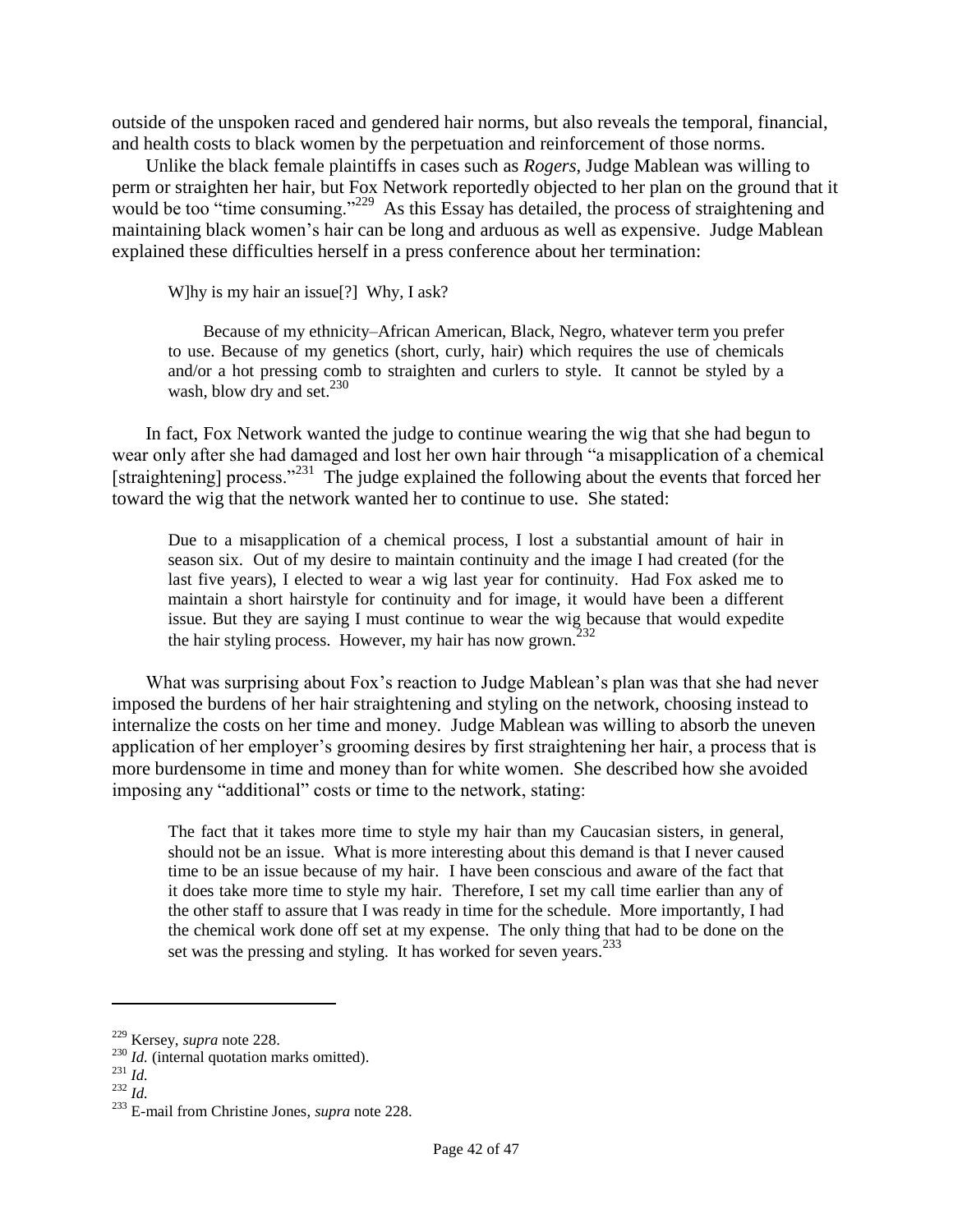Why all the fuss about Judge Mablean's hair then? The fuss relates to one of the complexities of discrimination in our post-Civil Rights era, where palatable outsiders are now included in the workplace but only so long as they meet unwritten demands to cover.<sup>234</sup> Judge Mablean failed to satisfy those demands by insisting that her hair—her race—be visible, rather than invisible. Although Judge Mablean had managed to make her differences from the norm invisible for seven years by absorbing the costs in time and money on her own, she could no longer shelter her employer from such difference once the employer was exposed to it through the loss of her hair and her use of a wig. Once exposed, there was no going back for Judge Mablean. As with many black women, Judge Mablean had an employer that required her to downplay her disfavored identity—her status as a black woman and thus her hair.<sup>235</sup> Once the process of relaxing hair was revealed as an occasionally unreliable method for covering or for achieving a look "identical" to white women, her employer could no longer accept that method for downplaying difference, even if Judge Mablean continued in her efforts to make such actions invisible. The wig, with its proven reliability, became the only choice for satisfying the chosen workplace norms. Like so many employers, and even courts such as that in *Rogers*, Fox Network would have rather had Judge Mablean "cover" her own hair rather than deal with the complexities and realities of black hair.

More so, underlying Judge Mablean's termination was a general resistance to factors that have been determined to be outside of the norm, without any acknowledgment or recognition that that particular norm for women's hair is both raced and gendered—that is, specifically based on white women. As one commentator noted, "society is uncomfortable with ethnic hair, and it is uncomfortable about race."<sup>236</sup> Indeed, we see such resistance in other cases such as *Hollins v*. *Atlantic Co.*, where the employer essentially forced its black female employees to obtain approval for every shift in any hairstyle while not imposing any such requirement on white women.<sup>237</sup> In *Hollins*, Eunice Hollins sued her employer for race discrimination based upon the unequal application of its grooming policy to her.<sup>238</sup> The company's policy read in relevant part:

<sup>234</sup> Devon Carbado, Catherine Fisk, & Mitu Gulati, *After Inclusion*, 4 ANN. REV. L. & SOC. SCI. 83, 83 (2008) (describing the forms of workplace discrimination that can occur after a person is hired and noting that such discrimination "include[s] a range of subtle institutional practices and interpersonal dynamics that create systemic advantages for some employees and disadvantages for others‖). *See generally* Angela Onwuachi-Willig, *Volunteer Discrimination*, 40 U.C. DAVIS L. REV. 1895 (2007) (highlighting the immense pressures that Blacks generally have to perform their identity in racially palatable ways). Covering is defined as downplaying identity, and reverse covering is defined as behaving in a way that purposely conforms to stereotype. *See* Yoshino, *supra* not[e 139,](#page-27-0) at 837, 902; *see also* Carbado & Gulati, *supra* note [139,](#page-27-0) at 1262 (describing how women and people of color attempt to alter their racial identities in order to prevent discrimination and preempt stereotyping in the workplace). Their claim is that "the social meaning of, for example, a black person's racial identity is a function of the way in which that person performs (presents) her blackness" such that Blacks can choose to accept or reject societal expectations of behaving "conventionally"—that is, in accordance with predominant stereotypes. Devon W. Carbado & Mitu Gulati, *The Law and Economics of Critical Race Theory*, 112 YALE L.J. 1757, 1771–72 (2003) (reviewing FRANCISCO VALDES, ET AL., CROSSROADS, DIRECTIONS, AND A NEW CRITICAL RACE THEORY (2002)).

<sup>235</sup> *See* Green, *supra* note [34,](#page-9-1) at 655–56; *see also* Flagg, *supra* note [138,](#page-26-0) at 2009–29.

<sup>236</sup> Padgett, *supra* note [33.](#page-9-0)

<sup>&</sup>lt;sup>237</sup> See 188 F.3d 652, 656 (6th Cir. 1999); *see also* Padgett, *supra* not[e 33](#page-9-0) ("As long as 'hair is neat and put together, there is no natural hair texture that is inappropriate for corporate America' . . . . " but "[c]orporate America is still conservative and demands a certain  $\text{look}[\cdot]$ "").

<sup>238</sup> *Hollins*, 188 F.3d at 656–57.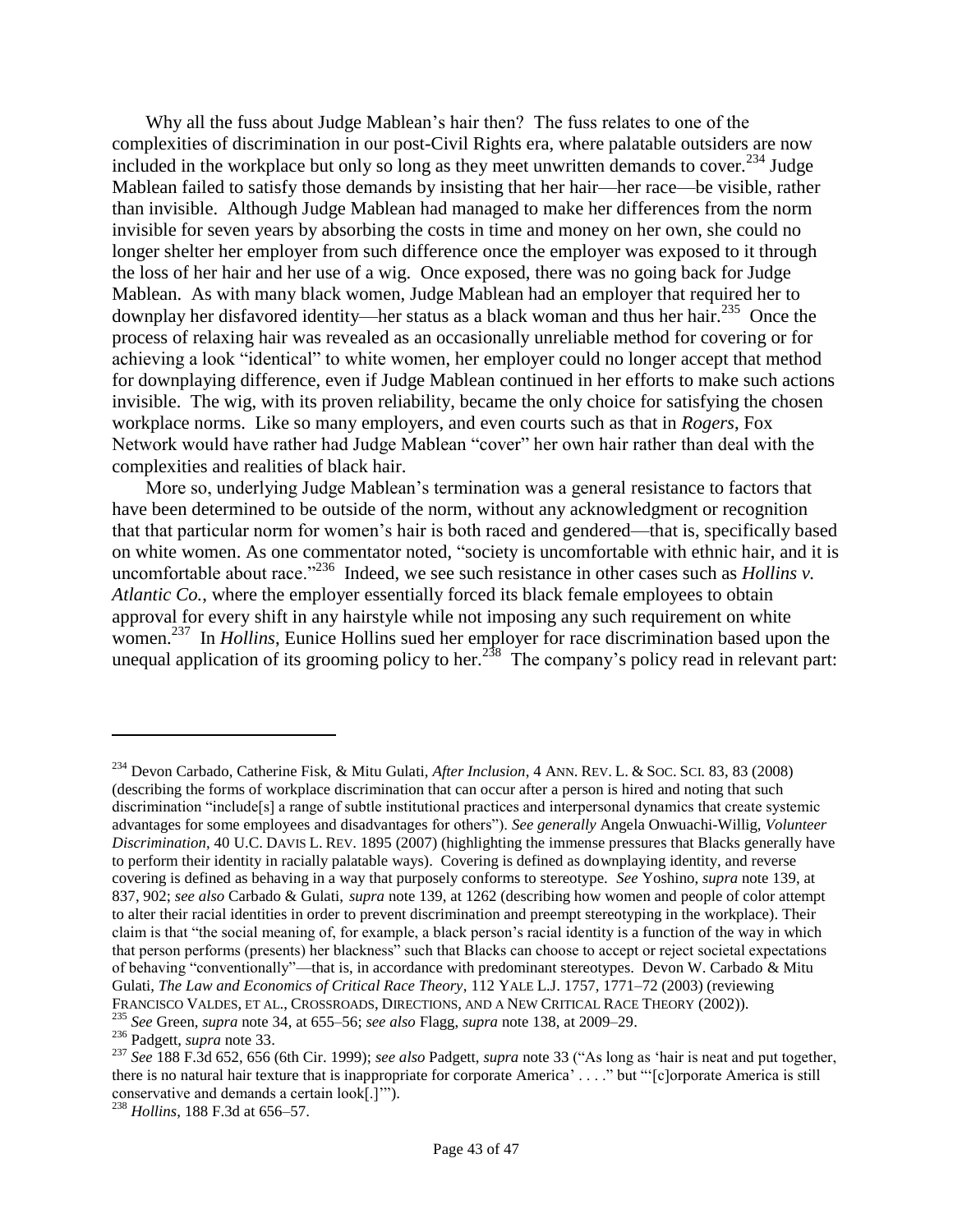Women should have a neat and well groomed hair style. Rollers and other hair setting aids are not permitted. For safety, women may be required to have their hair tied back. . . .

When it comes to your appearance as part of our Company, there are certain standards important to our operation which you must follow. We don't ask just some of our people to follow these standards, but that everyone follow them.<sup>239</sup>

The policing of Hollins's hair began on August 17, 1994, when Hollins arrived at work with her hair styled in "finger waves."<sup>240</sup> One of her supervisors informed Hollins that her hairstyle was unacceptable, later testifying that, although her hair was neat and well groomed, it was "too different" and "eye-catching."<sup>241</sup> Soon thereafter, Hollins received instruction to seek advance approval for her hairstyles by presenting pictures of any styles that she wished to try to a supervisor.<sup>242</sup> Although approving a few hairstyles, her supervisors disapproved of many, including one hairstyle "with her hair pulled back in a 'ponytail'" even though "[f]ive white women on her shift working under the same supervisors wore the same style on many occasions."<sup>243</sup> Hollins's supervisors even chastised her when she wore previously approved hairstyles.<sup>244</sup> In fact, while noting that Hollins's neat and well groomed hairstyle "caught his attention *because* he was aware of [her] civil rights claims," one supervisor testified that he and other supervisors "agreed that the 'grooming standards are such that an [employee's] hair should not in itself call attention to [the employee]. $\frac{1.245}{2.245}$ 

The Sixth Circuit reversed the district court's grant of summary judgment for the employer,<sup>246</sup> highlighting "that a separate 'calls attention' grooming prohibition that [was] not mentioned in Atlantic's policy was formulated and applied specifically to Hollins" and that there was evidence from which a jury could conclude that white women with "*identical* hairstyles . . . received different treatment.<sup>3247</sup> Although Hollins was more successful in her Title VII claim than plaintiffs in cases such as *Rogers*, her case, as well as the experience of Judge Mablean, highlight important factors regarding how white and gendered norms about the appearance of women's hair affect and determine the reception of black women's natural hairstyles in the workplace. In particular, they expose how the unwritten norms about acceptable women's hair and assumptions about the relative ease with which black women can satisfy these norms set up natural hairstyles such as braids to be perceived as "eye-catching" or "too different" within the workplace. Moreover, they reveal an underlying distrust of black women's ability to look professional. In this sense, black women are treated much like the female employees in *Carroll v. Talman Federal Savings and Loan Ass"n of Chicago*, where the employer required women to

l

 $^{239}$  *Id.* at 655.

 $^{240}$  *Id.* Finger waves involve "a method of setting hair by dampening with water or wave solution and forming waves or curls with the fingers and a comb." Merriam-Webster OnLine, http://www.merriamwebster.com/dictionary/finger+wave.

<sup>241</sup> *Hollins*, 188 F.3d at 655.

 $^{242}$  *Id.* at 656.

 $^{243}$  *Id.* 

 $^{244}$  *Id.* at 656–57.

 $^{245}$  *Id.* (emphasis added).

 $^{246}$  *Id.* at 662–63.

<sup>247</sup> *Id.* at 660–61.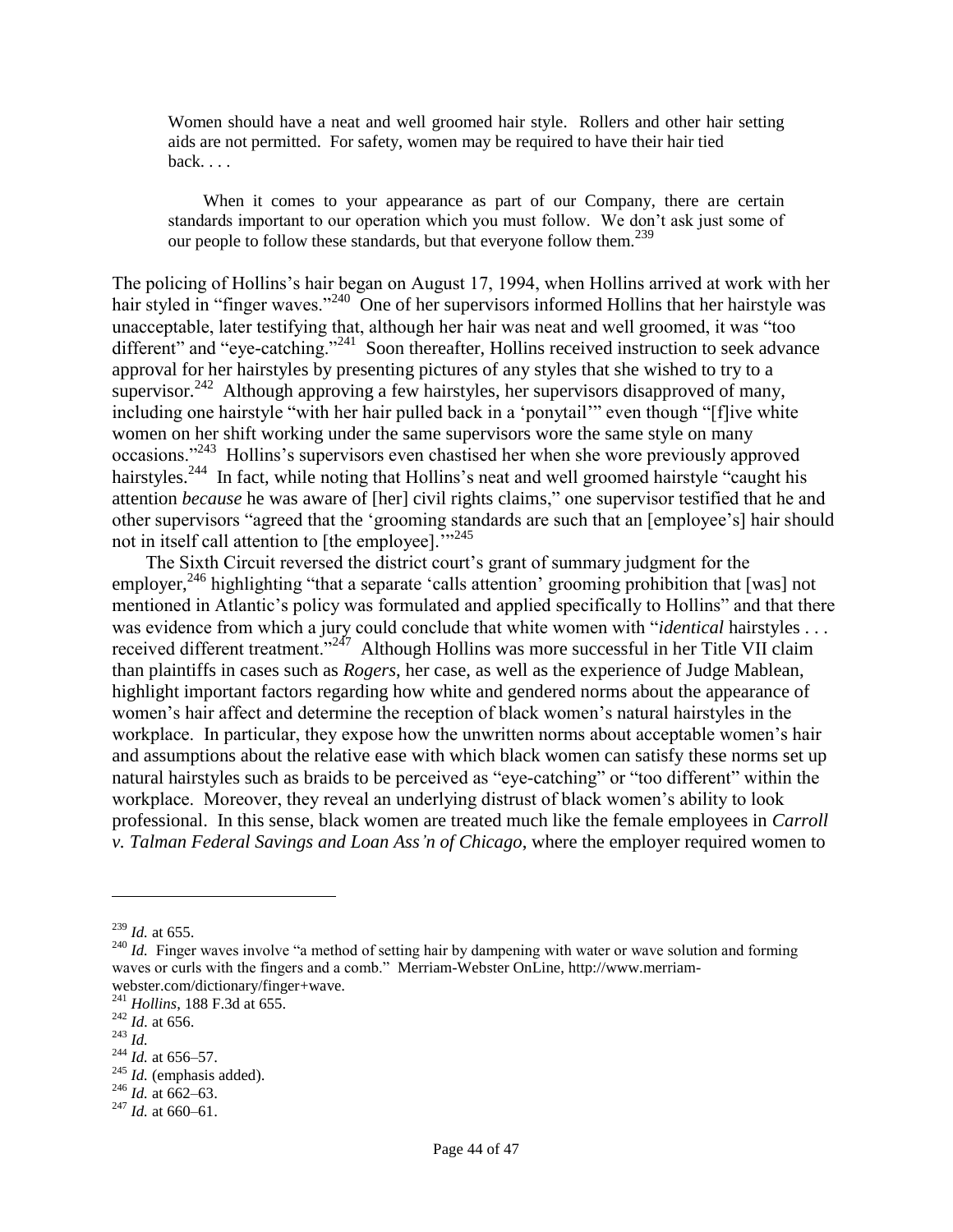wear a uniform while giving men the freedom to pick their own work clothes within the bounds of its grooming policy.<sup>248</sup> There, the employer explained its policy, noting:

[D]ress competition among women is reduced and they do not have to be concerned about wearing something that is appropriate business attire because the career ensemble is acceptable. (D)ress competition exists among women employees on glamour days (b)ut in the case of men employees there is little difficulty getting them to adhere to the dress and grooming code requirements. And there is little dress competition among male employees  $\ldots$ <sup>249</sup>

Counsel for the employer further described the business's reason for the difference in how men and women were treated, stating:

[T]he selection of attire, of clothing on the part of women is not a matter of business judgment. It is a matter of taste, a matter of what the other women are wearing, what fashion is currently. When we get into that realm . . . problems develop. Somehow, the women who have excellent business judgment somehow follow the fashion, and the slitskirt fashion which is currently prevalent . . . . They tend to follow those (fashions) and they don't seem to equate that with a matter of business judgment.<sup>250</sup>

The Seventh Circuit held that the company discriminated against women based on "offensive stereotypes prohibited by Title VII," explaining that the different sex-based rules suggested "that women cannot be expected to exercise good judgment in choosing business apparel, whereas men can."<sup>251</sup> In many ways, cases such as *Hollins* and *Rogers* reveal a similar lack of trust in black women's judgment, suggesting that, without the appropriate guidance, black women would not present themselves in acceptable ways or, in some cases, that the natural features of black women are simply unpresentable.

## **CONCLUSION**

In her hit song from 2006, "I Am Not My Hair," singer India Arie described her lifelong trials and tribulations with her hair, describing her move from a press and curl to a Jheri curl $^{252}$  to a relaxer to locks and then to a shaved head as well as lamenting the difficulties of obtaining a corporate job with natural hairstyles, such as locks.<sup>253</sup> She also proclaimed this refrain repeatedly:

l

Little girl with a press and curl

<sup>248</sup> 604 F.2d 1028, 1029 (7th Cir. 1979).

<sup>249</sup> *Id.* at 1033.

 $^{250}$  *Id.* 

<sup>251</sup> *Id.* at 1033 & n.17.

<sup>&</sup>lt;sup>252</sup> A Jheri curl is created by a chemical process that gives black people's hair a glossy, loosely curled look. It requires curl activator to stay moist and loosely curled. The most famous person to wear a Jheri curl likely was the late Michael Jackson during the mid-1980s.

<sup>253</sup> INDIA ARIE, *I Am Not My Hair feat. Akon*, on TESTIMONY: VOLUME 1, LIFE & RELATIONSHIP (2006). In describing her transitions in hair, Arie wrote: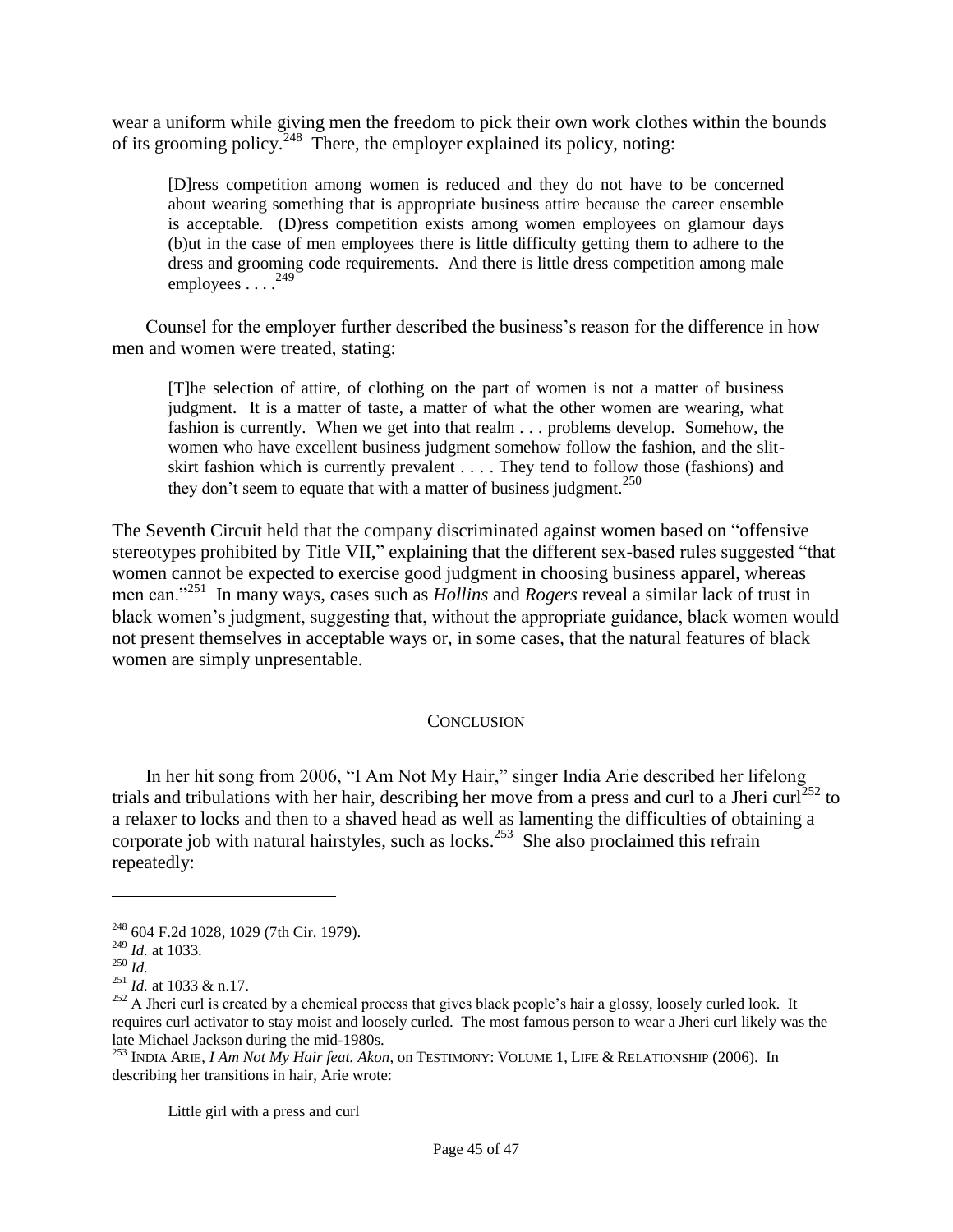I am not my hair I am not this skin I am not your ex-pec-tations no no (hey) I am not my hair I am not this skin I am a soul that lives within<sup>254</sup>

Despite Arie's words, although hair does not represent a person's personality or dignity, it, along with skin color, is often a factor used to determine one's racial identity in this country.<sup>255</sup> For Arie, her declaration about her hair was a celebration of what she saw as her authentic self. Although many black women relax their hair and prefer to do so, many other black women such as Rogers are prevented from being their authentic selves through natural hairstyles because of the unspoken and unwritten white and gendered norms that define black hair as unacceptable within the workplace.

This Essay has exposed the manner in which black women are discriminated against at the intersection of race and gender through the enforcement and legal recognition of employer dress codes that ban natural hairstyles worn by black women. Caught in a society that identifies long, flowing hair as the normative ideal for women and has antidiscrimination laws that reinforce that ideal, black women find themselves with very limited choices for their hair—that is, compared to white women. Black women are even more limited than white women in the extent to which they can wear their hair as it just grows naturally out of their head, without any styling. Although white women generally could, for instance, grow their straight hair out to their shoulders, black women with Afros are not permitted under many employer dress codes to grow their natural hair out equally as long. Black women have no real choices under many employer grooming codes if they want to wear their hair long and hanging down in its natural state. Unlike the hair of most white women, which grows down as it grows long, black women's natural hair grows up into an Afro as it lengthens, unless straightened with a relaxer or hot comb

Age eight I got a Jheri curl Thirteen then I got a relaxer I was a source of so much laughter Fifteen when it all broke off Eighteen when I went all natural . . . . '97 dreadlocks all gone

*Id.*

 $\overline{\phantom{a}}$ 

In describing job difficulties with natural hairstyles, Akon, with whom Arie performed the song, wrote:

Then I hit by the barber shop (real quick) Had the mini little (twist) and it drove them crazy (drove 'em crazy) And then I couldn't get (no job) Cause corporate wasn't hiring (no dreadlocks) (oh no) . . . Hate to say it but it (seems so flaw) Success didn't come 'til I (cut it all off) (uh huh)

# *Id.*

<sup>254</sup> *Id.*

<sup>255</sup> *See supra* note[s 112](#page-21-1)[–117](#page-22-0) and accompanying text; *see supra* Part II.B (describing cases where an Afro style is acknowledged as a racial characteristic)